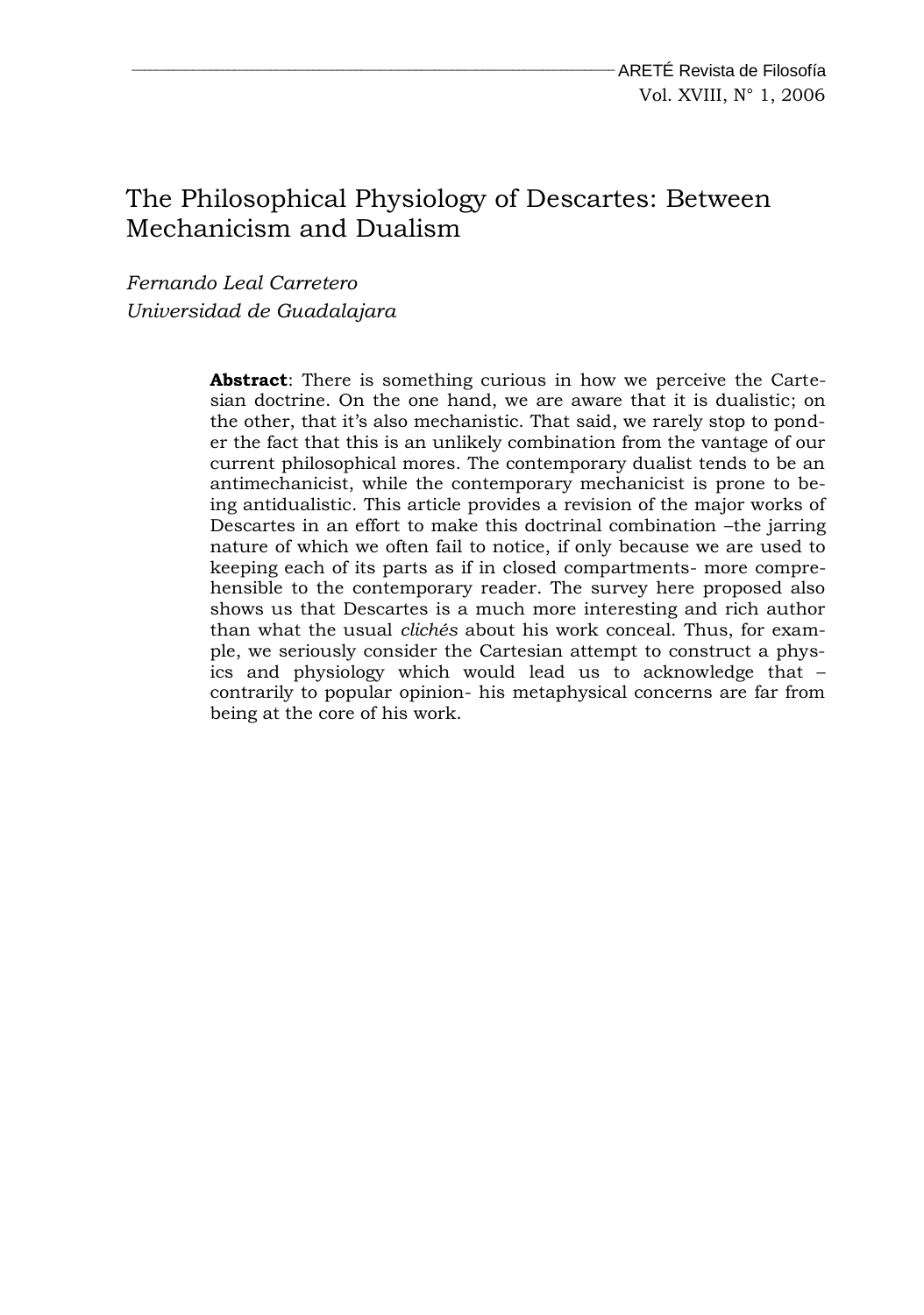Kαί ο μεν Ίππίας άκούσας ταύτα ώσπερ επισκώπτων αυτόν, Eτι γάρ ού, έφη, ω Ζωκράτης, εκείνα τα αυτα λέγεις, α΄ εγω πάλαι ποτέ σου ήκουσα; Και ο Σωκράτης, Ο δέ γε τούτου δεινότερον, έφη, ώ Ίππία, ου μόνον άει τα αυτα λέγω, άλλα καί περί των άυτων.

Jenofonte*, Memorabilia,* IV, iv, 6

*Vous savez l'histoire. Pourtant nous la dirons encore. Toutes choses sont dites déjà; mais comme personne n'écoute, il faut toujours recommencer.*  Gide*, Le traité du Narcisse*

It could be said that the great anti-Cartesian gyre distinguishing contemporary philosophy began, at the very least, with the early works of Charles Sanders Peirce (written in the  $1860s$ <sup>1</sup>. The most consistent attack furbished by this anti-Cartesianism is aimed at the doctrines of mechanicism and dualism. Oddly, it is not the same thinkers who attack both of these doctrines: in fact, those who charge against mechanicism are wont, whether implicitly or explicitly, to assume a sort of dualism, while those attacking dualism are prone to implicitly or explicitly assume a mechanistic sort of approach. This is so to such an degree that it is hard for us to imagine a contemporary mechanicist who could be a dualist at the same time, or a contemporary dualist who could be a mechanicist. In such a way, it is the case that every anti-Cartesian is, in his own, and perhaps despite himself, a Cartesian; or, to phrase it even more provocatively: all anti-Cartesians seem to be semi-Cartesian. That is why it is surprising that the question of how Descartes could be both things has not as yet been clearly phrased. And even so, it is only by addressing this question that we may hope to understand his thinking.

The first step towards understanding the two faces of Cartesianism demands that we make clear that neither Descartes" dualism or mechanism are that which current anti (or semi) Cartesians contest. That Descartes" mechanicism is not that which modern mechanicists (whether in the realms of artificial intelligence or the philosophy of mind) strive to construct has been said many times, in myriad ways; indeed, it is sufficient to reflect on the fact that the conceptions of physics have suffered greatly since the time of Descartes to realize that Newtonian mechanics had already taken anoth-

<sup>1</sup> *Cf.* Leal, Fernando, "Entre la ironía y la autofagia: reflexiones sobre el postmodernismo en filosofía", in: Orozco Barba, Humberto (coord.), *Postmodernidad en el mundo contemporáneo*, Guadalajara: ITESO, 1995, pp. 27-79.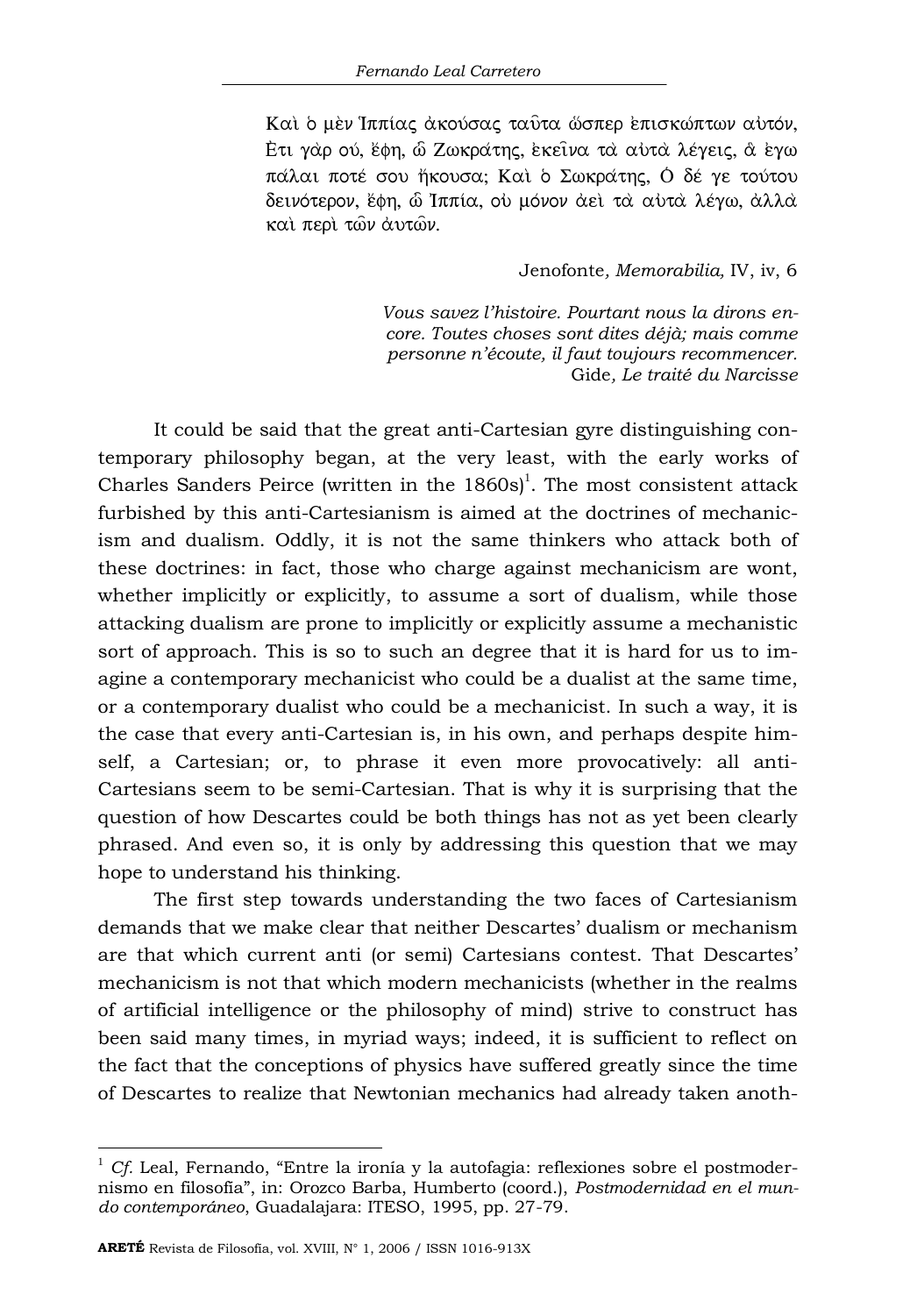er form, to which XIXth century physics incorporated the theories of electromagnetism and thermodynamics, not to mention the transformations that both doctrinal bodies were subjected to with the relativistic and quantum developments of our own century. It is clear that an attempt to make a mechanistic philosophy in our time should assume another form, as is, in fact, the case<sup>2</sup>. The question of dualism has met with less fortune, but recent investigations<sup>3</sup> have shed a decisive light on the enormous distance between the dualism defended by Descartes and the doctrine that has been imputed to him, especially in the Anglosaxon world $^4$ . In fact, the recent investigations to which I here refer clearly reveal something that should be clear to anyone who has ever read Descartes, namely, that he never claimed that animals lacked a *consciousness* as such, but only that they wanted for *reason*; what happens is, we must distinguish between the type of consciousness that is bound to reason and that is more appropriately termed as *thought*, and the kind of consciousness that is bound to sentience, as well as the imagination that derives from it and produces what, as we shall see, Descartes termed as the "corporeal memory".

It is because of this that we might say that we are urgently faced with two complementary philosophical tasks: the first, of an historical character, demands that we rebuild the Cartesian endeavour in its own terms, that is to say, that we understand how the dualism and mechanicism that were

<sup>2</sup> Refer, for example, to Churchland, Patricia and Terence Sejnowski, *The Computational Brain*, Cambridge, Mass.: MIT Press, 1992; Penrose, Roger, *Shadows of the Mind: a Search for the Missing Science of Consciousness*, New York: Oxford University Press, 1994; Churchland, Paul, *The Engine of Reason, the Seat of the Soul: a Philosophical Journey into the Brain*, Cambridge, Mass.: MIT Press, 1995.

<sup>3</sup> *Cf.* Baker, Gordon and Katherine J. Morris, *Descartes' Dualism*, London: Routledge, 1996.

<sup>4</sup> The *locus classicus* is naturally Gilbert Ryle (*The Concept of Mind*, London: Hutchinson, 1949), whose powerful image of the "ghost in the machine" would invite us to think of it as being mechanistic without being dualistic, if it weren"t for the fact that its text presents no evidence of mechanicism. On the other and, it is convenient to insist in what we said before, to the effect that all of contemporary philosophy is infused with anti-Cartesianism, as may be seen in figures as different as those of Peirce, Heidegger and Wittgenstein (*cf.* Leal, Fernando, "Entre la ironía y la autofagia: reflexiones sobre el postmodernismo en filosofía"), neither of whom, it must be said, promote mechanicisms of any sort.

 $<sup>5</sup>$  And even so, we are met with rather tentative moments, such as that in Art. 50 of</sup> the *Passions of the Soul*, in which it is said of "the beasts" that they "do not have reason, and *perhaps* not even thought" (Alquié, Ferdinand (ed.), *Œuvres philosophiques de Descartes*, 3 volumes, Paris: Garnier, 1963/1967/1973, volume III (1643- 1650), p. 995; *AT*, p. 369). All of the phrases in quotation marks are textual quotations, as translated by myself (from the original French or Latin, depending on the source). Whenever it is possible, I shall make reference to the page or pages of the canonical edition by Adam & Tannery preceding it with the customary abbreviation *AT*, albeit sans detailing the respective volume.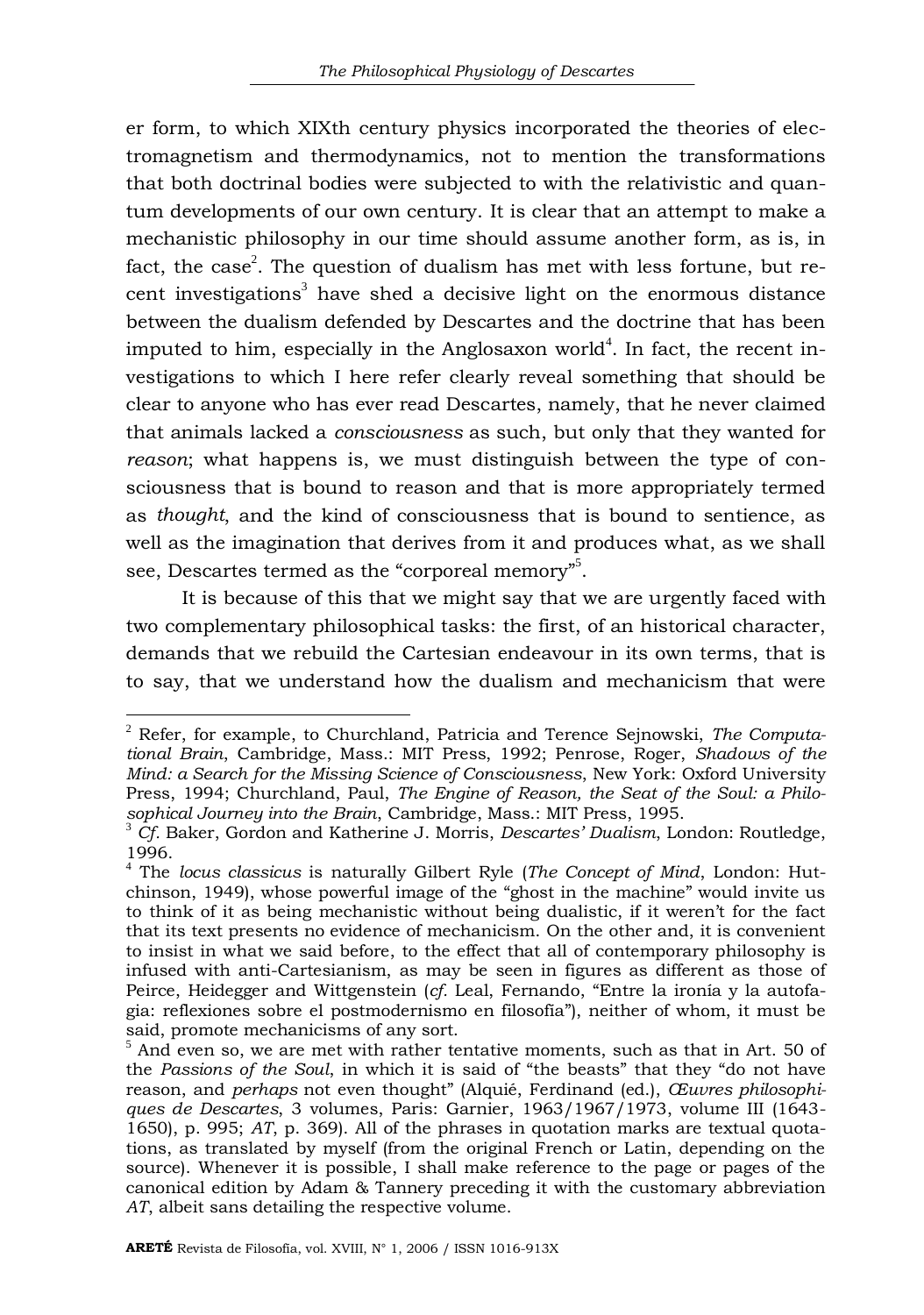specific to Descartes came to conform a system of thought; the other, of a systematic nature, posits whether it is possible to construct a philosophy of mind on the basis of an alliance between dualism and mechanicism, as currently understood. Thus, for example, the system ushered by Sir John Eccles is unquestionably an attempt to maintain an updated combination of these two philosophemes, and everything seems to point to the fact that this is not a system that we can dismiss with a leer, as one of his earlier critics has recently acknowledged<sup>7</sup>; and the most recent discussions concerning the viability of "resurrecting" Aristotelian doctrines in order to build a non-Cartesian variant of functionalism<sup>8</sup>, as in the need to distinguish between the "easy" problems in the theory of consciousness and its "diffi- $\text{cut}^*$  counterpart $^9$ , should make us wary of the idea that the problem we inherited from Descartes is but a mere conceptual confusion, as has frequently been claimed. The systematic task not only –and by far– exceeds what it is possible to do within the breadth of a work as exiguous as the present; it should also be noted that the way in which I pose epistemological and ontological problems steers in quite a different direction<sup>10</sup>. On the contrary, the historical task can be fairly described here, considering that it is rather independent from the systematic one and that it is possibly, if not indispensably, at least quite useful for the undertaking of the latter. In any case, it is an unavoidable intellectual obligation because, as Burnyeat already said in his attack on neo-Aristotelian functionalism<sup>11</sup>, Descartes bestowed us with the problem of dualism (or, better yet, with that of dualismmechanicism) due to the transformation suffered by the concept of matter itself; which, in referring to "mass in movement", proves radically different to the Aristotelian one, understood as the "substrate of the categories". The two are so "incommensurable", as the fashionable term would have it, that, even if we could grasp the meaning of Aristotelian matter by virtue of a philological-hermeneutic effort, it could never be our own. And since we must

<sup>6</sup> *Cf.* Eccles, Sir John, *How the Self Controls Its Brain*, Berlin: Springer, 1994.

<sup>7</sup> *Cf.* Cotterill, Rodney, "On the Unity of Conscious Experience", in: *The Journal of Consciousness Studies,* 2 (1995), pp. 290-311.

<sup>8</sup> *Cf*. Nussbaum, Martha and Amélie R. Rorty (eds.), *Essays on Aristotle's* De anima, Oxford: Clarendon Press, 1995.

<sup>9</sup> *Cf.* Chalmers, David *et al.*, "Explaining Consciousness: the Hard Problem", in: *The Journal of Consciousness Studies*, 2 (1995), pp. 194-288; *cf.* Chalmers, David, *The Conscious Mind: in Search of a Theory*, New York: Oxford University Press, 1996.

<sup>10</sup> *Cf.* Shipley, Patricia and Fernando Leal, "The Active Self: Beyond Dualism", in: *History and Philosophy of Psychology Newsletter*, 13 (1991), pp. 4-16; *cf.* Leal, Fernando and Patricia Shipley, "Deep Dualism", in: *International Journal of Applied Philosophy*, 7 (1992), pp. 33-44; *cf.* Leal, Fernando, "Hacia una nueva filosofía del trabajo", in: *Debate feminista,* 7 (1993), pp. 129-167.

<sup>11</sup> *Cf.* Nussbaum, Martha and Amélie R. Rorty (eds.), *o.c.*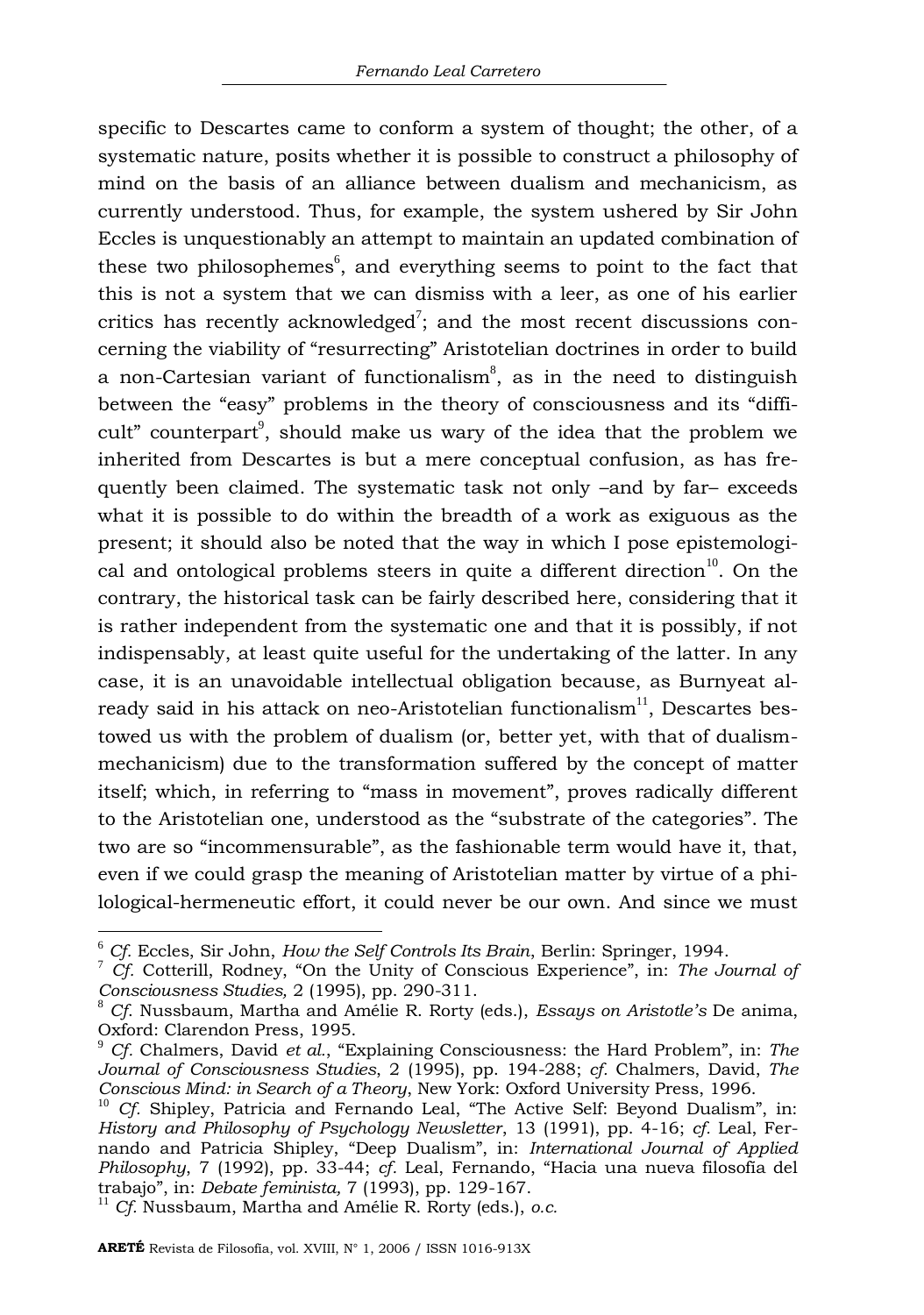avoid being misled, the notion of matter in Descartes is not just his – inevitably, it is also ours–. Whether we like it or not, we need an answer to Descartes" problem; and insofar as any philosophical issue can be pressing, this one is $^{12}$ .

Perhaps the most interesting aspect to this reconstruction of the dualistic-mechanistic combination that"s peculiar to Descartes is its early formulation and the surprisingly consistent manner in which the author defended it throughout his fruitful philosophical career. Indeed, we can find evidence of this combination in what is doubtlessly his first major endeavour, the *Regulae ad directionem ingenii* of 1628 (interrupted when Descartes was merely 32). It is developed with considerable detail in his second book, *Le monde* of 1633 (interrupted at the age of 37). In his third –and first published– work (at age 41), the *Discours de la méthode pour bien conduire sa raison, et chercher la vérité dans les sciences, plus la Dioptrique, les Météores et la Géométrie qui sont des essais de cette méthode* of 1637, we are met, on the one hand, with an outline of it –found within the *Discours* proper– and, on the other, with a partial, albeit detailed, development of it (namely, as pertains to the problem of visual perception) in the *Dioptrics*. Another account of it appears in the sixth of his *Meditationes de prima philosophia* of 1641, finished and issued at the age of 45, and published with objections and retorts a year later, it being the case that some of the replies to the objections referred to details going well beyond the adumbrations of the sixth *Meditation*. Everything seems to indicate that the unfinished dialogue *La recherche de la vérité par la lumière naturelle* (probably written at about the same time as the *Meditations*) would contain at least a draft, perhaps a partial development, of the doctrine. And his last great works, the *Principia philosophiae*, published in 1644, the *Description du corps humain et de toutes ses fonctions*, interrupted in 1649, and *Les passions de l'âme*, published in 1649, also contain parts of it; in fact, both the *Principia* and the *Description* were likely destined to contain the most thorough and mature presentation of it, while the *Passions* enclose its most detailed development of the dualistic-mechanistic theory of the emotions.

If we were to consider the significant scope of Descartes' interests (relating to methodology, mathematics, music and physics), the picture I have just portrayed compells us to state –without an inkling of exaggeration– that the dualistic-mechanistic combination was, doubtlessly, the matter

 $12$  This urgency will become especially obvious to whoever has sincerely pondered Colin McGinn"s latest book (*Problems in Philosophy: the Limits of Inquiry*, Oxford: Basil Blackwell, 1992).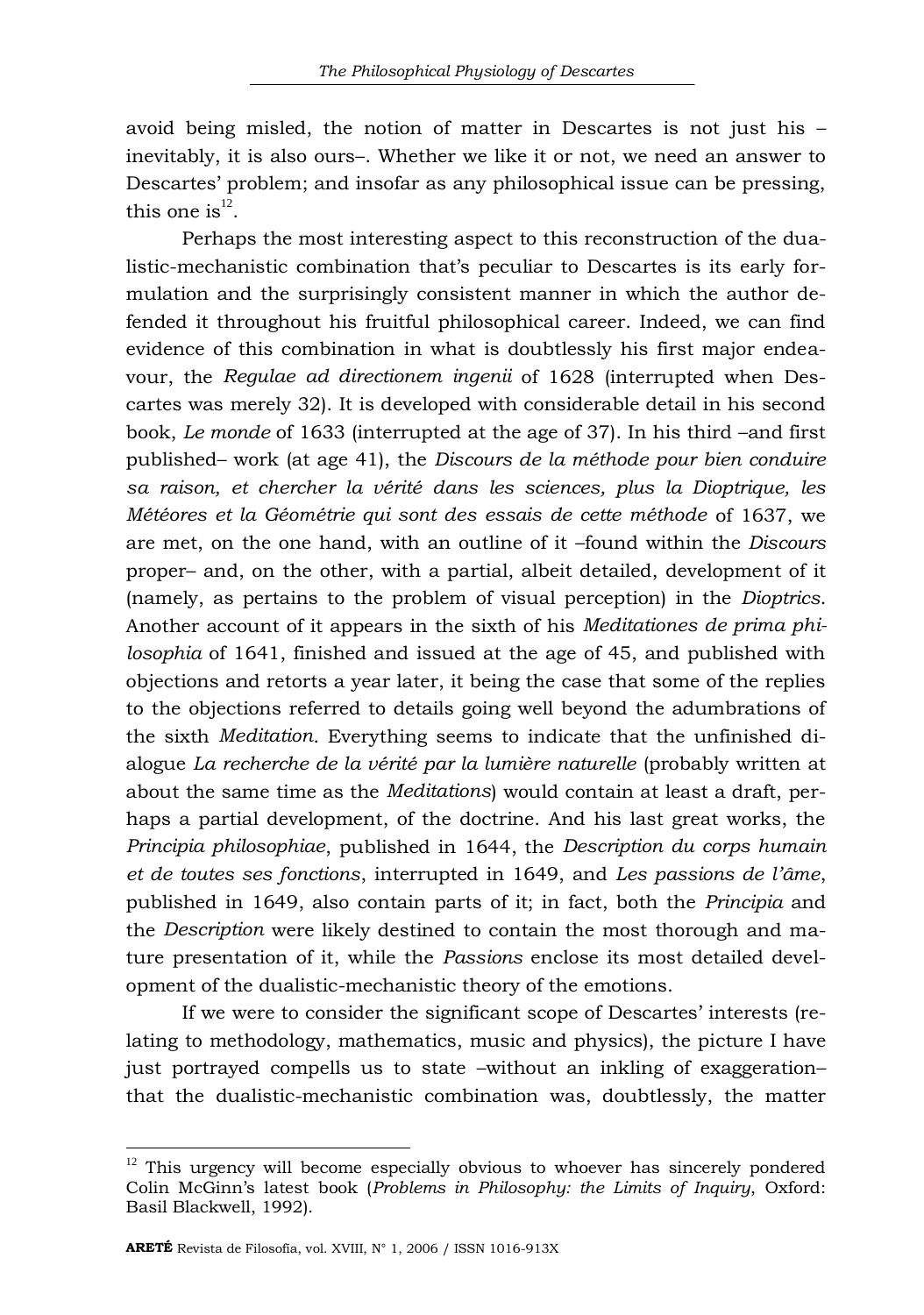that obsessed him most; or, to put it in musical terms, the *leitmotiv* to the totality of the Cartesian *ouvre*. It rears its head from the start of his philosophical career to the very end of it: it will not leave him in peace. This is why clarifying the peculiar dualistic-mechanistic combination on which Descartes vehemently insists is equivalent to clarifying his innermost thought, or, in Heidegger"s own words, *sein zutiefst Gedachtes*. In Book IV of his *Memoirs of Socrates*, Xenophon records that the sophist Hippias complained to the Athenian philosopher that he was always saying the same things, to which the latter replied that he did not just say the same things, but that he always talked about the selfsame issue. Something similar might be said of Descartes: sooner or later, he would end up saying the same things about the same matter. But if, as I said before, until recent years attempts have been made to reconstruct the original Cartesian dualism against that invented by contemporary anti-Cartesians<sup>13</sup>, this means that, despite Descartes" insistence and his repetitions, we have not been listening close enough. This is why Gide correctly said that "since no one listens, one must always retell the same story". Such is my purpose here, and I shall proceed as follows: in the first place, I shall expose the basic doctrines underpinning Cartesian dualism; in the second place, I shall preoccupy myself with the investigation on the limits of reason iniated by Descartes in his Regulae, which anticipates Kant"s critical endeavour, with which I shall then proceed to establish certain parallels I deem to be instructive for what follows; thirdly, I shall advance my interpretation of the meaning of the meditations founded by Descartes in order to ascertain, firsthand, the non or extra-mechanical nature of the *res cogitans*; then, I shall try to set forth the mechanicism required in order to explain the *res extensa* that makes up our bodies, that is to say, the philosophical physiology of Descartes (closing with a speculation on the change that the *Treatise on the Passions* arguably introduces into the original theory of understanding contained in the *Regulae* and faithfully preserved in all of the ulterior writings); finally, I shall conclude with some considerations on a possibly dual (or maybe even triple) structure of the Cartesian dualism-mechanicism that we should postulate when contemplating the philosophical physiology in terms of the complete philosophical physics (originally introduced in the *Traité de la lumière*, partially reprised in the *Dioptrics*, completed in the *Meteors* and more conscientiously developed in the *Principia*), namely, when seen as part of a broader, more ambitious theoretical totality.

<sup>13</sup> *Cf.* Baker, Gordon and Katherine J. Morris, *o.c.*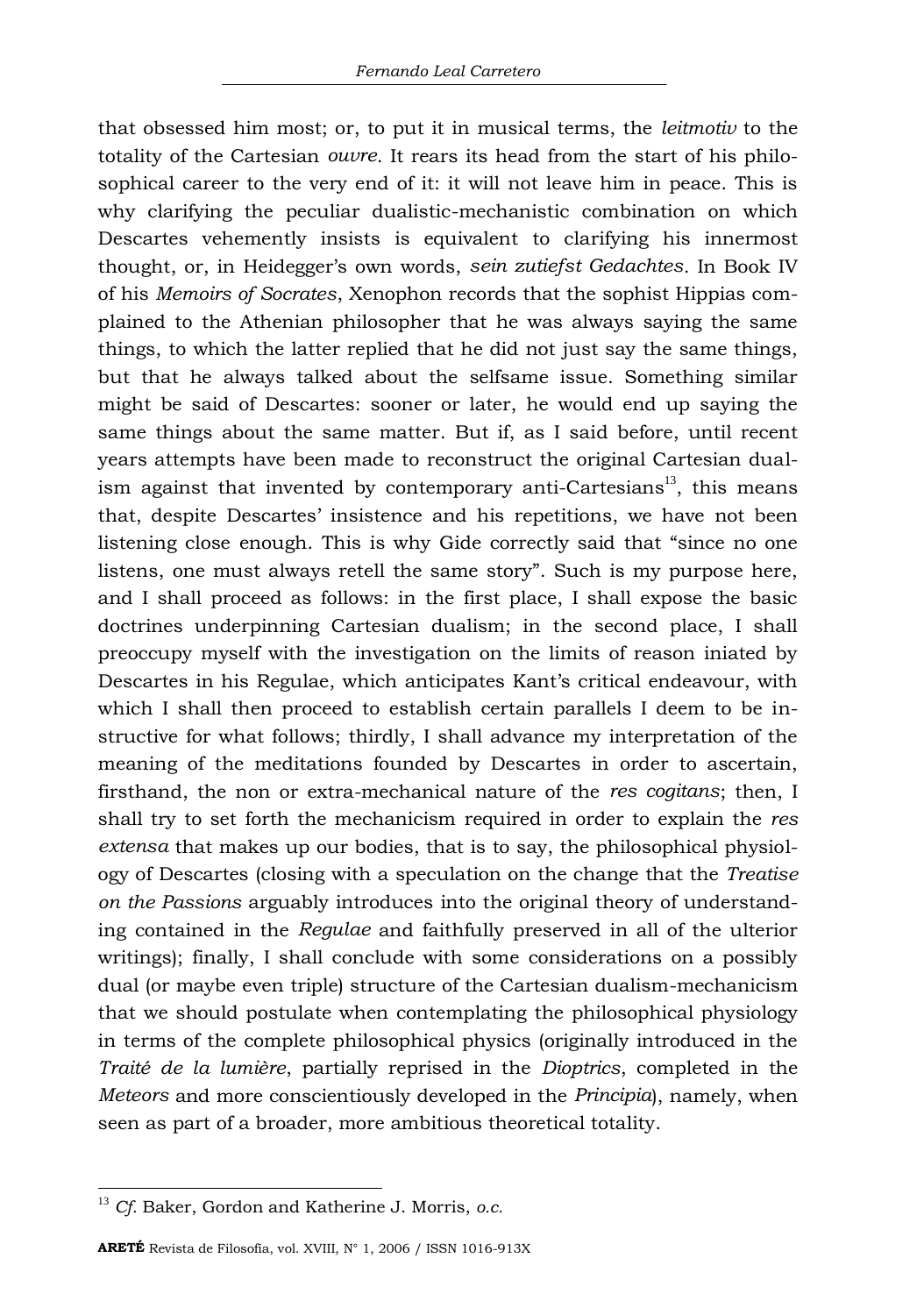## *Cartesian Dualism in nuce: The Letters to Elisabeth*

*Le philosophe s'est enfin décidé à parler de l'union en commençant par ce qui était, à ses yeux, le commencement. En 1642, la princesse Elisabeth a lu les Méditations... au printemps de 1643, le médécin d'Utrecht étant venu à La Haye, elle eut un entretien avec lui; ils ont parlé de l'union de l'âme au corps; Regius lui a conseillé de s'adresser à Descartes luimême... Cette fois, l'explication sera complète.* Gouhier

On May 2, 1643, Princess Elisabeth wrote a letter to Descartes in which she begged for him to explain to her how the soul could move the body through voluntary action, given (as Descartes claimed) that the latter was no more than a thinking thing. Elisabeth lucidly argues that for one thing to move another it is required for the first to touch the second, and for both to have a surface, that is to say, an extension and a shape, but, alas, neither of these properties could be attributed to a thinking thing; or at least, writes Elisabeth, nothing in the *Meditations* leads us to absolve this  $doubt<sup>14</sup>$ . Descartes is pleasantly surprised to witness such fine reasoning and gladly concedes that the *Meditations* fail to explain how such a thing is possible. His involved response to Elisabeth has three parts $^{\rm 15}$ :

 Firstly, he tells her that "there are certain primitive notions within us which are like the original patterns upon which we conform the total of our knowledge"; such notions are quite limited, and can be general –that is to say, attributed to "all the things we can conceive", such as *being*, *number* and *duration*; or they can be particular, of which we can distinguish three types: (a) those which can be solely attributed to the body, such as *extension*, *shape* and *movement*, (b) those which can be exclusively attributed to the soul, such as *understanding* and (c) the only notion that can be attributed to both, namely, that of *union*, by means of which we can conceive of the soul acting over the body, producing the voluntary act, and of the body acting on the soul, through the mediation of the passions. For the sake of referential comfort, I shall occasionally refer to the particular primitive notions of type (a) as physical notions, to those of type (b) as psychical notions, and to those of type (c) as psychophysical notions.

<sup>14</sup> *Cf.* Beyssade, Jean-Marie and Michelle Beyssade (eds.), *Descartes: correspondance avec Elisabeth et autres lettres*, Paris: Flammarion, 1989, p. 65.

<sup>15</sup> *Cf. ibid.*, pp. 68-69; *cf.* Alquié, Ferdinand (ed.), *o.c.*, volume III, pp. 19-21.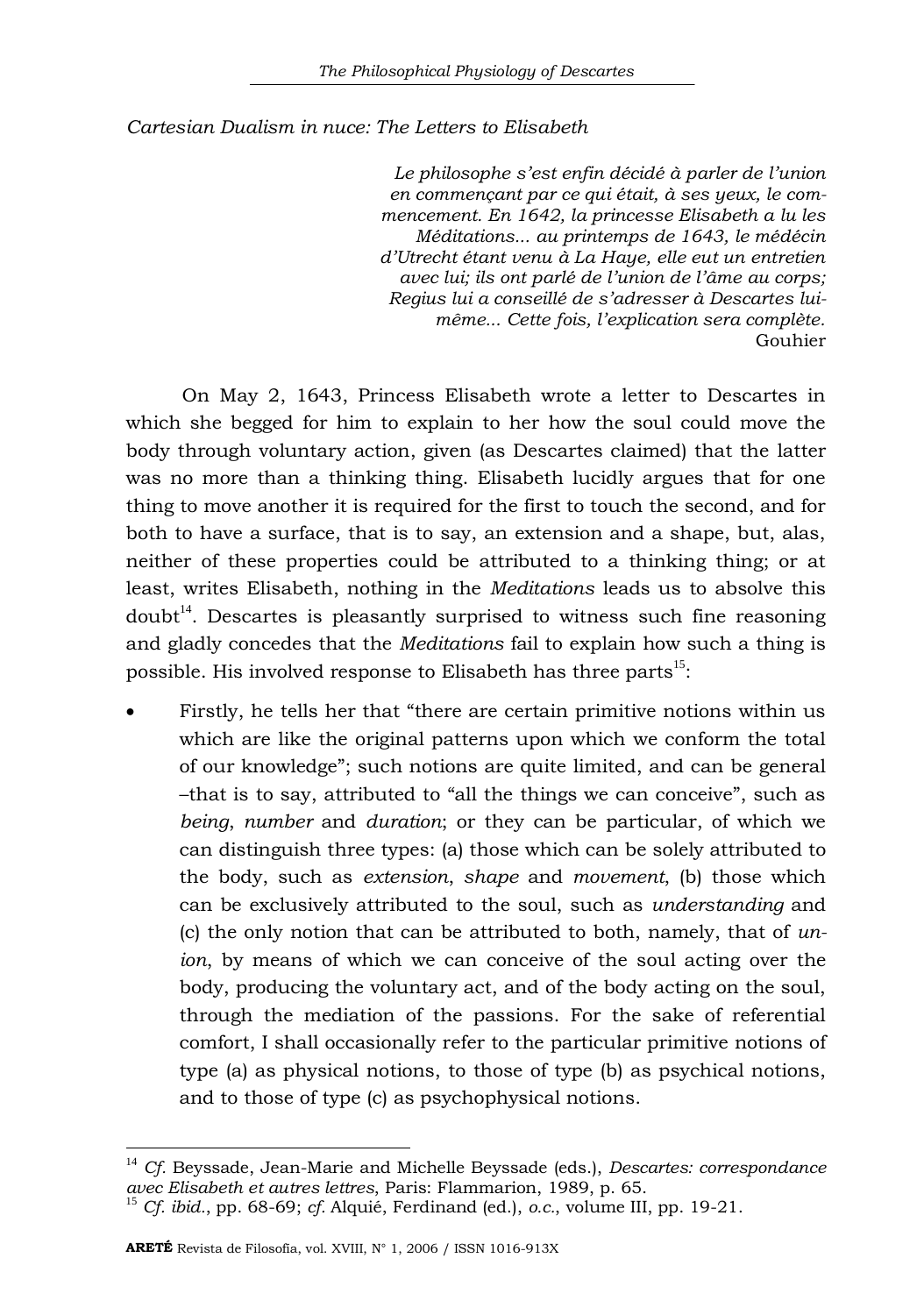- Secondly, he clarifies that the errors we incur in our reasoning are of two sorts, and come about (1) when we strive to explain one of these notions by another, as they are primitive and cannot be explained lest it be by themselves, and (2) when we try to apply one of these notions to something which does not admit it.
- Thirdly, he concludes by stating that it is this second type of error that Elisabeth incurs when she confuses "the notion of force with which the soul acts over the body" with the notion of force with which "one body acts over another".

It could be said that the first of these points presents a new "table of categories", destined to replace Aristotles", and to serve as a clear precursor to Kant"s (even if the latter would place time and extension, or space, as forms of sensitive intuition, which he distinguishes from the "categories" proper, which would be the intellectual concepts or notions). It will be helpful to keep this in mind when we come to the comparison between Descartes and Kant that I shall seek to establish further ahead.

The three points mentioned comprise the first and fundamental part of Descartes" reply to Elisabeth, an answer we can summarize by simply saying that Elisabeth's question, if seemingly correct, was never really raised; quite as if one were asking for the weight of the shadow one casts against a wall: the answer consists in saying that the question is erroneously posed, as the shadow is not a body, and can thus not have a weight. This purely negative retort, however, albeit correct -given the aforementioned Cartesian suppositions- fails to stanch the doubt contained in Elisabeth"s question. Being perfectly aware of this, Descartes sets forth an interesting analogy $^{16}$ :

 We might say there is another –doubtlessly more subtle- error underlying Elisabeth"s question, consisting in that, when we think of the force that acts over a body, whether on behalf of the soul or of another body, we do not even attribute it to the soul or to the body, but rather, to a "quality" of the body. In doing this, we tend to lend substance to this force, reasoning, for example, that weight is a real quality of a body, a quality of which we only known one thing: that it has the force to propel it to the center of the Earth. Even if this is a mistaken conception of weight, as Descartes expects to prove in his "Physics" (that is to say, what will eventually become the *Principiae philosophiae*, whom he dedicated to the Princess Elisabeth herself),

<sup>16</sup> *Cf. ibid.*, pp. 69-70; *cf. ibid.*, pp. 21-22.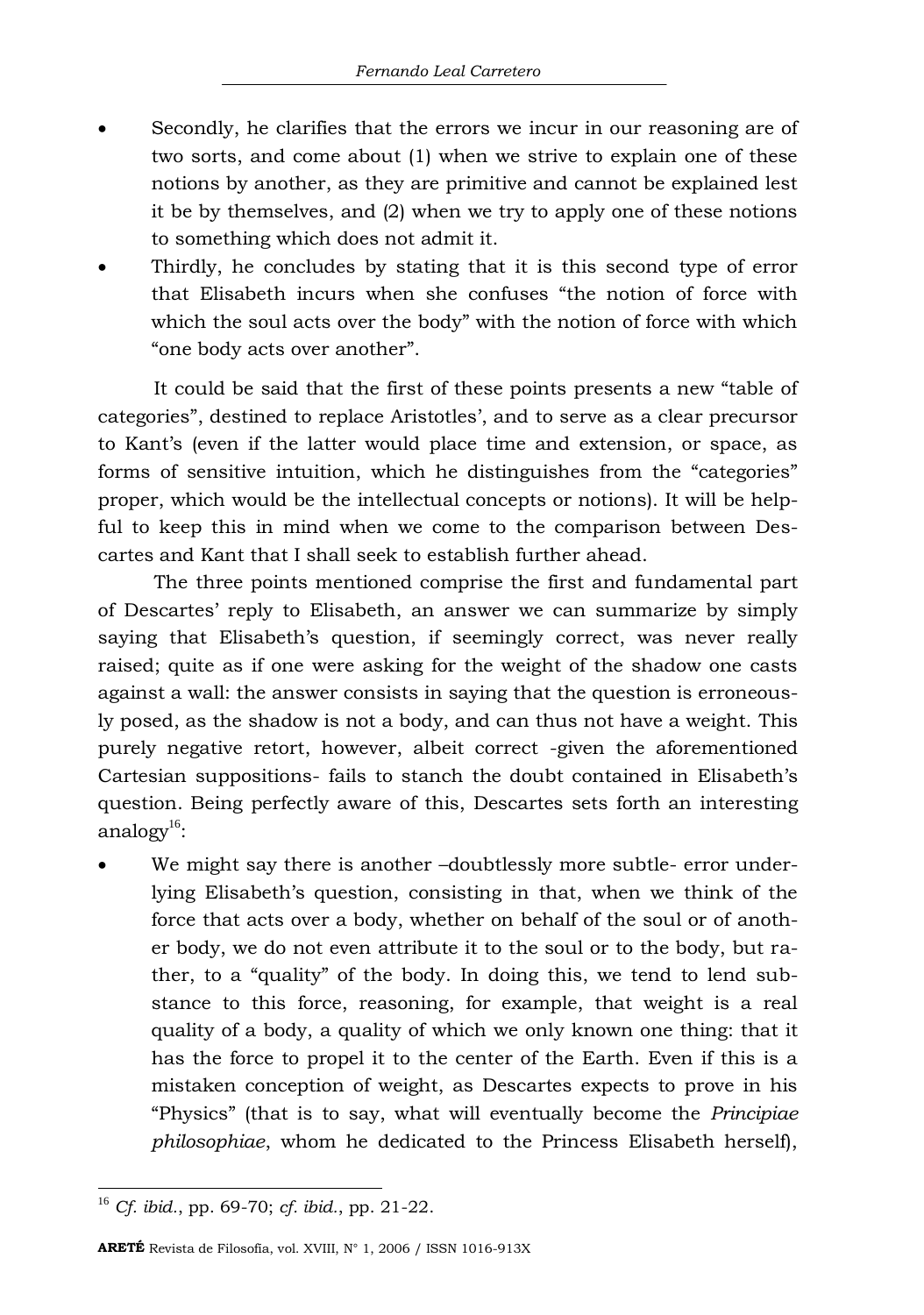gives us an example of a force for which we need not suppose that one body touches another. This analogical example -which, as Descartes textually says, "has been given us" (presumably by God) – helps us conceive (albeit obscurely) how the soul could act over the body without having to touch it.

It is with this beautiful analogy that Descartes brings his answer to Elisabeth"s question to a close. But the sharp princess is unsatisfied with his reply and in her next letter, dated June  $20^{17}$ , she writes that, since the ordinary explanation of weight contains a confusion on the true nature of the observed effect (the gravitation of bodies), its analogous employment when it came to conceiving the force by which the soul moves the body requires that we think this force could be attributed to an inmaterial being; but that it was easier for her to grant extension and materiality to the soul than gravitational action to an immaterial being, as the soul"s capacity to move and to be moved by the body would be performed "through information", which demanded assuming that the parts of the body that, for example, are made to move by action of the soul, should themselves be intelligent, a quality which, according to Descartes, cannot be granted to a body. Thus, at least one of two impossibilities would have to be the case: either the soul has an extension or the body is intelligent.

Challenged again by the princess" subtlety, Descartes prepared to give a more precise explanation of his dualism-mechanicism $18$ . He begins by saying that in his earlier letter he omitted mentioning three points, with which the complete explication should include what follows:

- The three types of particular primitive notion are different in the manner in which we come to know them, namely: psychical notions (the soul and its attributes) are only conceivable through pure *understanding*; they are, so to speak, purely rational notions, whereas physical notions (the body and its attributes), albeit conceivable through pure understanding, "can be much better known through understanding aided by the *imagination*", and psychophysical notions (the union of the soul and body) cannot be known through understanding, not even when it is aided by the imagination, even as they can –and very clearly– be known through the *senses*.
- He proceeds to explain by which means we can make these different notions familiar and facile, that is to say (*latine loquendo*), clear and distinct. Indeed, he who never philosophizes and relies entirely on his

<sup>17</sup> *Cf.* Beyssade, Jean-Marie and Michelle Beyssade (eds.), *o.c.*, pp. 71-72.

<sup>18</sup> *Cf. ibid.*, pp. 73-76; *cf.* Alquié, Ferdinand (ed.), *o.c.*, volume III, pp. 43-48.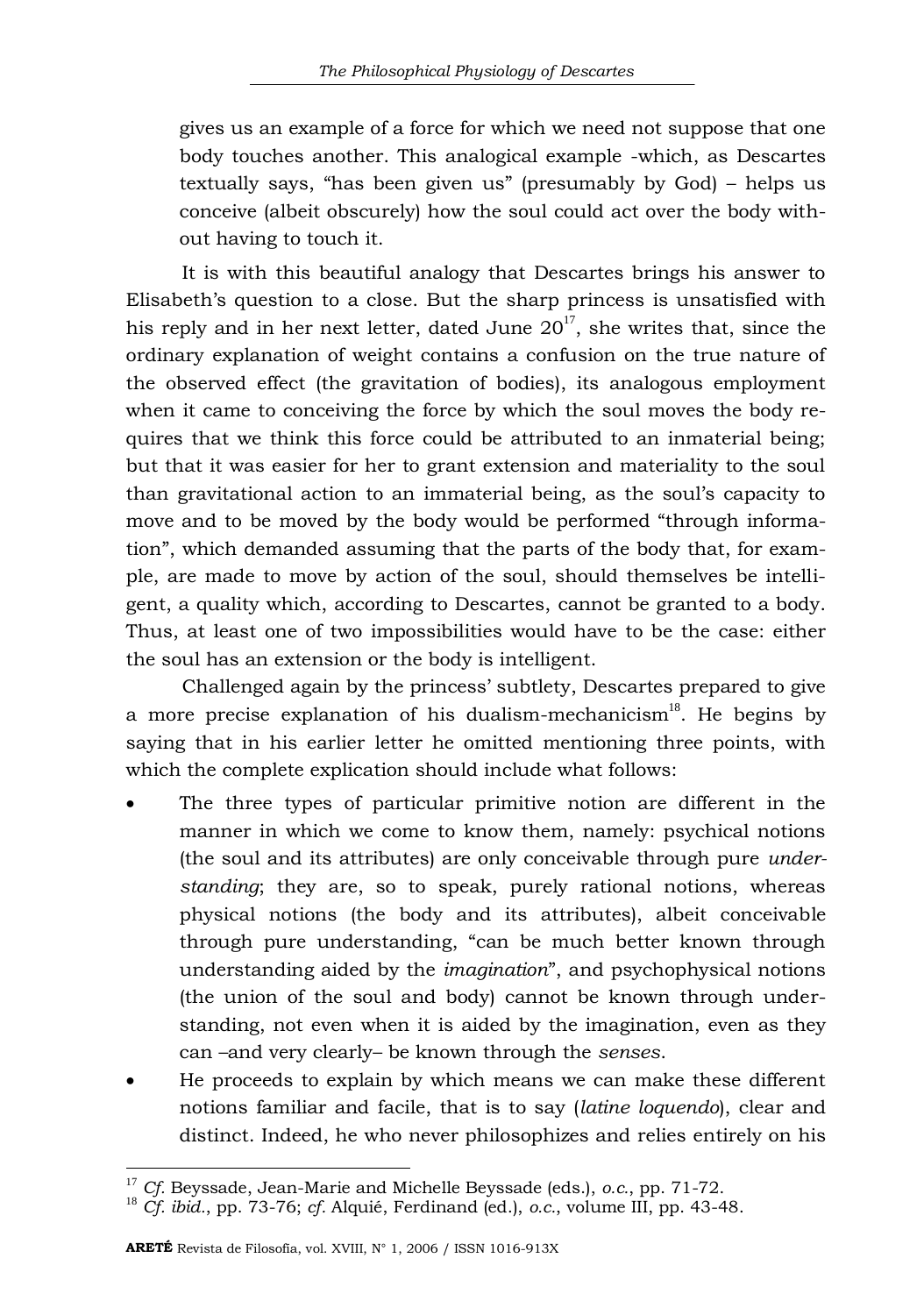senses shall never question that the soul acts on the body, in other words, he shall conceive their union, with which it could be said that: metaphysical thought, which only recurs to pure understanding, allows us to become familiar with the notion of the soul; mathematical thought, which relies foremostly on the imagination, is what accustoms us to properly distinguishing between the notions relating to bodies; and it is life and ordinary conversation, where the senses are deployed above all other faculties, which allow us to conceive the union between the soul and body.

 The analogy of weight must not thus be understood in the sense of attributing the force to an immaterial being; rather, it must help us to conceive the soul as material, which is what the union of the soul and body properly consists of, without our ceasing to conceive the soul as being separable from it.

Of these three additional parts to the Cartesian reasoning (with which his entire reply –the "complete explanation" mentioned by Gouhier, comes to have seven points in total) I should wish to make a pit stop in the second. It contains the famous passages where Descartes confesses how his method depends on committing a few hours a day to mathematics, a few hours a year to metaphysics and the majority of his time to "the relaxation of the senses and the rest of the spirit", wherein stems his decision to live far from cities and amongst simple people. We may here add that it is in this medium that the anatomical and physiological observations that would occupy most of Descartes" free time were displayed; and we can almost imagine the *gusto* he obtained from his dealings with butchers, to whose dismemberments he constantly assisted, as well as the disgust which was so often the result of his conversations with the "educated" city folk.

It is for all of the above that the philosopher admires the princess Elisabeth, who, despite her many occupations, has decided to make time for the "meditations required to know the distinction between the soul and the body well". With this last phrase, Descartes conveys with the utmost clarity that, in order to know not the *distinction*, but the *union* of the soul and the body, what is precisely *not* required is to meditate or practice metaphysics, but to plain and simply live<sup>19</sup>. This is also why he fears that, even if the

<sup>&</sup>lt;sup>19</sup> In this context, it may be interesting to remember the severe criticism that Heidegger launches against Descartes in his masterpiece *Sein und Zeit* (*cf.* Heidegger, Martin, *Sein und Zeit*, Halle: Max Niemeyer, 1927, §§ 19-21), which constitutes such an important part of the anti-Cartesian gyre which, as I said at the beginning of this work, distinguishes contemporary philosophy (*cf.* Leal, Fernando, "Entre la ironía y la autofagia: reflexiones sobre el postmodernismo en filosofía"). It is at least debata-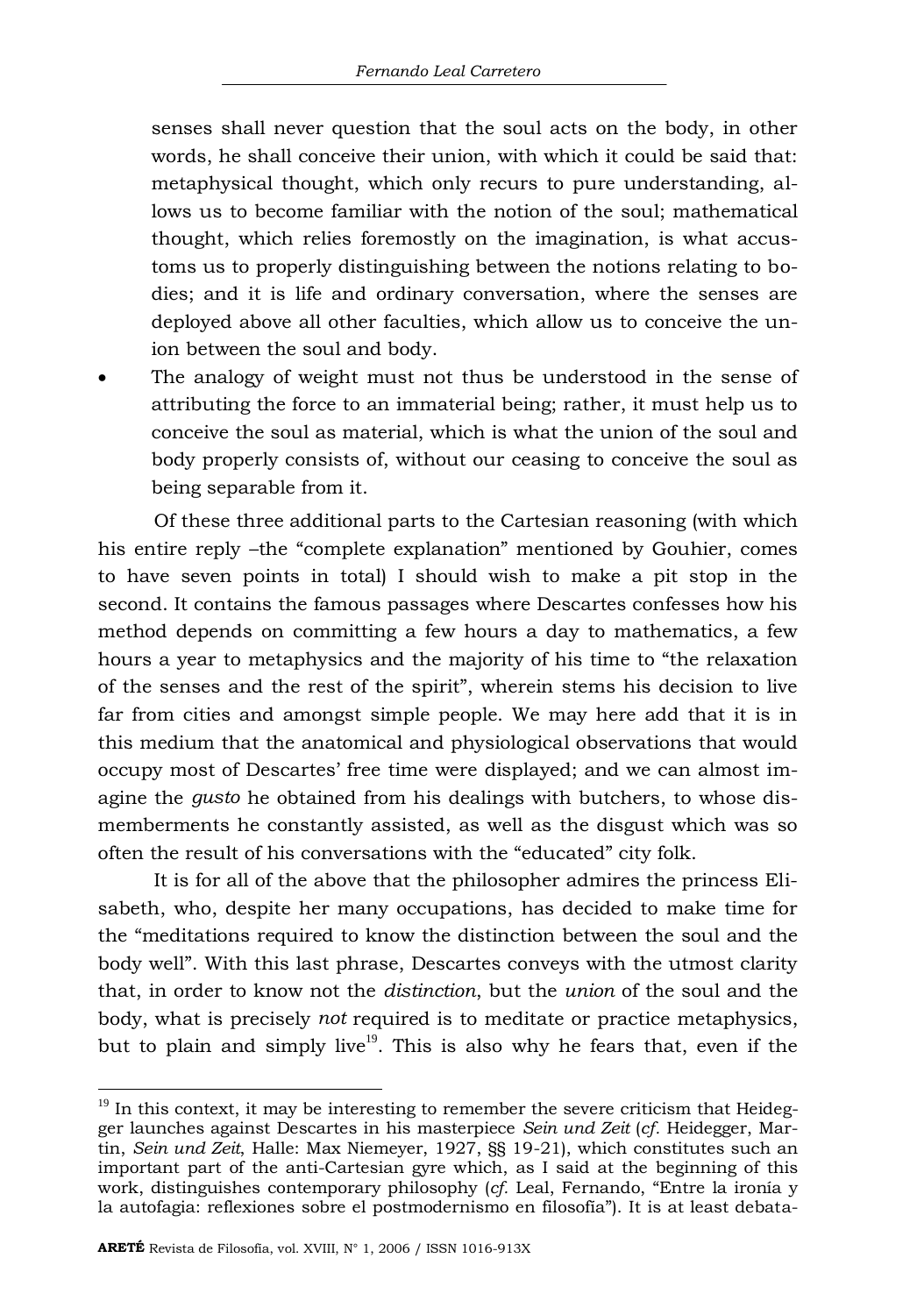princess" metaphysical meditations have cleared up the distinction between soul and body to her, they are obscuring her conception of their union. And thus, Descartes concludes his reasoning by insisting that metaphysical medidations should be performed but once in a lifetime, since overindulging in them is pernicious, and leads to the overlooking of the thoughts in which the understanding interacts with the imagination and the senses, which is the best use it can be given for the rest of one"s life.

I believe there is no other text as enlightening as this one in the whole Cartesian *ouvre*, even as one must admit that the princess was not entirely persuaded by it and demanded further explanations in a letter written on July  $1^{20}$ . Whether Descartes responded to this third inquisition is unknown, as there is no evidence to point us one way or the other. For my own designs, however, what has been said will quite suffice, as it affords us with a clear testimony of two critical points:

 Imagination and the senses, of which the understanding serves itself whenever it is not committed to metaphysical meditations, are susceptible to a mechanistic explanation. On the other hand, the understanding as such (the pure understanding, that is) is identical to the soul, and thus the explanation of its pure operations overwhelms mechanicism. But this is not too grave, since these pure operations are extremely limited in scope, and the metaphysical meditations are enough to help us comprehend how the understanding operates when functioning alone. The mechanical explanation of the imagination and the senses, on the other hand, helps explain how the understanding

ble (albeit there is no space here to develop the argument as is meet) that the phenomenological attitude is merely a methodological adoption of this "plain and simple living" (for the purposes of philosophy). Hence Husserl"s saying that phenomenology works by putting science, and all theory in general, between parentheses, corresponds to some extent to the "natural attitude" (see, for example, Husserl, Edmund, *Ideen zu einer reinen Phänomenologie und phänomenologischen Philosophie*, Halle: Max Niemeyer, 1913, § 1), even as it could be said that there is some degree of ambiguity in the Austrian philosopher, as he tends to compare the phenomenological endeavour with the *Meditations*, of all texts (see ahead), which would represent a total contradiction in Cartesian terms, as there is nothing more opposed to metaphysical studies than the natural attitude. It may be this ambiguity -hence, this misunderstanding- that Heidegger"s "existential" swerve tried to save Husserl from. The matter is, however, complicated, insofar as, even when Husserl –as we knowcame to adopt the "existential" spin with his late concept of *Lebenswelt* (which he refloated in his *Krisis der europäischen Wissenschaften* of 1936), he insisted, almost at the same time, on the connection between phenomenology and metaphysical meditations (in his *Kartesianische Meditationen* of 1931). This may all become clarified with the recent publication of the notes that Husserl made to his copy of *Sein und Zeit*.

<sup>20</sup> *Cf.* Beyssade, Jean-Marie and Michelle Beyssade (eds.), *o.c.*, pp. 77-78.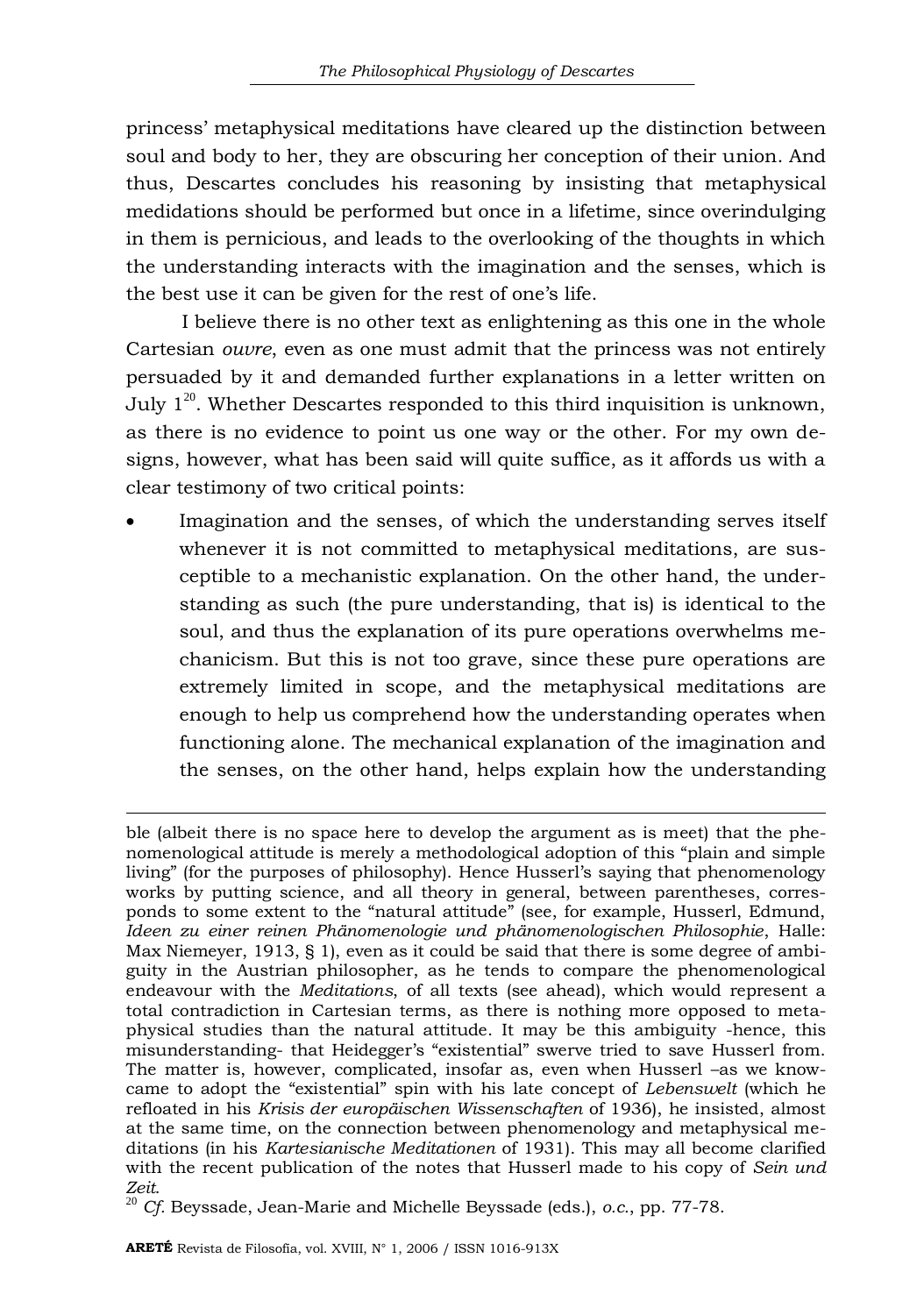operates when it does *not* function alone, but rather, in collaboration with the above.

 Descartes" mechanicism has a *mathematical* origin and is the product of a type of reasoning that mainly involves the understanding in cooperation with the imagination, operating on the material that is afforded us by the senses. Cartesian dualism, on the other hand, has a purely *metaphysical* origin and is the result of a peculiar sort of meditation in which the understanding operates alone, without the aid of the imagination or the senses.

These two points fully and entirely contain the peculiar combination of dualism and mechanicism that is Descartes" crucial philosophical obsession. I shall now proceed to, first, describe how it is that the metaphysical meditations (performed through pure understanding) produce the knowledge of the distinction between the soul and the body, hence, *dualism*; then, how the philosophical physiology of Descartes (executed by the understanding in cooperation with the imagination and the senses) produces knowledge of the body, and with it, of the cooperation of the understanding with the imagination and the senses, that is, the *mechanistic* explication of the body and, hence, of the imagination and the senses. This exposition will have to clarify the transition which leads Descartes from the *Regulae ad directionem ingenii* –in which the issue of the cooperation of the understanding and the imagination is conceived as part of a methodology of mathematics- and the philosophical physiology that was barely hinted at in the *Regulae*, and later staunchly developed in the *Traité de l'homme*, and more incompletely addressed in ulterior writings. As for the union of body and soul, Descartes need not produce any theory for it, since the conception of such a union is, in itself, not an object for theory (but merely for ordinary experience), from which it follows that his mechanicism has the sole purpose of assigning the place of the body there where the action of the soul over the body and the body over the soul is produced: namely, the notoriously discredited pineal gland.

Semel in vita I*: The Critical Endeavour as Established in the Regulae ad directionem ingenii*

> *Nec manus nuda, nec intellectus sibi permissus, multum valet; instrumentis et auxiliis res perficitur; quibus opus est, non minus ad intellectum, quam ad manum. Atque ut instrumenta manus motum aut cient aut regunt; ita et instrumenta mentis intellectui aut suggerunt aut cavent.*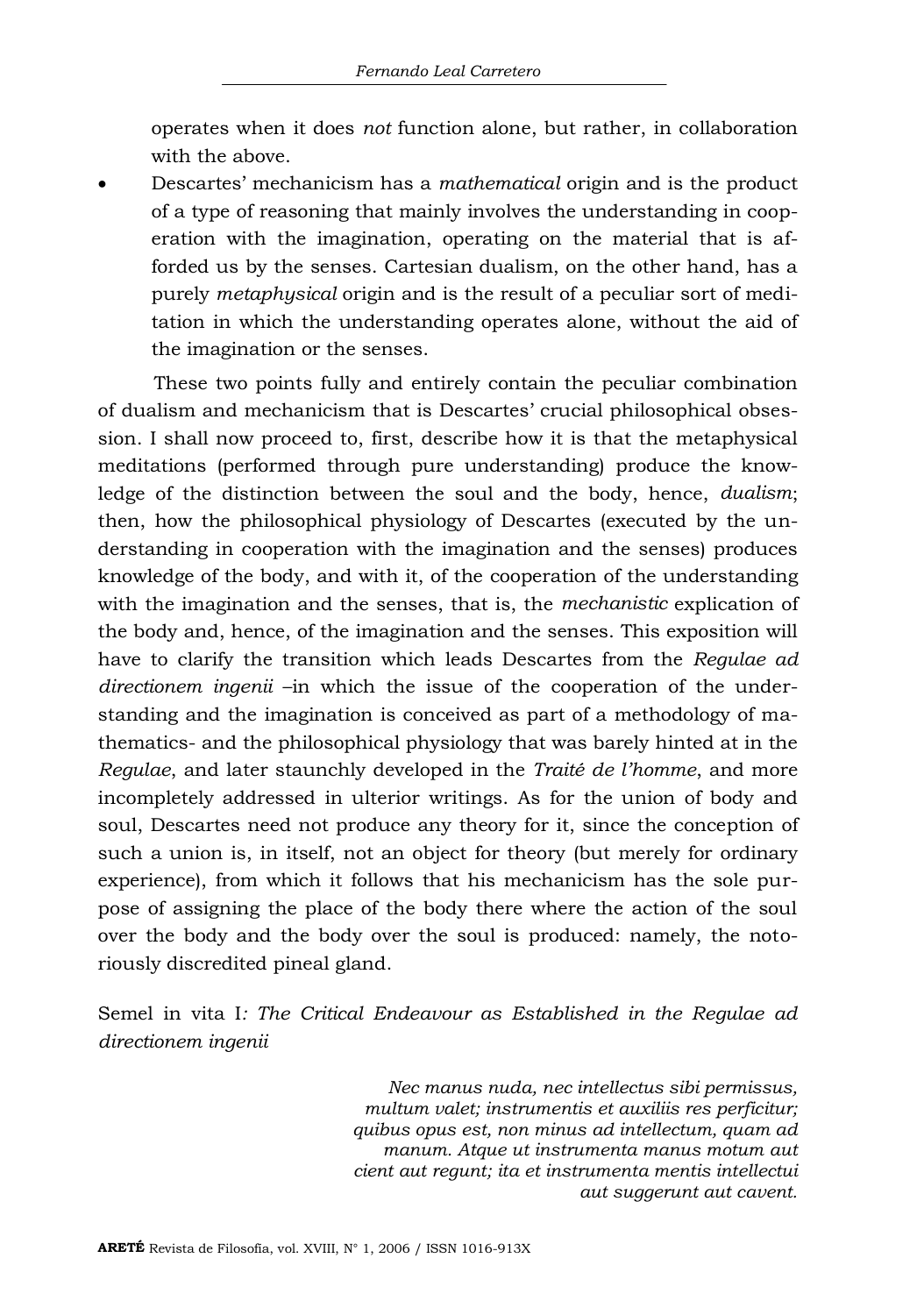## Bacon, *Novum Organum*, I, II

*Anschauung und Begriff machen also die Elemente aller unserer Erkenntnis aus, so dass weder Begriffe, ohne ihnen auf einige Art korrespondierende Anschauung, noch Anschauung ohne Begriffe, ein <sic> Erkenntnis abgeben können... Ohne Sinnlichkeit würde uns kein Gegenstand gegeben, und ohne Verstand keiner gedacht werden. Gedanken ohne Inhalt sind leer, Anschauungen ohne Begriffe sind blind.*

Kant*, Kritik der reinen Vernunft,* A50-51, B75-76

Descartes had told the princess that metaphysical meditations should be undertaken only once in life. This famous phrase of 1643, however, is already featured in the *Regulae ad directionem ingenii* of 1628 (that is, fifteen years earlier) in what would seem to be a different context –that of rule 8, where it is said that "if in the matters to be examined we come to a step in the series of which our understanding is not sufficiently well able to have an intuitive cognition, we must stop short there. We must make no attempt to examine what follows; thus we shall spare ourselves superfluous labour". In the exposition of the contents, scope and meaning of this rule, Descartes tells us that beginners are taught not to work futilely, rendering it almost identical to rule 2 **("**only those objects should engage our attention, to the sure and indubitable knowledge of which our mental powers seem to be adequate"), except that to those who have already mastered the previous seven steps it says something new: that for those who have cultivated knowledge by the strict application of these seven rules, rule 8 orders that they stop at a certain point because "no amount of application will enable him to attain the knowledge desired", that is, he teaches them that there is a limit to human knowledge that does not depend on the particular ingeniousness of the investigator but on the "the nature of the problem itself", or on "the fact that he is human" $^{21}$ .

This text resonates with the signal endeavour of modern philosophy from Descartes to Kant, namely, the need to establish the limits of human reason. The task that is thus given us (or better yet, that is awarded to the

<sup>21</sup> Descartes, René, *Regulae*, VIII, 2; *AT*, p. 393. In the following referents, the Roman numeral shall refer to the rule and the Arabic number to its expository paragraph. I thus adhere to the philological procedure used in Meiner"s splendid critical edition of the *Regulae* (Springmeyer, Heinrich, Lüder Gäbe and Hans Günter Zekl (eds.), *Descartes: Regulae ad directionem ingenii*, Hamburg: Felix Meiner, 1973), even as I am quick to note that said edition also separates two considerable passages of rules 4 and 8 –which are presented as appendixes- for philological reasons.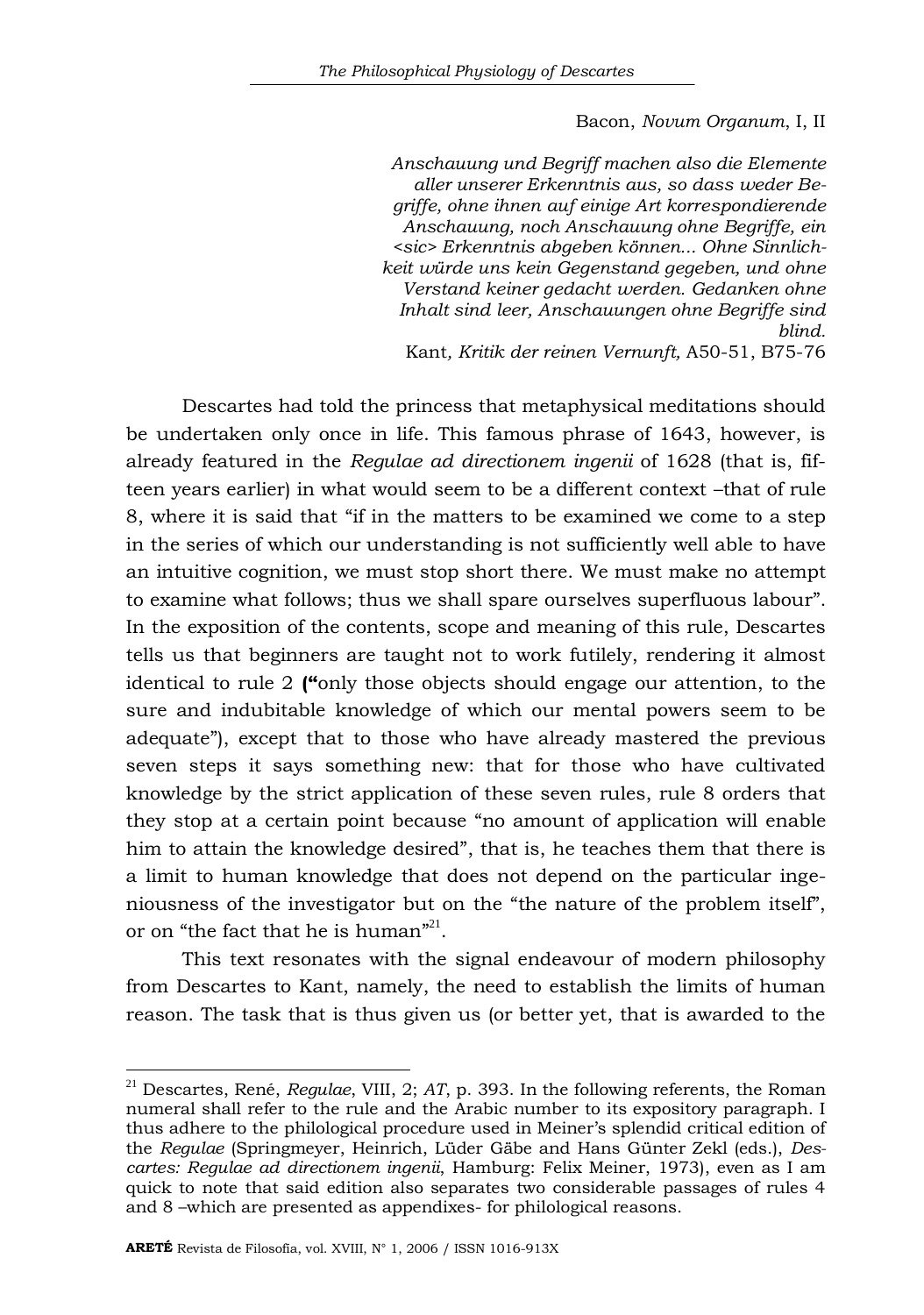minds that have already worked methodically) is one that need be undertaken *semel in vita,* "once in life"<sup>22</sup> . *More Socratico*, Descartes compares it to the "mechanical crafts", where one must first forge the instruments to work with –as in the case of the anvil, the hammer and the smith's tongs- by resorting to given materials –iron, rock and wood- with which the smith may then fashion the instruments required by the work at hand: analogously, we should not leap to "settle the Controversies of Philosophers or the puzzles of the Mathematicians", but should rather commit our best efforts to "all the other things that are more urgently required in the investigation of truth"<sup>23</sup>. For this intermediate task  $-$ the one analogous to the smith's instrumentalia- "no more useful inquiry can be proposed than that which seeks to determine the nature and the scope of human knowledge". This question can be tackled with what the seven previous rules have placed at our disposal (let us say, the smith's stone, iron and wood). Whoever "has the slightest regard for truth" should undertake this intermediate *semel in vita*, "once at least in life". And with a turn of phrase that is intensely reminiscent of Kant, he warns the reader that "nothing seems […] more futile than the conduct of those who boldly dispute about the secrets of nature, the influence of the heavens on these lower regions, the predicting of future events and similar matters […] without yet having ever asked whether human reason is adequate to the solution of these problems $^{n^24}$ . For, according to Descartes, this task must be divided into two parts, one of which relates "to us who are capable of knowledge", the other of which is aimed at "the things themselves which can be known"<sup>25</sup>.

We shall not concern ourselves with the second part of what can, somewhat anachronically, be termed the "critical" investigation triggered by Descartes. Its first part, however, interests us greatly, as it shall lead us in due time to the philosophical physiology of Descartes. This is actually the

<sup>22</sup> Descartes, René, *Regulae*, VIII, 3; *AT*, pp. 396-397.

<sup>23</sup> *Ibid.*, VIII, 4; *ibid.*, p. 397.

 $24$  The reasons which led Descartes to thus inaugurate the tradition of investigating the limits of human reason and knowledge (a veritable *Weltereignis*) have been punctually researched by Lüder Gäbe (*Descartes' Selbstkritik: Untersuchungen zur Philosophie des jungen Descartes*, Hamburg: Felix Meiner Verlag, 1972): everything seems to indicate that the immediate trigger for it was the dispute between the directors of two famous schools aboutt he posibilities of astrological predictions (hence Descartes" curious listing of examples), albeit a more profound circumstance may just as well have been the fact that Kepler had founded his theory of the universal harmony (1619) –and thus his astrology- on the opinion that elemental geometry was superior to algebra and analysis, an opinion that the future creator of analytical geometry could hardly partake of (*cf.* Springmeyer, Heinrich, Lüder Gäbe and Hans Günter Zekl (eds.), *o.c.*, pp. 193-194).

<sup>25</sup> Descartes, René, *Regulae*, VIII, 5; *AT*, pp. 397-398.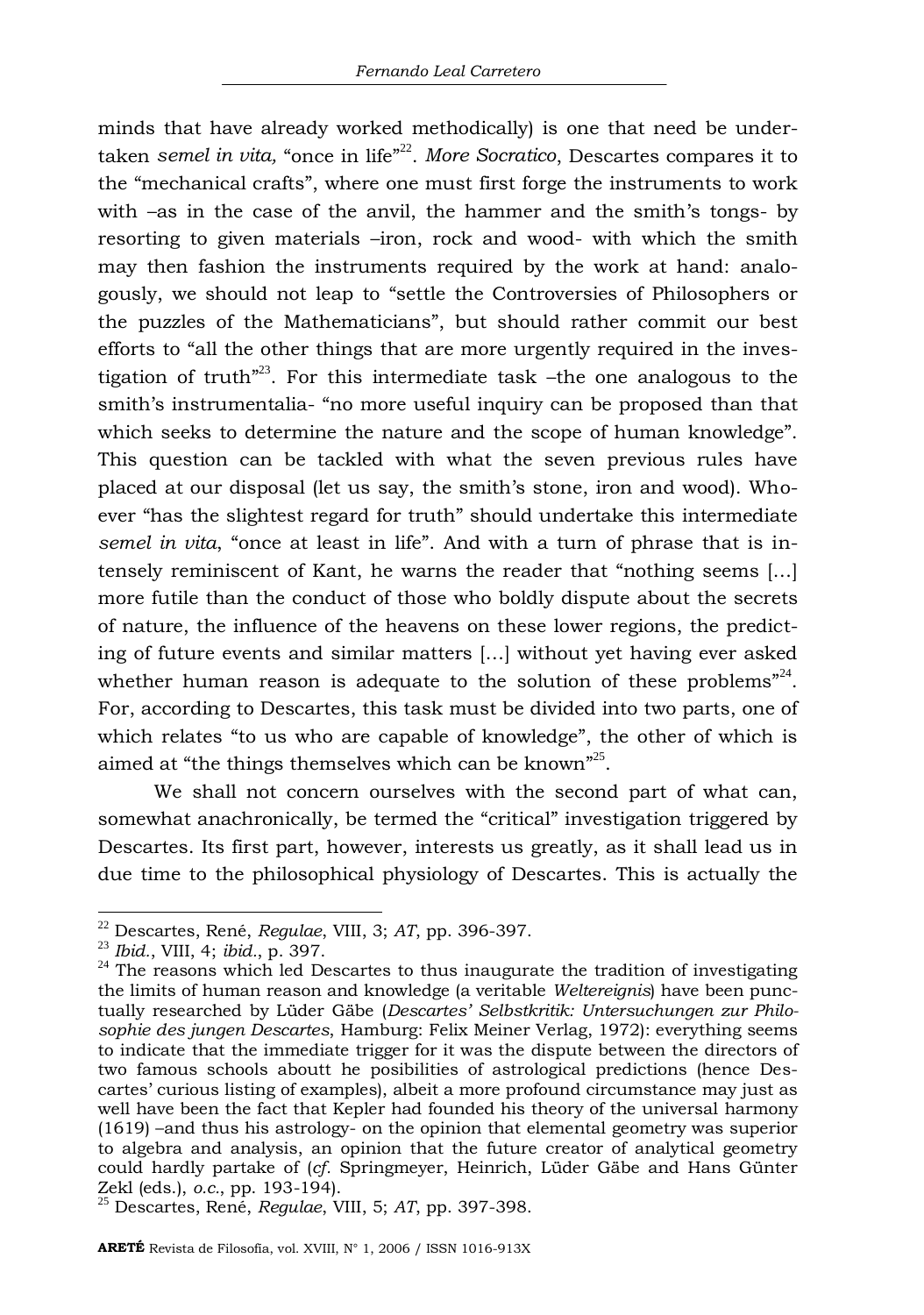place where he for the first time resorts to the notion of the "understanding [...] helped [...] by [...] imagination, sense and memory", there where he tells us that the understanding, even as it is alone "capable of knowing", can be helped (or hindered, which is important, even if he did not mention it to the Princess Elisabeth) by the imagination, the senses and memory. Before we proceed, we should insist on the outstanding fact that, come this point, Descartes mentions not *two* faculties (the imagination and sense), as we had supposed up to here, but *three*, through the addition of memory. This is a complex and delicate matter, all the more so since it has a venerable precedent in Aristotle. I am here referring to the minor scandal that was produced by the fact that in all of the text of *De anima* the concept of memory  $(\mu\nu\eta\mu\eta)$  did not appear as much as once. It is true that the small treatise that is *De memoria* partially ammends this fault, but even so, it is not at all clear whether this a faculty different from the imagination, or a mere manifestation of the imagination or the understanding<sup>26</sup>. This Aristotelian ambivalence reappears in Descartes, who will later say that "the memory, at least that which is corporeal and similar to that of the brutes, is in no respect distinct from the imagination"<sup>27</sup>. We shall return to this enigmatic phrase.

The critical endeavour thus comprises knowing how to distinguish how each of these faculties can be a hindrance or an aid (*obesse vel prodese*), so that we may make the most of them<sup>28</sup>. Now, the following three rules come to develop, as is known, a small theory of the qualities which must apply inventiveness to the investigation of the matters that are brought to it, namely, "perspicacity" (rule 9), "sagacity" (rule 10) and "capacity" (rule 11). We are quick to remember the parallel theory developed by Kant in his Kritik *der reinen Vernunft* concerning the triple distinction between reason, understanding and judgment, even if it is at heart quite different and far more involved<sup>29</sup>. Be as it may, it is not until rule 12 that Descartes promises to properly analyze the relationships between the understanding and the imagination-sense-memory triad<sup>30</sup>. The author says

<sup>26</sup> *Cf.* Aristotle, *De memoria*, I, 450a.

<sup>27</sup> Descartes, René, *Regulae*, XII, 11; *AT*, pp. 416-417.

<sup>28</sup> *Cf. ibid.*, VIII, 6; *cf. ibid.*, p. 399.

 $29$  The careful reader shall remember the discussion on the two types of wit or lack thereof (to reprise the generic Cartesian concept in this context) corresponding to the faculties of understanding and judgment advanced at the beginning of the Second Book of the "Transcendental Analytic" (A132-136, B172-175), later completed by the more elaborate theory of the wit or lack thereof which constitutes the doctrine of the "Transcendental Dialectic" (*cf.* especially with the Introduction, A293-309, B349- 366).

<sup>30</sup> *Cf.* Descartes, René, *Regulae*, XII, 2; *cf. AT*, p. 411.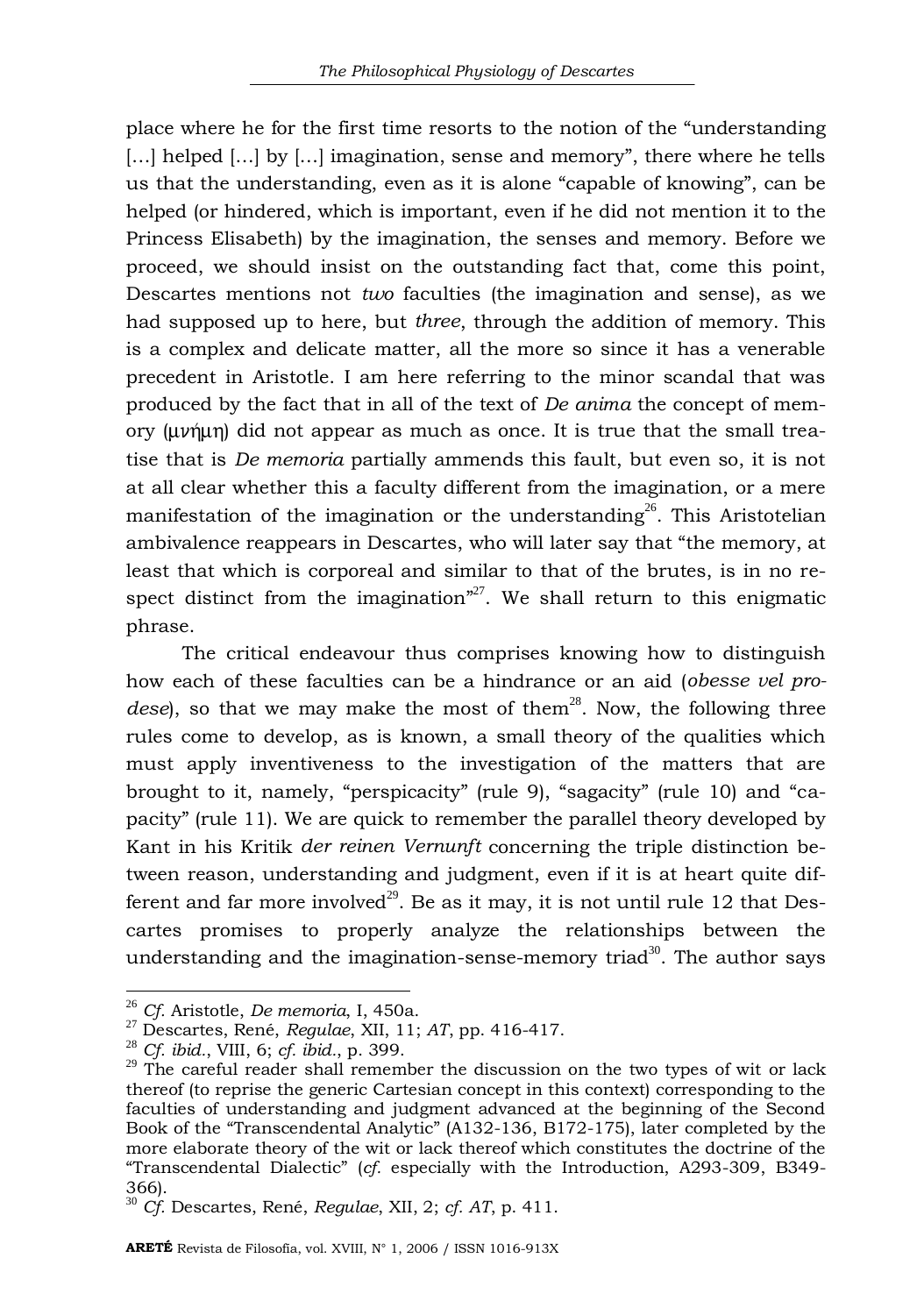that he would like to have "explained in this passage what the human mind is, what body, and how it is "informed" by mind; what the faculties in the complex whole are which serve the attainment of knowledge, and what the agency of each is", but that he does not count with the space to do so without going into controversies, which, as is known, Descartes abhorred<sup>31</sup>. Because of this, he shall content himself with presenting his ideas as hypotheses (*suppositiones*) in which the reader may believe if it behooves of him to do so, but which he can admit as clarifiers on the matter<sup>32</sup>. This procedure is no different to that adopted by Descartes in *Le monde* or the *Principia*.

The hypotheses are five:

- The external senses, as pertains to the parts of the bodies, are passive, despite our being able to move them actively towards the objects we wish to perceive. This passivity (which Kant terms "receptivity") is compared to the action of a seal over wax; an analogy that hails to the Ancients and which Descartes asks that we take literally: the exterior corporeal object acts corporeally over the corporeal organ. This is valid for all senses, with the clearest case being that of touch (figure, hardness, roughness can be readily imagined by shaping the skin they touch); but rings equally true for other instances, for example, the luminous and coloured object (light conceived in a corpuscular manner) that acts over an initially opaque part of the eye, or how sound, smell and taste produce a "new figure" in the "first membrane" of the ears, nose and tongue, with this "first membrane" being originally impenetrable to the sonorous, odorous or savoured object33. The difficulty of imagining these other cases is breached by Descartes by using the figure in the case of touch as a sort of universal medium for codification<sup>34</sup>. This last proposal gives a first showing of classical mechanicism (see ahead).
- The figure thus received by the external organ is transmitted to the "common sense" (an Aristotelian concept, as is known). This happens simultaneously, as when we write and, in moving the inferior tip of the pen, also chance to move its upper end35.
- The figure thus received by the "common sense" acts itself as a seal upon the imagination (phantasia vel immaginatio), which must be

<sup>31</sup> *Ibid.*, XII, 3; *ibid.*, pp. 411-412.

<sup>32</sup> *Cf. ibid.*, XII, 4; *cf. ibid.*, p. 412.

<sup>33</sup> *Cf. ibid.*, XII, 5; *cf. ibid.*, pp. 412-413.

<sup>34</sup> *Cf. ibid.*, XII, 6; *cf. ibid.*, p. 413.

<sup>35</sup> *Cf. ibid.*, XII, 7; *cf. ibid.*, p. 414.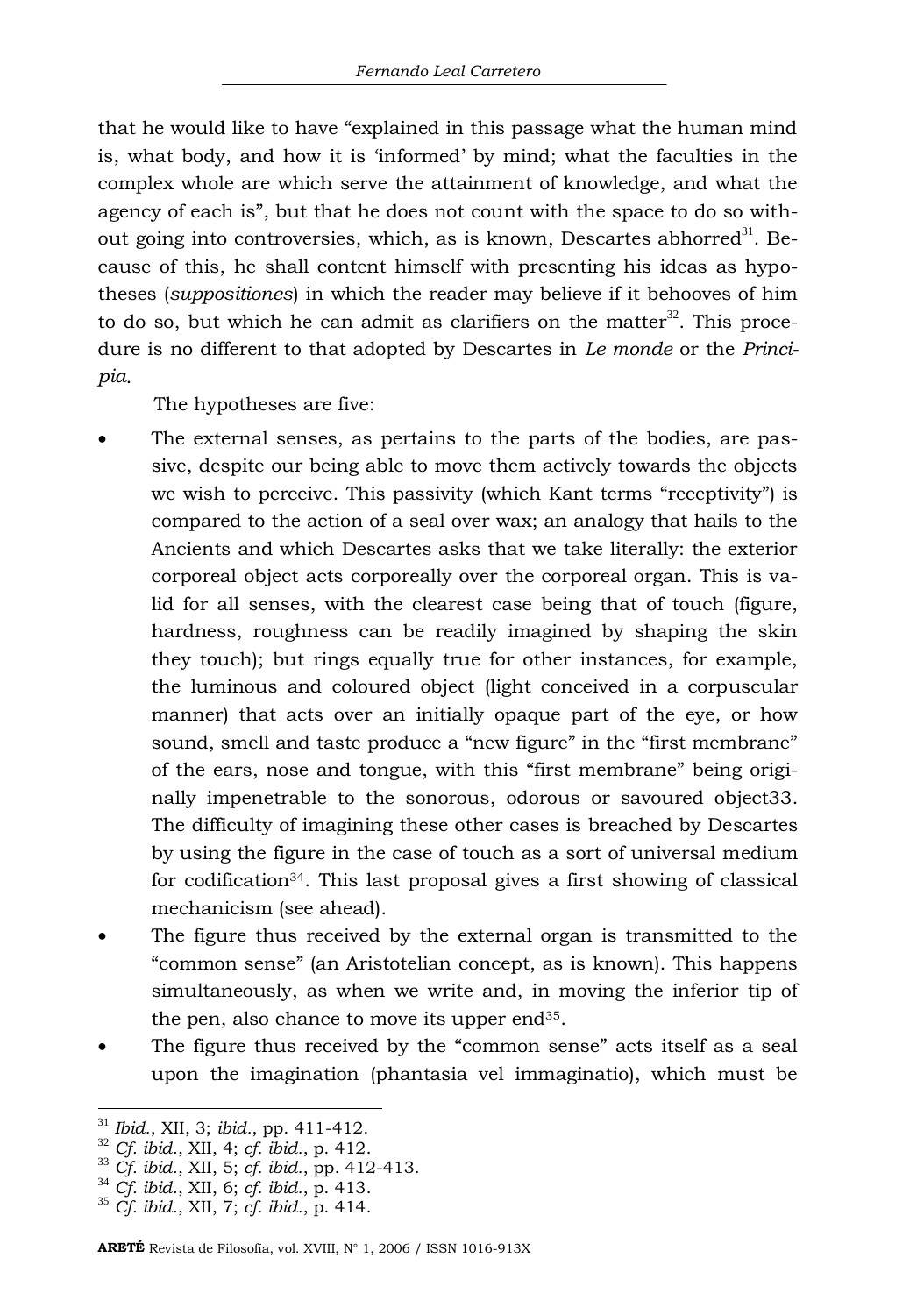conceived as a "genuine part of the body, of sufficient size to allow its different parts to assume various figures in distinctness from each other", with the added ability to "let those parts acquire the practice of retaining the impressions for some time". In this last sense, the imagination can be also known as memory<sup>36</sup>.

- The imagination is located in the brain and the parts of the body with which the "common sense" acts upon them are the "nerves themselves" "originating in the brain, once again as if the upper end of the pen moved at the same time as the lower end. This hypothesis helps us see that the imagination itself "can be the cause of many motions in the nerves, motions of which, however, it does not have the images stamped upon it", just as the upper end of the pen moves in a direction that is opposite to that of its lower end. Hence the operations of the animals, who do not possess knowledge, but who do have "fancy of a purely corporeal kind"; hence, too, the operations of humans that are performed "without any aid from the reason"<sup>37</sup>.
- "That power by which we are properly said to know things, is purely spiritual, and not less distinct from every part of the body than blood from bone, or hand from eye", and it is but a single agency, "whether it receives impressions from the common sense simultaneously with the fancy, or applies itself to those that are preserved in the memory, or forms new ones" in the imagination, independently of the common sense or the operation. In all of these cases, the analogy of the seal and the wax (both of which roles could be invested with that power) should not be taken literally, as there is nothing in "corporeal things" that corresponds to these actions. This "power" is bestowed with different names according to whether it cooperates with the different parts of the body, but it is properly known as "mind" when it gives rise to new ideas in the imagination or busies itself with those preserved in the memory. Hence the need to distinguish correctly between these modes of cooperation in order to learn how to use them in the investigation of the problems that are presented to the mind<sup>38</sup>. It is particularly important to distinguish from all of these modes of cooperation that in which the mind operates on its own, which is what we term "understanding"; and so the task will come to ordain the method: an imaginative, even sensory one, when dealing with corporeal

<sup>36</sup> *Ibid.*, XII, 8; *ibid*.

<sup>37</sup> *Ibid.*, XII, 9; *ibid.*, pp. 414-415.

<sup>38</sup> *Cf. ibid.*, XII, 10; *cf. ibid.*, pp. 415-416.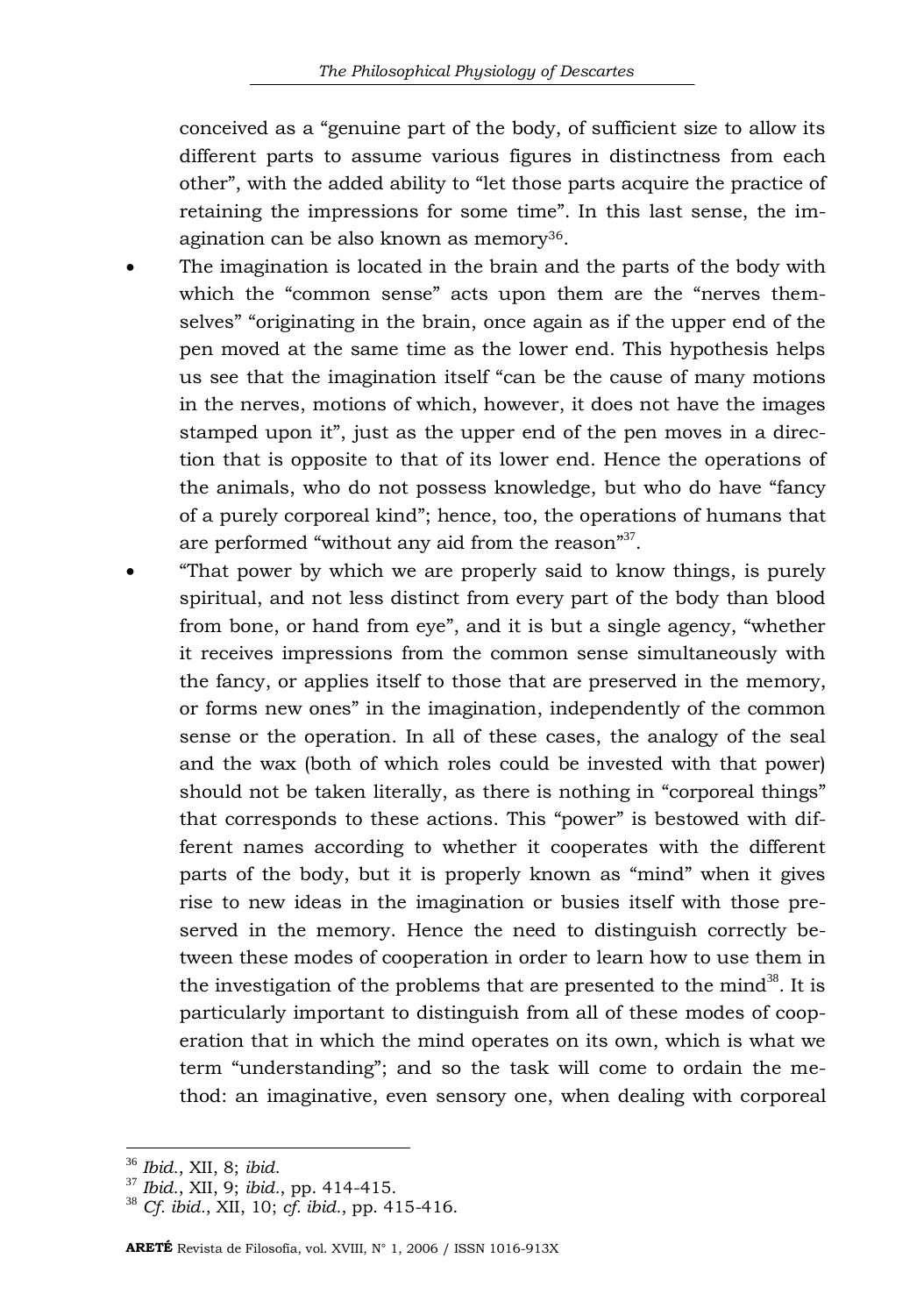objects, tracing clear and simple geometric figures for some mathematical problems, for example; or a purely intellectual approach that is avoidant of images and reduces problems to an algebraic, symbolic form for the boarding of other types of mathematical problems $^{39}$ .

As is known, the imaginative-sensual or geometric method, which relates to the first type of mathematical problems, corresponds to the one drafted in the Second Book of the *Regulae*, of which we preserve only nine of the twelve rules foreseen<sup>40</sup>, whereas the intellectual or analytic-algebraic method, relating to the second type of problems, corresponds to its planned Third Book, of which no rules exist at all. As compensation for this absence we naturally count with the essay on geometry that is annexed to the *Discours*. We must, however, resist the temptation to continue reading and return to the particular problem that is posed here: the combination of dualism and mechanicism that is characteristic to Descartes assumes its first, clear, literary form in these five hypotheses, even as we must realize the important differences regarding the ulterior system (better known as Descartes' "classical system"). These important differences are two:

- Descartes' classical dualism presupposes a theory of "primitive notions" innate to the soul, of which we can obtain the highest possible evidence, an evidence equal or greater to that of mathematical propositions themselves. This classical dualism is the byproduct of the famous revelation that occurred to him during the winter of 1628, which he reported biographically in the *Discours* and developed later in the *Meditations*.
- The classical mechanicism of Descartes reduces the agency of external corporal objects over the sense organs, as well as all the internal actions of the body and its different parts (the common sense, the imagination, corporeal memory, movement) with the soul, to pure mechanisms, that is, to masses set into motion by specific impacts. In the *Regulae*, however, he still ponders on different "figures" or "ideas" for the different sensorial qualities impressed by external corporeal objects upon the organs, even if the notion of "figure" peers in tentatively, at the end of the first hypothesis, as a sort of universal means of codification. This is the first step, to be completed by the idea that the manner of agency of the external objects over the organs is purely

<sup>39</sup> *Cf. ibid.*, XII, 11; *cf. ibid.*, pp. 416-417.

<sup>40</sup> *Cf. ibid.*, XIII-XXI; *cf. ibid.*, pp. 430-469.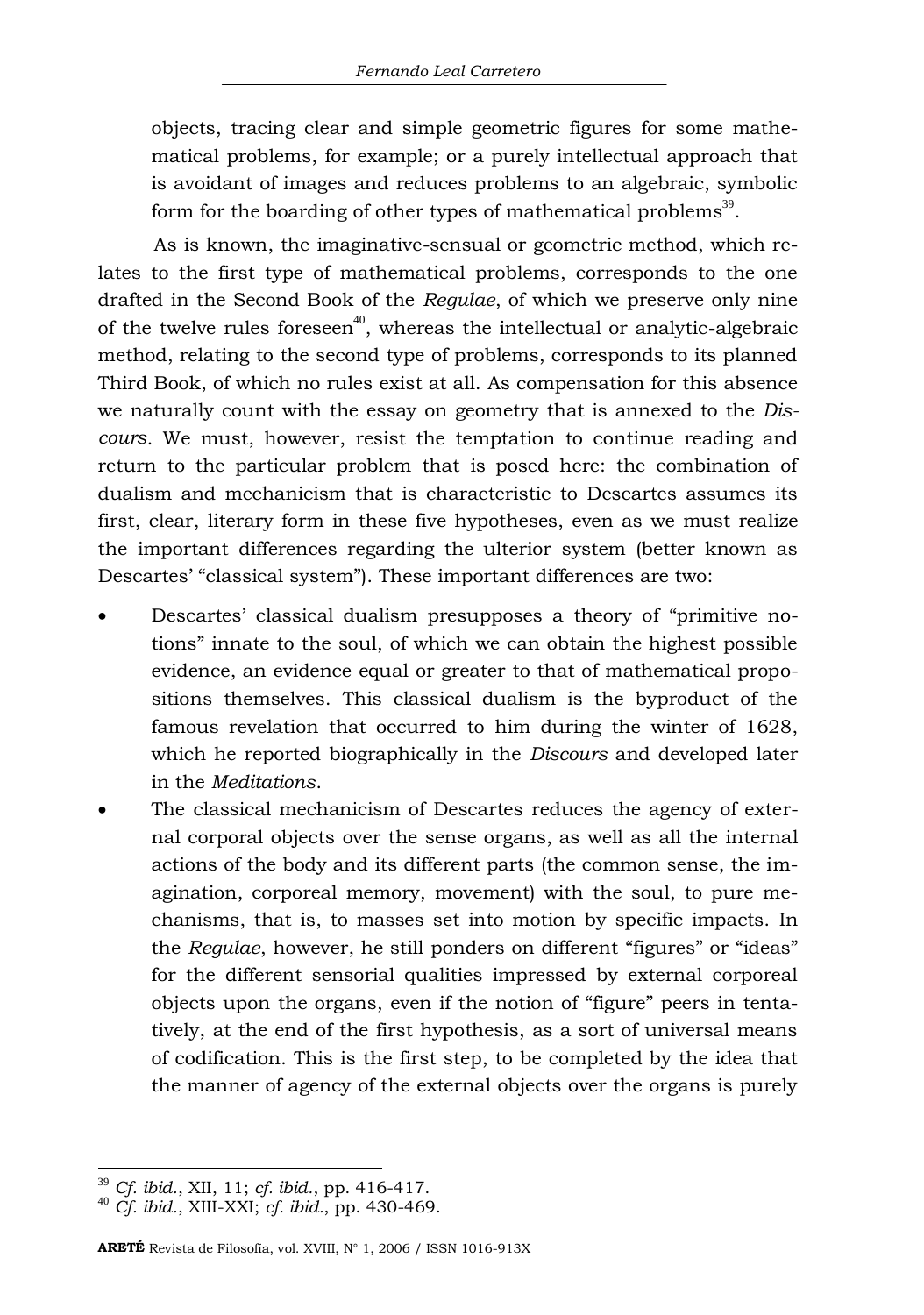mechanic. Such will be Descartes" attempt in the *Traité de l'homme*, as well as in his later works.

Classical dualism and mechanicism will be the topic of the next following sections. The one thing I should like to remark before moving onto them is the fact that, in the *Regulae,* Descartes alread insists not just on what we might term the purely mental interactions between the intellect and the common sense, the imagination and the corporal memory, but also in the more obviously corporeal agencies of these faculties when involving the movement of the body, that is to say, agency over the muscles. And I should like to underscore this because it is the perennial temptation of philosophers to forget that bodies are not merely the "sites" for these faculties, but quite specifically muscled bodies that move within the world and that affect it. This temptation harkens to the ideal of the contemplative life which tends to separate itself from the active one as a superior lifestyle, a distinction that's responsible for the contrivance of an epistemology and that are incapable of accounting for practical knowledge<sup>41</sup>. And even if, to some extent, Descartes partakes of such an intellectualistic prejudice, we may also say that he perpetuates a naturalist tradition that can be traced back to Aristotle and that he is less blind to the facts of life than his suc- ${\rm cessors}^{42}.$ 

Semel in vita II: *The Spiritual Exercises of Saint Renatus*

*[T]he person who gives to another the way and order in which to meditate and contemplate, ought to relate faithfully the Events of such Contemplation or Meditation, going over the points with only a short or summary development. [For…the person making the Contempla-*

<sup>41</sup> *Cf.* Shipley, Patricia and Fernando Leal, *o.c.*; *cf.* Leal, Fernando and Patricia Shipley, *o.c.*; *cf.* Leal, Fernando, "Hacia una nueva filosofía del trabajo".

 $\frac{4}{2}$  To not give more than one example of what it is I want to say by this, let us consider the Cartesian proposal that, when faced with certain problems, the imagination aids the understanding by reducing the question through the exclusive use of straight lines and rectangles, which are easier to conceive (*cf.* Descartes, René, *Regulae*, XIV, 24; *cf. AT,* p. 452; *cf. ibid.*, XV; *cf. ibid.*, pp. 453-454). The philosophical alternative advanced by the Erlangen school which helps explain our Euclidean tendencies in terms of the facility of certain operations and the naturalness of certain practices is, to my eyes, more promising (refer, for example, to Inhetveen, Rüdiger, *Konstruktive Geometrie: eine formentheoretische Begründung der euklidischen Geometrie*, Mannheim: Bibliographisches Institut, 1983; Lorenzen, Paul, *Elementargeometrie: das Fundament der analytischen Geometrie*, Mannheim: Bibliographisches Institut, 1984; Janich, Peter, *Euklids Erbe: ist der Raum dreidimensional?*, Munich: Beck, 1989; for a more general epistemological frame, see Leal, Fernando, "Hacia una nueva filosofía del trabajo").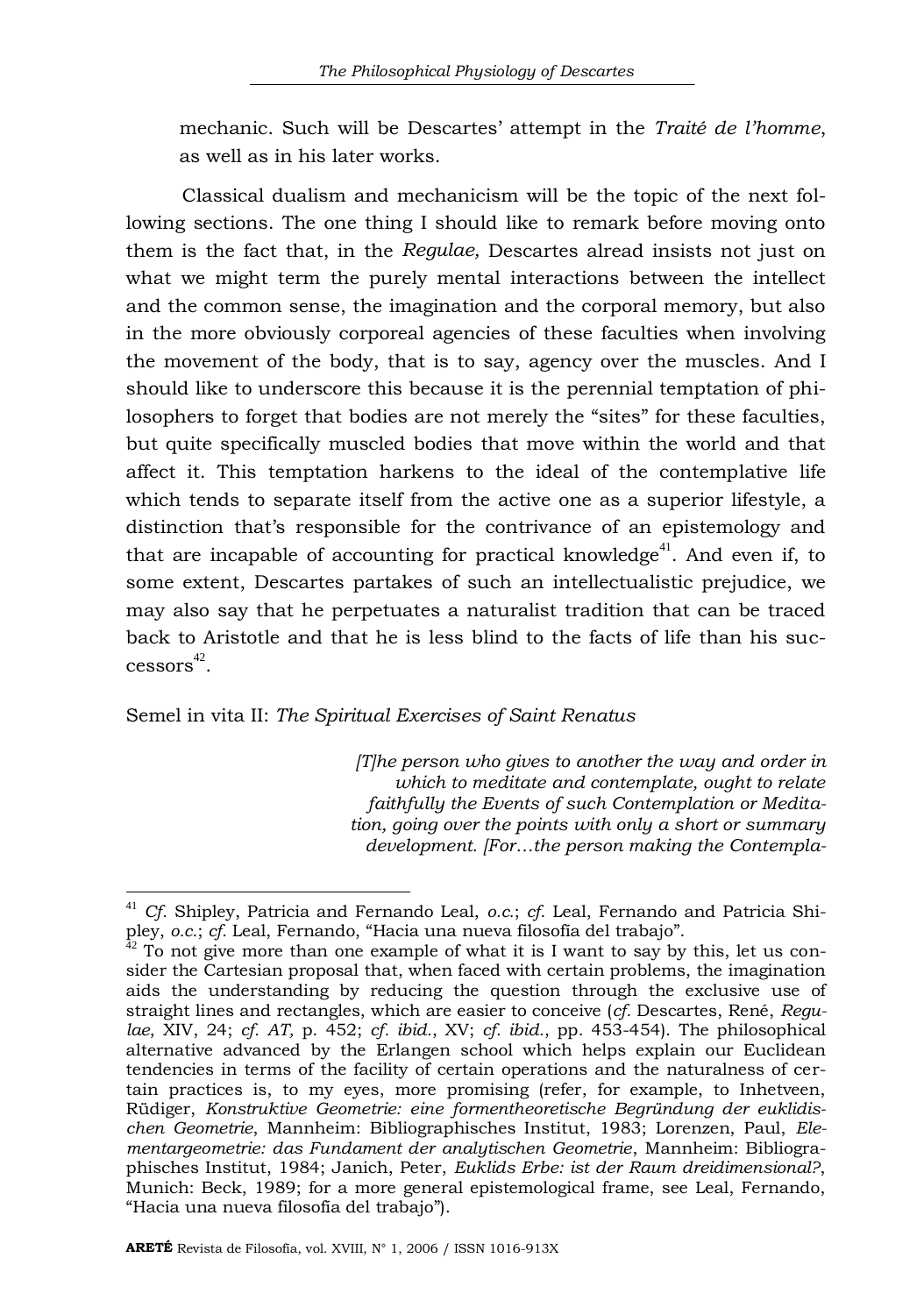*tion] will get more spiritual relish and fruit than if he who is giving the Exercises had much explained and amplified the meaning of the Events. For it is not knowing much, but realising and relishing things interiorly, that contents and satisfies the soul. Ignacio de Loyola, Spiritual Exercises, Second Annotation*

The metaphysics of Descartes are, without a doubt, the most studied aspect by his successors, to the extent that it has even been said that "the metaphysical argumentations contained in the *Discours*, and largely expanded by the *Meditations*, are the philosophical kernel of the Cartesian philosophical system $n^{43}$ . This phrase conveys the grave misunderstanding that"s shared, up to the present day, by most analytical philosophers, despite the recent wave of "naturalization" which, at least in the realm of epistemology (considering the same cannot be said for ethics), is more closely in agreement with the true Cartesian spirit. I shall return to this immediately, not without first mentioning that even as this erroneous consensus probably ensures that readers are at least stiltedly aware of the contents of the *Meditations*, they are also very likely misinformed about their spirit. On this merely instrumental count, and because it seems to me that such a preconception is part of an intellectualist bias which not only blinds us when confronted by systematic problems, but also hinders our thorough comprehension of the philosophical endeavour of the historical Descartes, I shall not stop to discuss the details of his metaphysics. Indeed, I shall only speak of it in order to insist upon the fact that the Cartesian dualism exposed in the *Meditations* is radically incomplete unless it is seen as the side of a coin, the other side of which is mechanicism. In this sense, it is quite curious to observe that most discussions on the *Meditations* seem to overlook the Sixth of them, which is where that other side to the coin is introduced, or at least those parts of the Sixth Medidation in which physiological matters are dealt with. I shall thus take for granted that the "argumentation" (and it shall shortly be seen why I put this word between quotation marks) of the *Meditations* –especially that of the first five ones– is known, and shall concern myself exclusively with offering an interpretation of the true nature of the *Meditations* in the frame of the Cartesian critical endeavour, which I shall compare to its critical Kantian counterpart as developed by the Friesian school, an approach I deem to be deserving of continuation in our own time, with the help of the latest findings in the cognitive sciences and physiology in general.

<sup>43</sup> Cottingham, John, "Descartes", in: Honderich, Ted (ed.), *The Oxford Companion to Philosophy*, New York: Oxford University Press, 1995, pp. 188-192.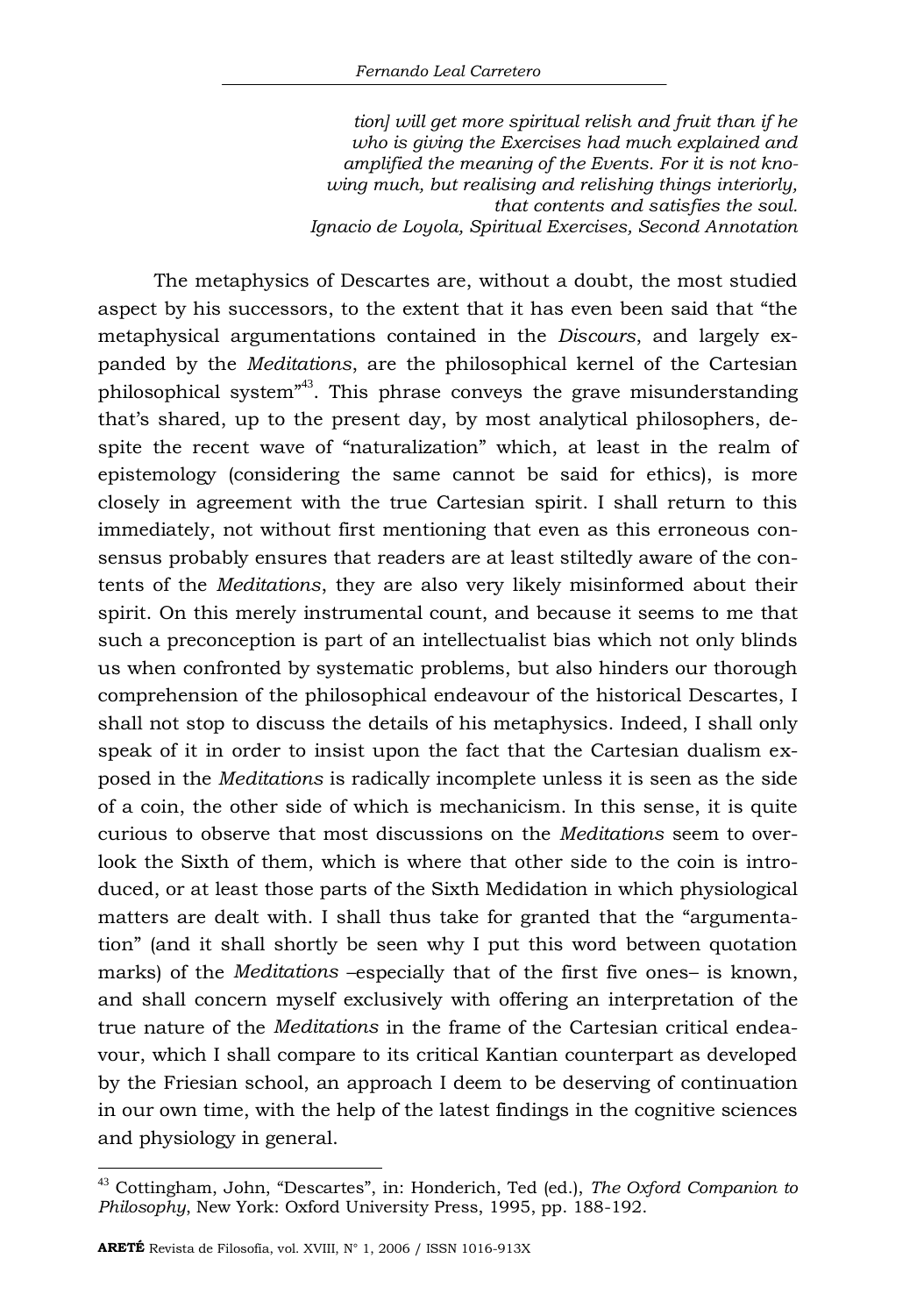My main thesis is that the Cartesian critical endeavour demands two types of complementary investigations. In order to explain the nature of these two kinds of studies, I shall lay hand to a very useful distinction introduced into contemporary philosophy by the German philosopher Ernst Tugendhat in the realm of ethical reflection<sup>44</sup>. It concerns what one might think, believe or argue in the *third person* faced with what can be done in the *first person*. The third person is typical of the scientific disciplines and can thus be used, for example, in relativistic or historicist argumentations: by way of anthropologic or historic considerations, I can distance myself from my own sociocultural context and declare the moral ideas with which I have grown in relation to that context, which is dubiously compelling, or criticize them in the likeness of what Trasimachus already essayed in Ancient Athens<sup>45</sup>, a gesture repeated by other authors such as Marx, who argued these ideas had been imposed by an aristocratic class in order to maintain the oppression of the masses, or –contrarily– by authors such as Nietzsche, who claimed they had been imposed by these very masses in order to reap benefits from the aristocratic and superior class. This is all very well, says Tugendhat, and it is useful as a part of a social theory with a critical, emancipating impulse. Deploying this approach, however, makes it impossible for us to think or argue in an ethical sense, since moral beliefs thus attacked lose all validity, and not because of the critique itself (which might be mistaken), but because they are formulated in the third person. Indeed, for beliefs and moral judgments to have validity as such, they need to be assumed in the first person; without them, there is no ethical argumentation proper and the most we can aspire to reach is the elimination of all morals (which would be full-bodied relativism), insofar as the aforementioned social theory is incapable of opposing other, valid, beliefs to it –as these, themselves, would have to be assumed in the first person-. The same argumentation can be applied, of course, to other forms of relativism or historicism, namely, those which are not destined to criticize our moral beliefs but any other type of knowledge.

My thesis, then, is that the *Medidations* do not constitute, *stricto sensu*, a book that we can calmly analyze (as it is usually done) from the outside and in the third person, criticizing the validity of this or that argumentation. Rather, we are faced with a narrative: that of Descartes' experience in crafting it; a story that cannot in fact be anything other than an invita-

<sup>44</sup> *Cf.* Tugendhat, Ernst, "Una nueva concepción de filosofía moral", in: Sobrevilla, David (comp.), *El derecho, la política y la ética*, México: Siglo XXI/UNAM, 1991, pp. 151-173; *cf.* Tugendhat, Ernst, *Vorlesungen über Ethik*, Frankfurt: Suhrkamp, 1993. <sup>45</sup> *Cf.* Plato, *The Republic,* Book I.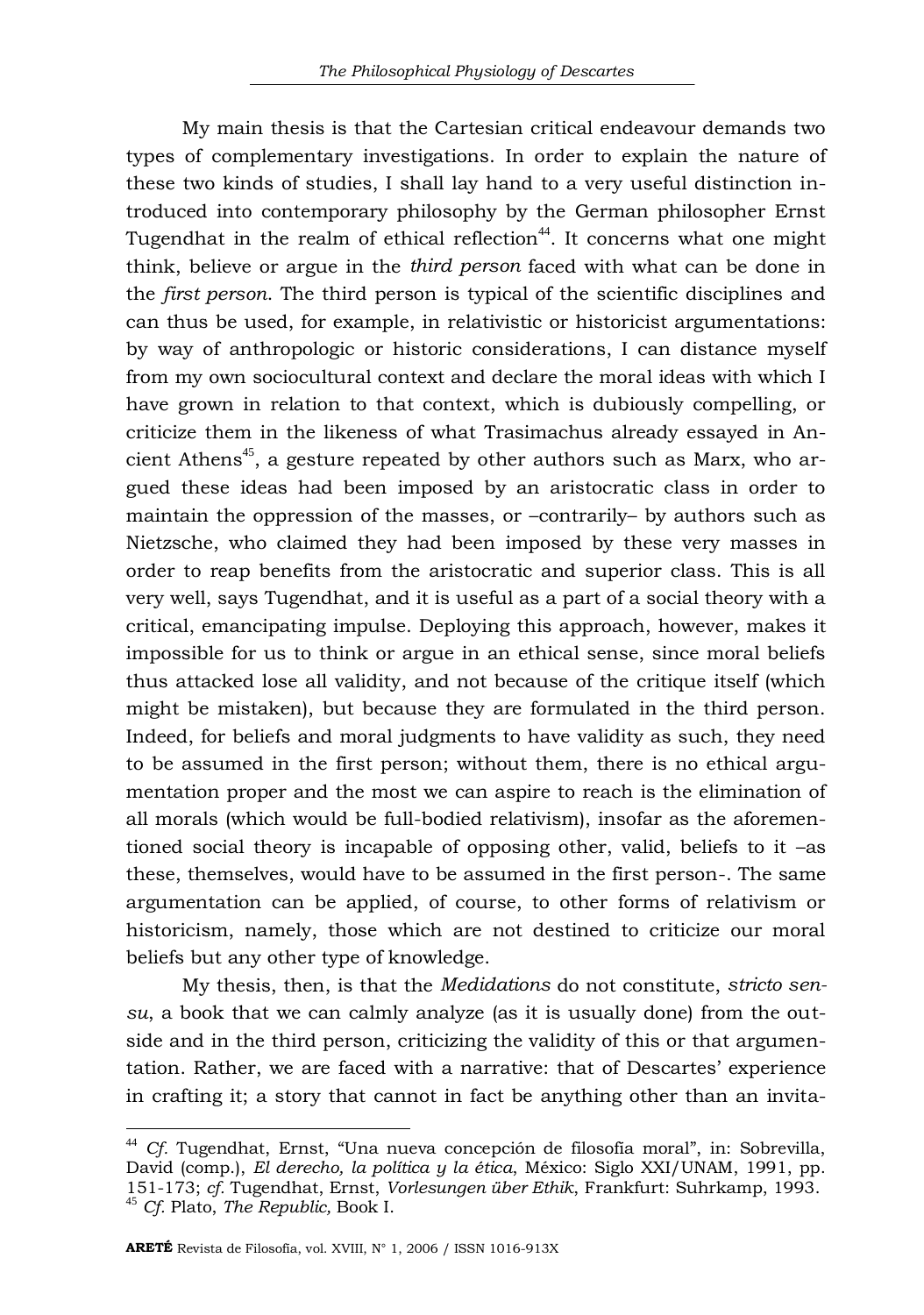tion for us to perform this sort of meditations *semel in vita*, "once in life"; but that we perform them ourselves, at our own risk, and not vicariously through the Cartesian narration. In this sense, the *Medidations* belong to the tradition of "spiritual exercises" which can be traced, in the West, as far as Greek Antiquity (at least up to Socrates) and which constitute such an important part of the teachings of Hellenic philosophy<sup>46</sup>. This sort of "spiritual exercises" were developed, in parallel to the Ancient Greek efforts already mentioned, during the classical epochs of Orient, especially in India, but also in China and in other countries. They were retaken by diverse religious orders of Christian Europe, one of which was that in which the young Descartes was schooled. I refer, of course, to the "spiritual exercises" of Saint Ignatius. The latter, as those which are proposed to us by Descartes, demand to be performed by every person in particular, through their own exprience, which can in no way be replaced by the mere reading and discussion of Saint Ignatius" text. Whoever stops to think of this will realize that the very notion of such a substitution proves perspicuously ridiculous in a case such as this. I sustain that it is equally ridiculous in the case of the Cartesian *Meditations*: it is only he who has subjected himself to this rigorous discipline (a discipline so rigorous that it should be undertaken but "once in life") who can give his opinion on the validity or invalidity of what Descartes himself found in the course of such meditations. There is no guarantee, of course, that whomever performs them as Descartes indicates shall arrive to identical conclusions; just as nothing guarantees that, in the case of Saint Ignatius" "spiritual exercises", or as regards those proposed by Socrates, Confucius, the Buddha, the Stoic, Epicurean or Neoplatonic schools, he who puts them into practice on his own shall arrive to the same results as these thinkers, who every time declare them to have been their own lived experience<sup>47</sup>. The utmost they can say is that their own experience proved to be so clear and perfect that they are bound to think that whoever proceeds in the same way, in their own time, shall be met by the same thing that they found. It is quite different, of course, to presume that to pusue such an endeavour "only once in life" is not enough; indeed,

<sup>46</sup> *Cf.* Hadot, Pierre, *Philosophy as a Way of Life: Spiritual Exercises from Socrates to Foucault*, translation by Michael Chase, Oxford: Basil Blackwell, 1995.

 $47$  It is however convenient to recall that Descartes makes manifest of his surprise that "learned and serious people" should not have been persuaded by his reasoning in the *Meditations* (*cf.* Alquié, Ferdinand (ed.), *o.c.*, volume II (1638-1642), pp. 889- 890; *cf. AT*, pp. 243-244).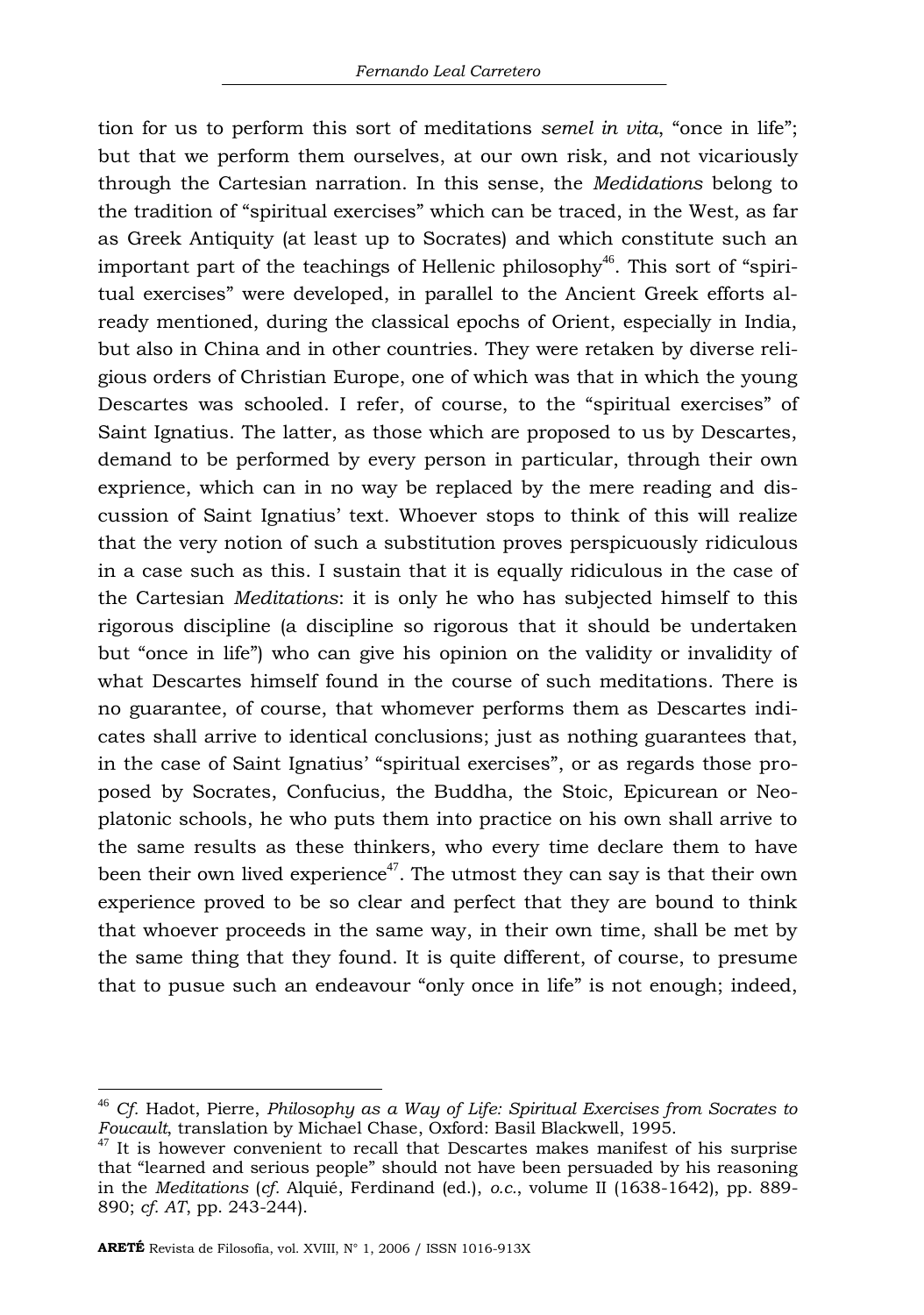other traditions of thought demand that they be conducted not just once in a lifetime, but constantly and on a regular basis $^{\rm 48}.$ 

But this demand that we ourselves should undertake the "spiritual exercises" or "meditations" (and careful attention should be payed to the religious connotations of the word used by Descartes), that we should conduct them in the *first person*, if we are to judge over the matters they preside, is not the only thing Descartes proposes. He further advances that we should conduct another type of study in the *third person*; a study in which, and through hypothesis, we should build a theory of knowledge by which we may see how the understanding helps itself with the imagination, the senses, and memory (and perhaps, as we shall soon see, with movement and emotions) "to reach truth in the sciences". This third person study is precisely the philosophical physiology that constitutes the main theme of this work. But before we move onto it, I should wish to add that this twofaced Cartesian critical endeavour reemerges, if in a more obscure guise, in the Kantian critical endeavour. At first sight, it would seem as if the philosophical effort of tracing the limits of pure reason –both in theory and in practice- and even those of the faculty of judgment (*Urteilskraft*), was something we did only in the third person. But an outstanding feature of the extraordinary interpretation of Kant inaugurated by Jakob Friedrich Fries, and continued by Ernst Friedrich Apelt and in the XXth century by Leonard Nelson<sup>49</sup>, is the insistence that the main part of that critical endeavour must be done in the first person. In fact, I consider that the one mistake this interpretation (which is much more thorough and satisfactory than any of its better known alternatives) incurs is that, in pressing the personal character of the critical effort, it obscures the other component that is central to Kant,

<sup>&</sup>lt;sup>48</sup> In the revised texts, Descartes never provides us with an accurate quantifier to tells us if we must engage in it "at least once in life", "at most once in life" or "exactly once in life", but it is clear in many contexts that he is proposing that we do it *just* one time in life. In any circumstance, this remains unclear for his personal case, as, on the one hand, he writes the Princess Elisabeth that he commits "a few hours a year" to metaphysical studies, which would appear to imply that he repeated these meditations from time to time; on the other hand, he elsewhere remarks that his meditations did not convince him at first, and that it was only through persisting in them that he eventually succeeded in convincing himself, which may –albeit not necessarily- indicate that they should be performed several times (*cf. ibid.*, pp. 882- 883; *cf. ibid.*, pp. 238-239). Certainly, the "spiritual exercises" of the Kantian-Nelsonian tradition, which normally take on the form of Socratic dialogues, involve a regular performance. And even psychoanalysis, which is the closest thing to a "spiritual exercise" that is afforded us by this, our secular world, demands being conducted over and over again.

<sup>49</sup> Refer, for example, to Nelson, Leonard, "Die kritische Methode und das Verhältnis der Psychologie zur Philosophie: ein Kapitel aus der Methodenlehre", reprinted in: *Gesammelte Schriften,* Hamburg: Felix Meiner, 1904, vol 1.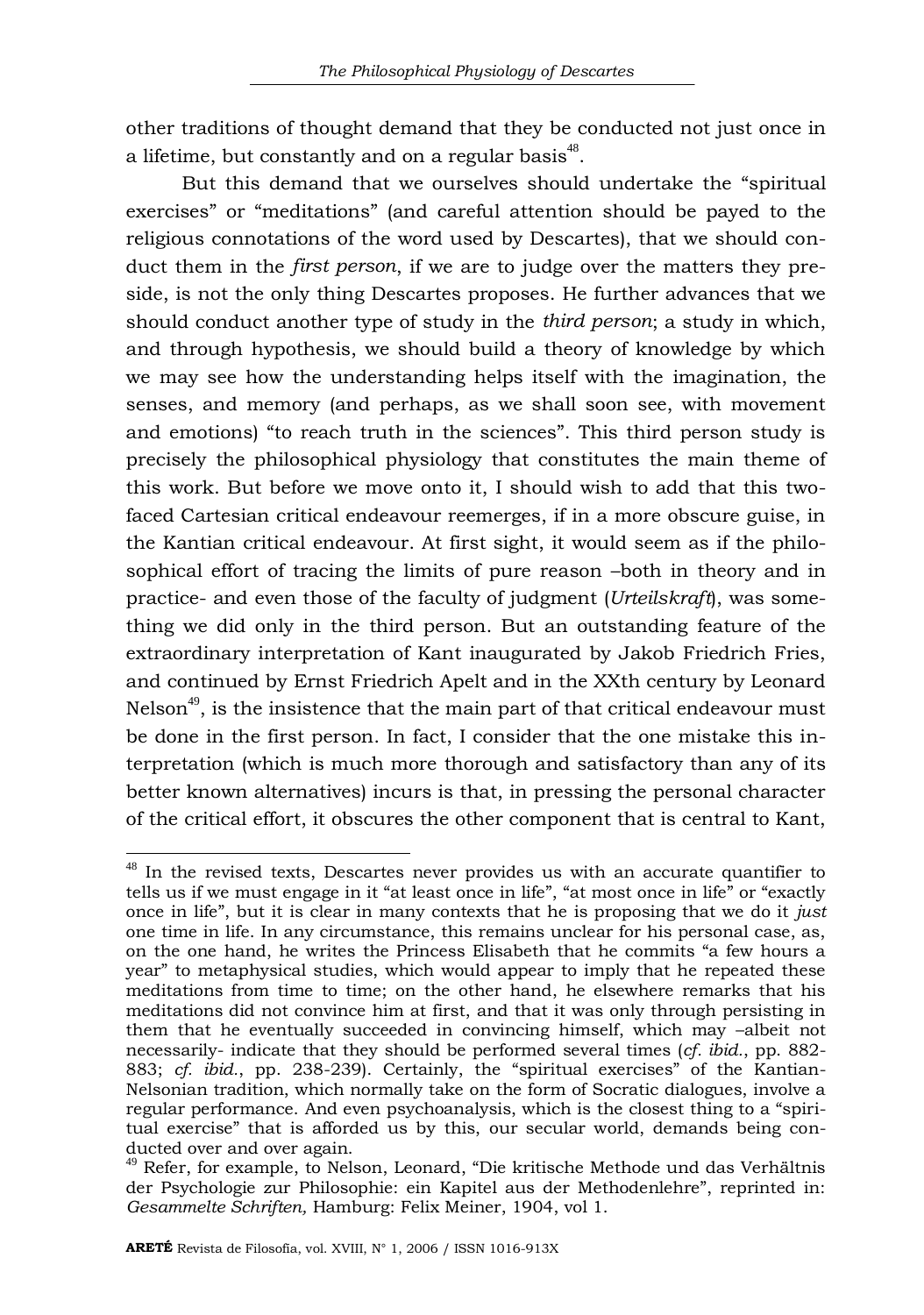namely, the third person investigation of the conditions of possibility for knowledge and for human actions<sup>50</sup>. I hope to set forth this objection in an upcoming work, and thus open the doors to the urgent task of continuing to develop critical philosophy in the sense of a double nature (meditative, on one hand, and psycho-physiological, on another) which appears, with all clarity, in Cartesian thought and which becomes obfuscated in Kant, despite the greater sophistication that the latter reaches in the details, or perhaps, precisely, on account of this $^{\rm 51}.$ 

In the sixth Cartesian meditation, which deals with the "existence of material things and the real distinction between the mind and the body", Descartes conducts a complex reasoning to ensure the existence of bodies in general, his own in particular, and the narrow bond between that body which, by "a special right" he used to term his own before initiating his meditation, and that soul which becomes immediately known to him through  $it^{52}$ . And it is in this context that he says that "physics" teach him how to explain his movements and the agitations he suffers because of the nervous connections between the different parts of his body and brain<sup>53</sup>. This passage, which tends to be overlooked whenever the Meditations are discussed, establishes the need (and he justification in the order of reasons) of passing from the meditative part of the Cartesian critical endeavour to its psychophysical component, given that, even if everything has been disposed of by God in the best possible way so that it "leads to the conservation of the body", not even he can avoid that "the nature of man, composed of mind

 $50$  This error became in part possible thanks to the use of the Word "psychology" by Fries, at a time in which no experimental science in the third person by this name existed. It became further involved through Nelson"s anachronical insistence in continuing to use this term in order to refer to meditations in the first person. Austrian thinker Paul Branton has striven to develop the third person component in the Kantian critical endeavour (*cf.* Oborne, David, Rene Branton, Fernando Leal, Patricia Shipley and Tom Stewart (eds.), *Person-centred Ergonomics: the Brantonian View of Human Factors*, London: Taylor & Francis, 1993); while the first person component (or better yet, the first and *second person* component), in the guise of the Socratic dialogue that was restored by Nelson, has been developed most especially by Gustav Heckmann (*Das sokratische Gespräch: Erfahrungen in philosophischen Hochschulseminaren*, Hannover: Schroedel, 1981).

<sup>51</sup> *Cf.* Leal, Fernando, "The Future of the Critical Philosophy", keynote speech written for the *International Residential Conference on Critical Philosophy*, Sussex, July-August, 1996. It is, in any case, convenient to warn the reader that the nature of what we might term as "Kantian (or "Freisian" or "Nelsonian") meditations" is broader and more diverse, particularly as pertains to the ethical issues that Descartes pushed –as is well known– into the background of "provisional morality" (refer, for example, to Nelson, Leonard, *Kritik der praktischen Vernunft*, reprinted in: *Gesammelte Schriften*, Hamburg: Felix Meiner, 1917, vol. 4, especially Part III).

<sup>52</sup> *Cf.* Alquié, Ferdinand (ed.), *o.c.*, volume II, p. 224; *cf. AT*, pp. 76-77.

<sup>53</sup> *Cf. ibid.,* pp. 232-234; *cf. ibid.*, pp. 86-88.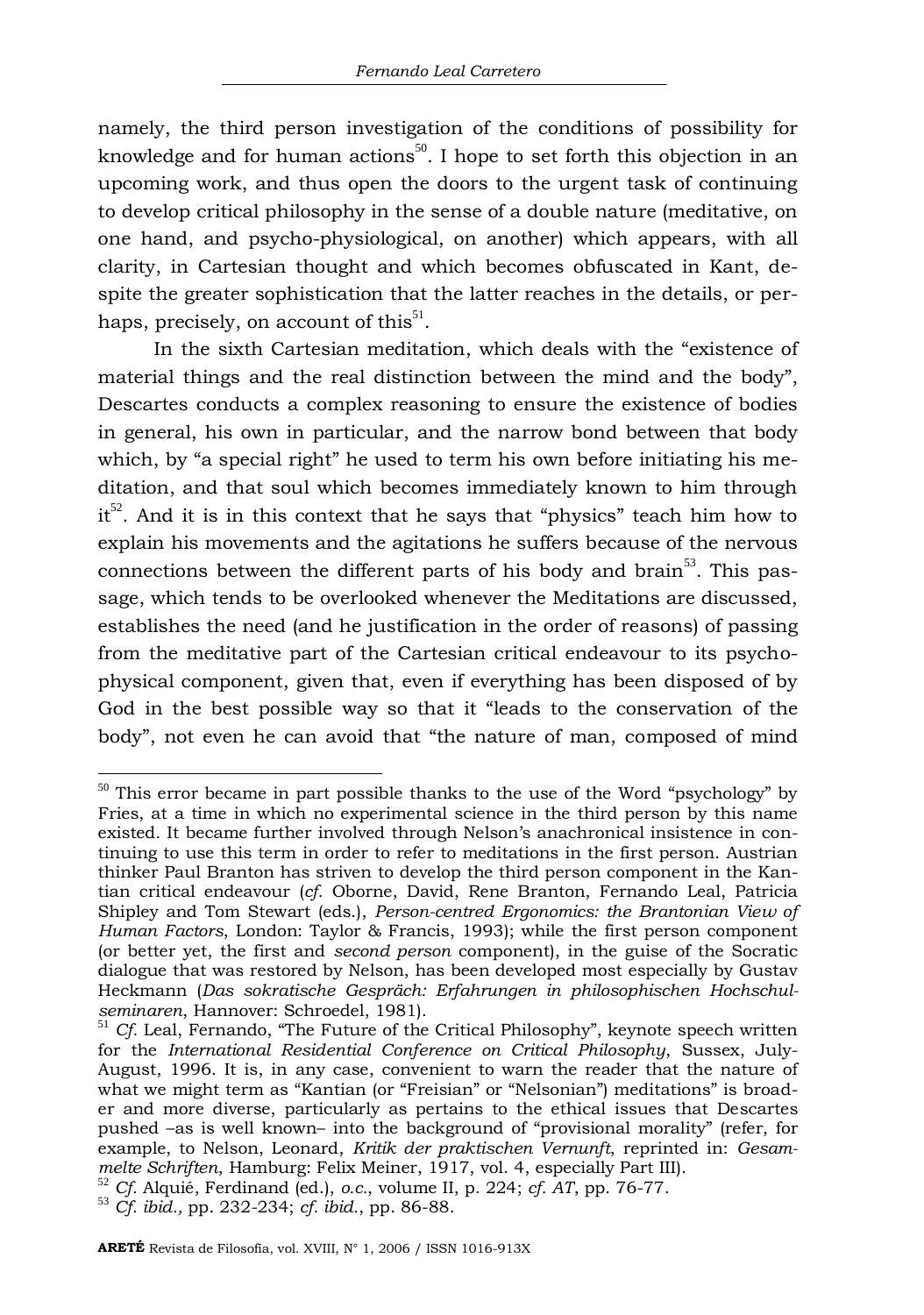and body, can sometimes be flawed $\mathbf{w}^{m54}$ , so that this last meditative consideration "helps me not just so that I may take note of all the errors to which my nature is exposed, but also so that I may readily amend and avoid them<sup>355</sup>. Such a task, conceived as purely normative at the time in which Descartes was still writing the *Regulae*, is now also invested with the character of a psycho-physiological investigation, as was posited by the unfinished *Traité de l'homme* and continued well into the *Passions*. In a time in which attempts to "naturalize epistemology" are nothing but abundant, there can be no doubt to the effect that Descartes is our contemporary.

*The Mechanicist Theory of the Imagination: The Critical Endeavour in the Traité de l'homme*

> *I view the brain not as a box with compartments that contain sadness, joy, color, texture, and all the other 'objects' and categories that one might think of. Instead, I envisage it as a constantly shifting dynamic system; more like the flow of a river in which patterns emerge and disappear, than a static landscape... This is an entirely different image from the brain as a computer with stored contents or subroutines to be called up by a program. In nature's pattern-forming systems, contents aren't contained anywhere but are revealed only by the dynamics.* Kelso

The first thing we should say about the *Traité de l'homme* is not, as might appear to be the case, that it is a treatise proper, in the sense of being an independent work. Rather, it is the second part of a much more ambitious treaty, the title of which is itself overwhelming: *The World*. One must try to imagine a book with such a title: *The World*, that is to say, the totality of things. It truly reminds us of the breadth of the earlier works of our philosophical tradition: the writings of whom we have taken to calling "Presocratics", all of whom wrote works entitled περί της φύσεως, *On Nature*<sup>56</sup>. The

<sup>54</sup> *Ibid.*, p. 234; *ibid.*, p. 88.

<sup>55</sup> *Ibid.*, p. 235; *ibid.*, pp. 89-90.

<sup>&</sup>lt;sup>56</sup> In the case of Parmenides, of course, the writing was apparently entitled  $\pi \epsilon \rho \tilde{\nu}$  $\delta \nu \tau$ oc, *On Being*, but even if it were the case that this title announced a radically different problematic to the other writings *On Nature*, its globalizing intent is the same, whether in Parmenides or in Descartes.There is, however, a difference on which Heidegger insists: the world, for Descartes –as for the whole of the Christian tradition- is not merely the totality of entities: it is an entity unto itself, the *ens creatum* faced with its creator, a being before another being. This essential difference is too complex to submit it to analysis here, but I shall return to it briefly at our conclusion.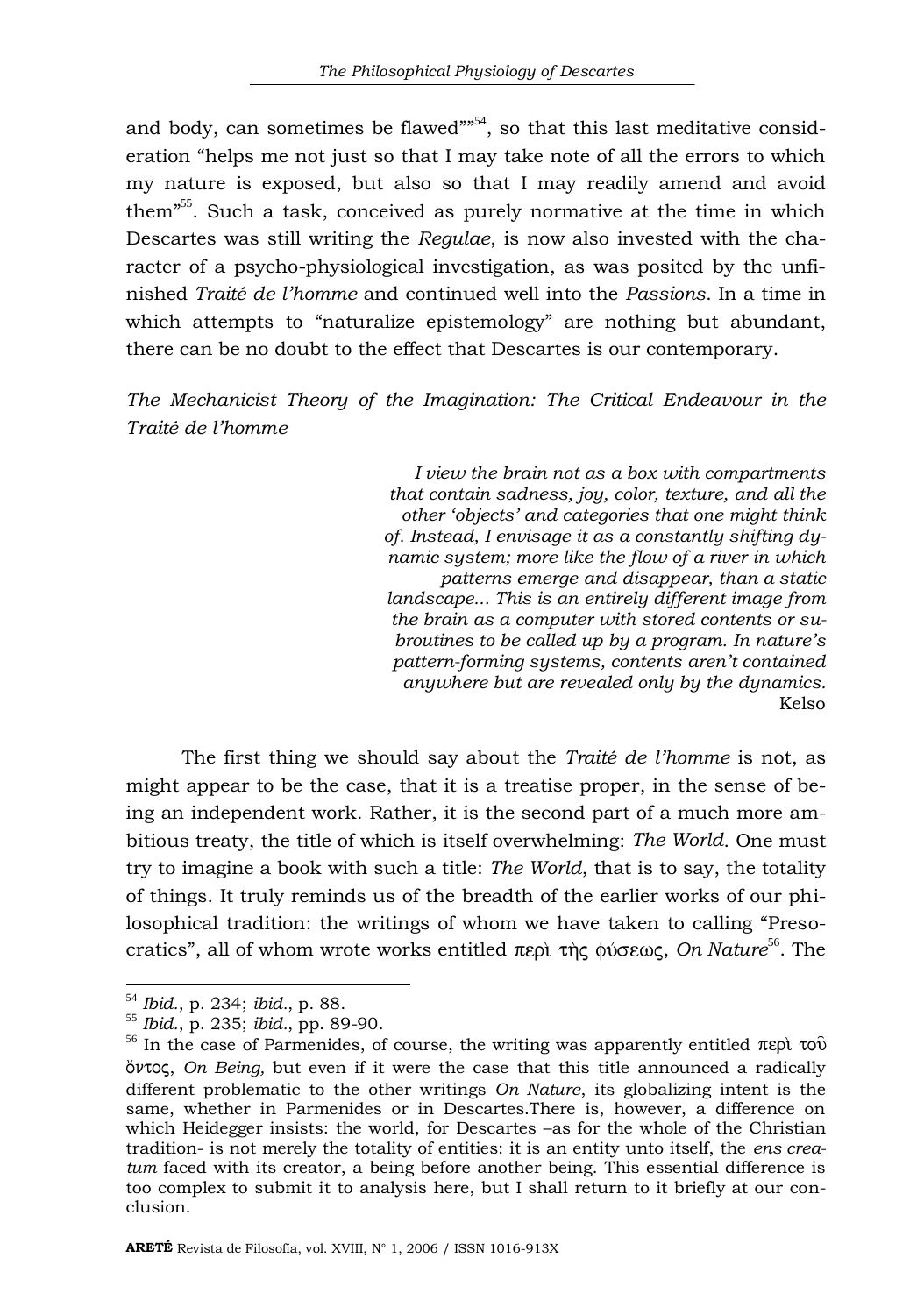title of Descartes" projected work, partially written between 1629 (when he was merely 33 years old) and 1633, but never submitted by him to the press (for reasons connected to the Galilean condemnation by the Italian Inquisition) is, indeed, kindred to them, in that it pretends to account for nothing less than everything. The work, such as it was conceived by Descartes, would comprise three treaties: the *Treaty on Light*, the *Treaty on Man*, and the *Treaty on the Soul*. Like a movie camera drawing close to its objective, Descartes starts with a general outline of his physics, that is to say, his theory of the universe, in order to get close to that singular part of the universe that is made up by human beings, so as to finally zoom into the soul or reason of that singular part of human beings. The first two treaties are applications of Cartesian mechanicism, while the third would signal the entrance of dualism, revealing how the soul or reason could not be mechanically explained. Of the first two treaties we have nearly finished versions: only two transitional chapters are missing in the *Treaty on Light* and the *Treaty on Man*, and one or two chapters are needed to round up the exposition of the *Treaty on Man* and make the transition into the *Treaty on the Soul* possible. Of the *Treaty of the Soul*, instead, we do not even have a single line, and even the title I am here bestowing on it is fictional.

The *Treaty on Light* aims to be a fairly thorough outline of physics, as it busies itself with the old scholastic qualities according to the new mechanical philosophy, and also with the elements –the sun and the planets, gravity and the tides- and the phenomenon of light, which will serve as a sort of Ariadne"s thread for the whole of the work; we know that in the *Treaty of Man* light shall have a unique role by way of the Cartesian theory of visual perception (of which it can be said to be the most developed part of this treaty); and it would not be farfetched to suppose that it should also play an analogous role in *the Treaty on the Soul*, by virtue of the Cartesian doctrine of the "natural light" of reason. Be as it may, Descartes focuses quite closely on the general laws of movement, and the explanations provided in the *Treaty on Man*, that is to say, in the complete Cartesian physiology, are committed to the mechanistic vision: we shall only hear of matter in motion, especially when it involves pieces of matter (masses) of a variable density which are set into motion by particular forces of variable velocities. Given a force *F*, the velocity  $\nu$  asserted by *F* over a given mass *m* is inversely proportional to the density of m: when subjected to equal forces the rougher masses are moved more slowly and the finer ones more quickly. Conversely, we might also say that if two masses  $m_1$  y  $m_2$  are such that  $m_1$  is greater than  $m_2$ , and both move at the same velocity  $\nu$ , then the force required to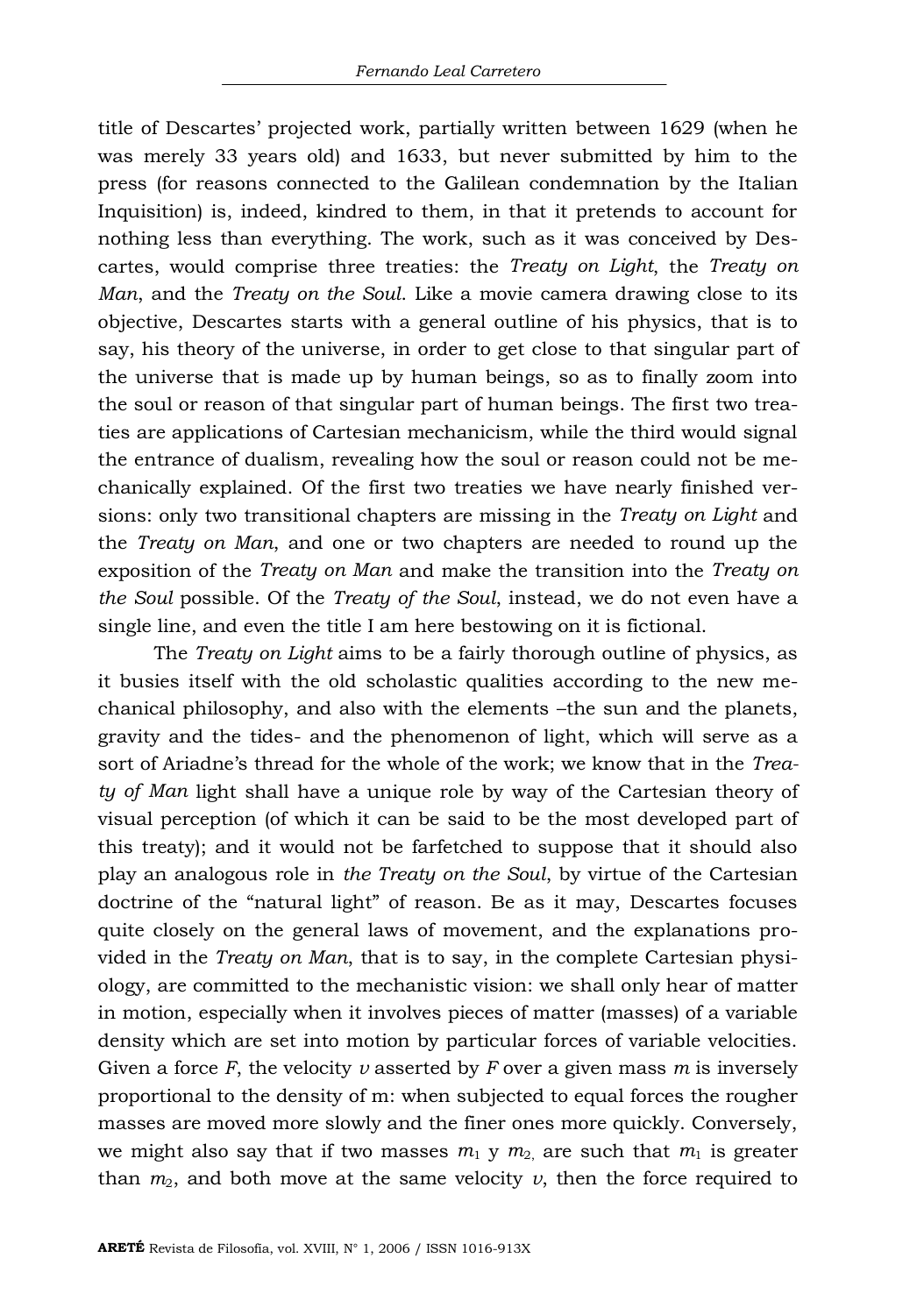move  $m_1$  is greater than the one required to move  $m_2$  with velocity *v*. However, and as we shall see, the forces summoned by Descartes are always constant, which is why it shall be better for us to retain the first of our formulations. What follows is a brief summary of the path that is followed by the masses inside the body:

- To start at the beginning, Descartes" physiology begins with the intake of food, which consists of pieces of mass of a variable density, all of which are more or less rough. Until they reach the stomach, these pieces of food are propelled by the force that is applied on them by the muscles of the mouth. Likewise, the foodstuff found its way to the mouth thanks to the action of the limb muscles that moved it to it. Let us call this force  $F_m$ . Where  $F_m$  comes from is discussed by Descartes in his later evaluation of muscular motion.
- Once it has reached the stomach, the food is processed by "force of certain liquors which, flowing amongst its parts, separate, stir and warm it". Descartes compares this chemical process to the action of water over quicklime or to the effect of acids (as in the case of the "etching") over metals<sup>57</sup>. Descartes has no qualms in demonstrating that this force is a mechanical one, insofar as it applies velocity to given masses of a variable density. He does, however, add that the aforesaid "liquors" come from the heart. As we shall see further ahead, the heart is conceived by Descartes as being a small, if powerful, furnace, a heat source that is independent from muscular action, constituting a force which –even as he fails to ever explain it in mechanical terms- he imagines in such terms<sup>58</sup>. The heat of the heart is such that the liquors it sends to the stomach are very warm upon arrival, and everything seems to indicate that Descartes believed this heat was the force that thinned the food down, producing two different types of mass, one of which was rougher and grosser than the other. We shall call this force *Fc*. The rougher masses (those which could not be thinned down enough by the hot liquors of the heart) drop into the intestines, which eventually excrete them. The remaining masses, conveniently thinned down, are then transferred to the

<sup>57</sup> *Cf.* Alquié, Ferdinand (ed.), *o.c.*, volume I (1618-1637), pp. 380-381; *cf. AT*, p. 121.

 $58$  Descartes' notions on the mechanical nature of heat may be consulted in Chapter II of the *Traité de la lumière* (*ibid.*, pp. 319-323; *ibid.*, pp. 7-10). As is well know, the problem of physiological heat is related to the appearance of a real mechanic theory of heat, the problems of which would not be solved until the XIXth century (*cf.* Goodfield, G.J., *El desarrollo de la fisiología científica*, translated by Jorge Brasch, México: UNAM, 1987).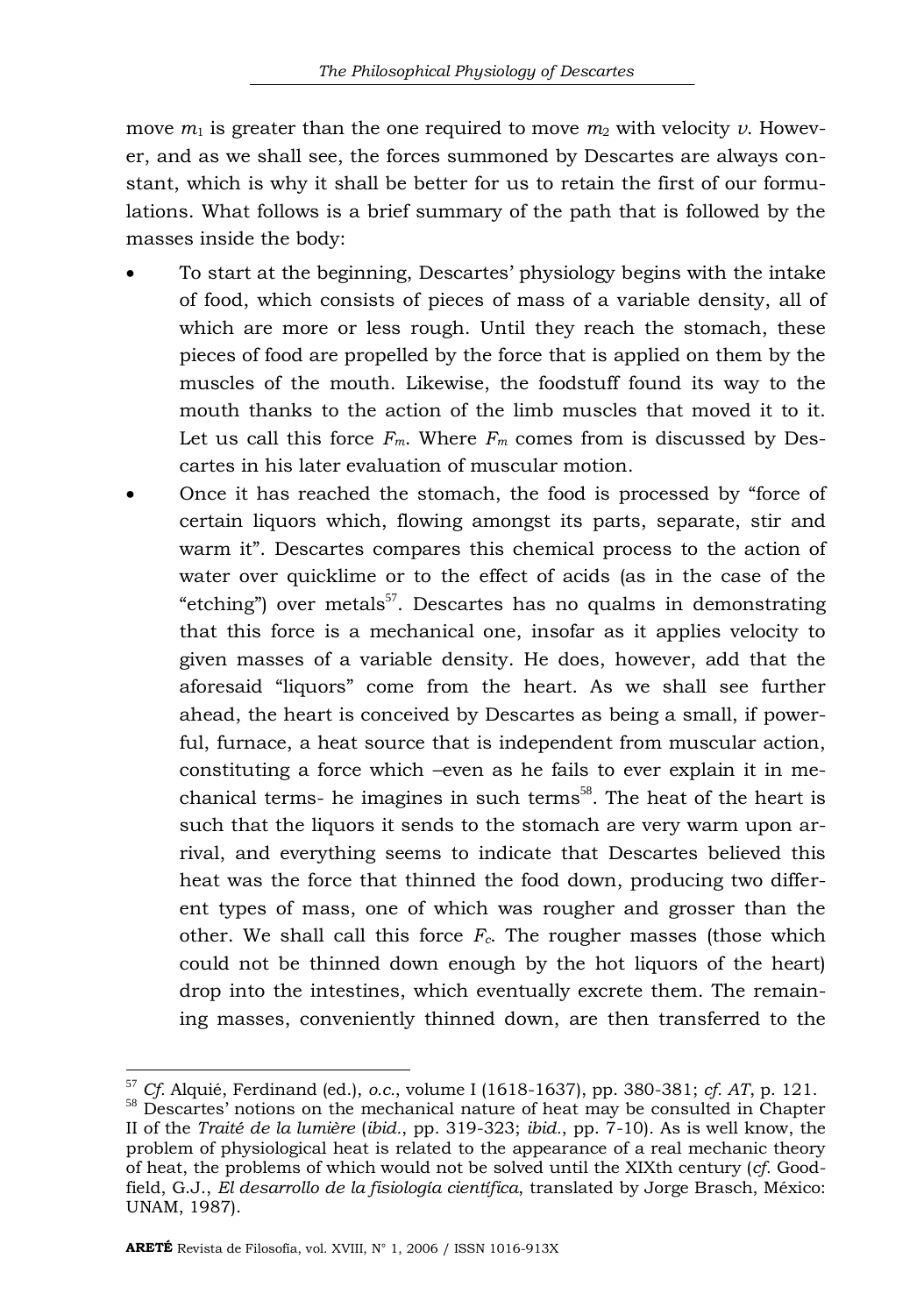liver. The separation of these two kinds of mass is dictated by the breadth of the tubes which issue from the stomach: the fine particles may pass through the narrow tubes that lead into the liver, whereas the coarser particles, being unable to pass through them, are made to move through the wider tube that connects the stomach with the intestines<sup>59</sup>. In other words, the stomach is simply conceived of as a sieve or a drain. In this way, both types of particles move, presumably, in compliance with the principle of inertia; in other words, they preserve the movement they already bring with themselves and which was applied on them by forces  $F_m$  and  $F_c$ . Up to this point, then, we have only two forces at work: the muscular one at the mouth, and the heating one of the heart.

 The liver is conceived as a porous organ, another sort of sieve, except that Descartes fails to clearly explain if there is any separation as in the case of the stomach; he merely states that the liver produces a yet greater thinning of the masses hailing from the stomach, turning them into the fluid we know as blood. The inertia of these masses makes them exit through the only conduit found in the liver, one which leads directly to the heart, or –to be more accurate- to the right concavities of it<sup>60</sup>. The heart is, as we said before, a small but potent furnace which heats up masses to render them yet more subtle. By way of this same force (a second manifestation of  $F_c$ ) they are then transferred through the only available conduit, which takes them to the lungs. These serve essentially as cooling apparatus, which use the air they take in from the exterior world (through the action of other muscles, that is to say, through a second manifestation of  $F_m$  which Descartes shall proceed to expound, all in due time) to cool down the fine particles that they receive from the heart. This cooling process once again disperses said particles, obviously without a total loss of their velocity, which is why they are once again transported to the heart –or, more precisely, to its left concavities- where they are used to fuel the fire of that alleged oven $61$ . Out of one of these, a part of the blood (the coarser one) is sent to the rest of the body. I shall not detail the movements of the heart or the diverse parts of the body to which the blood is sent for lack of space. What matters here is that Descartes does not make any other force different to  $F_m$  y  $F_c$  intervene at

<sup>59</sup> *Cf.* Alquié, Ferdinand (ed.), volume I, p. 381; *cf. AT*, pp. 121-122.

<sup>60</sup> *Cf. ibid.*, pp. 381-382; *cf. ibid.*, pp. 122-123.

<sup>61</sup> *Cf. ibid.*, pp. 382-383; *cf. ibid.*, pp. 123-124.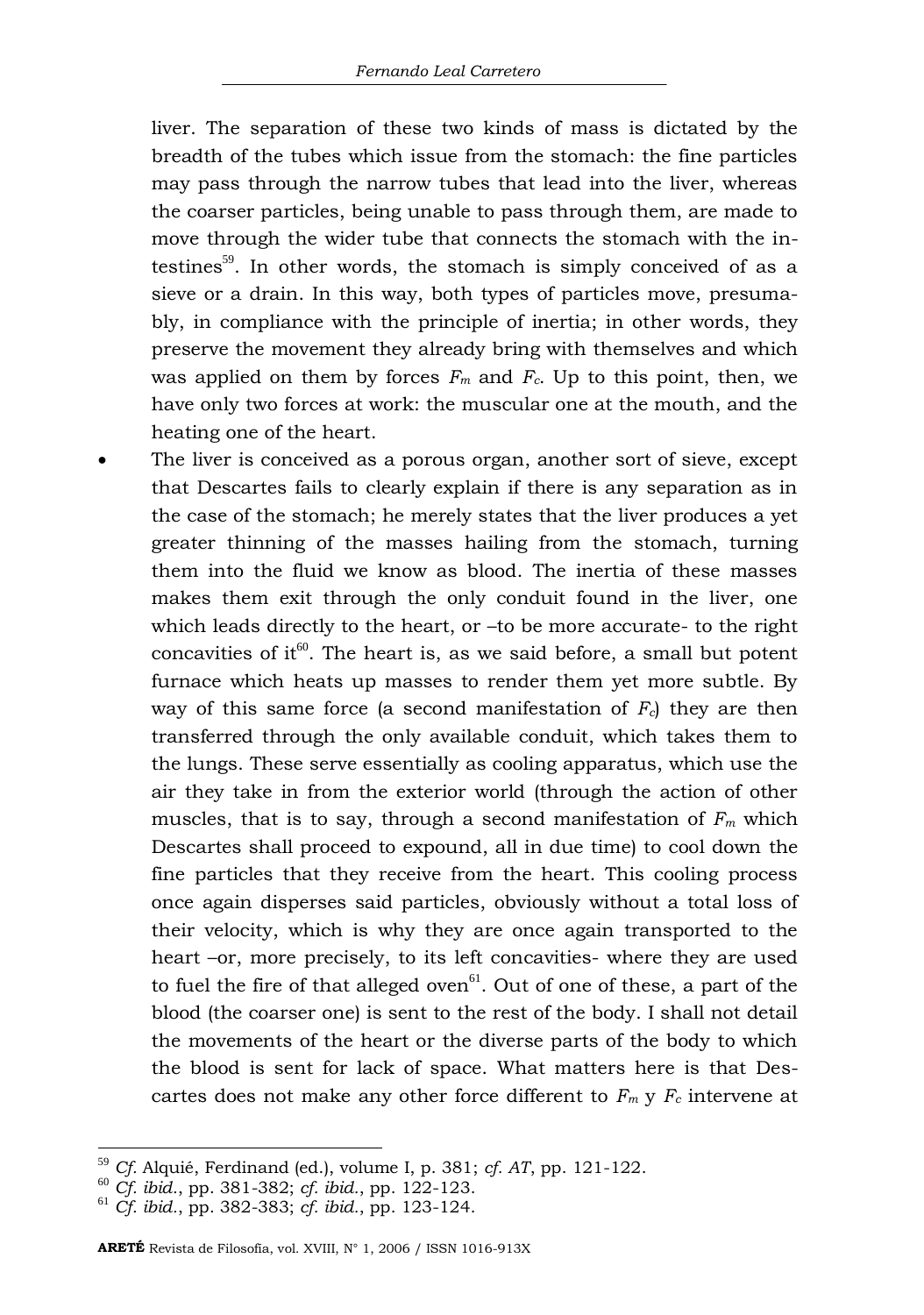any point. It is important to underscore that the finer particles –which are destined to the heating of the heart- have a greater velocity (for the mechanical reasons explained) and this is what makes them move through the straighter path towards the brain. Once again, the heart works like a sieve.

 These maximally slender masses (of minimal materiality, which occupy minimal portions of space) of maximal velocity are subjected to the final process of sieving in the brain itself: only the finest particles can pass through the narrow tubes of the brain, the thinnest of which would be those leading to the pineal gland. This mechanical process is quite complex, as it also involves the participation of the blood, formed, as it is, by coarser particles which, upon "losing much of their agitation" come to help the finer particles on their way, "transferring part of their force to them<sup> $n^{62}$ </sup>. Be as it may, such particles -the finest and thinnest of them all, and those that travel at the highest speedare the so called "animal spirits", which was the expression of the time. The term "spirit" refers to the nearly immaterial nature of these masses. Such "spirits" constitute the fluid that the brain will send to the muscles of the body (including, as is meet, those which allow for the ingestion of food and respiration) to allow for it to move. With this we shall see that a significant reduction takes place, insofar as *F<sup>m</sup>* turns out to be a mere manifestation of  $F_c$ , so that the mechanics of the human body depend on the single calorific strength of the heart.

The movement of that superfine fluid that comprises the "animal spirits" is possible because of the enormous force applied to it by the heat of the heart; the transportation of such masses takes place at a very great speed through the nerves, which Descartes –like every other anatomist of his time- conceived as (hollow) tubes just like the veins and arteries of the circulatory system. In other words, the human body counts with two circulatory systems: one which transports the relatively thick fluid of blood through the veins and arteries, and another which transports the extraordinarily thin fluid of the "animal spirits" through the hollow nerves, with both movements being caused by the single calorific action of the heart.

The most outstanding and primordial movement of the "animal spirits" for Descartes is that which makes the muscles move, conceived as bellows that inflate or deflate depending on whether the "animal spirits" are on their way in or out<sup>"63</sup>. Some of these muscles control the movements of

<sup>62</sup> *Ibid.*, pp. 386-389; *ibid.*, pp. 128-129.

<sup>63</sup> *Cf. ibid.*, pp. 389-403; *cf. ibid.*, pp. 130-141.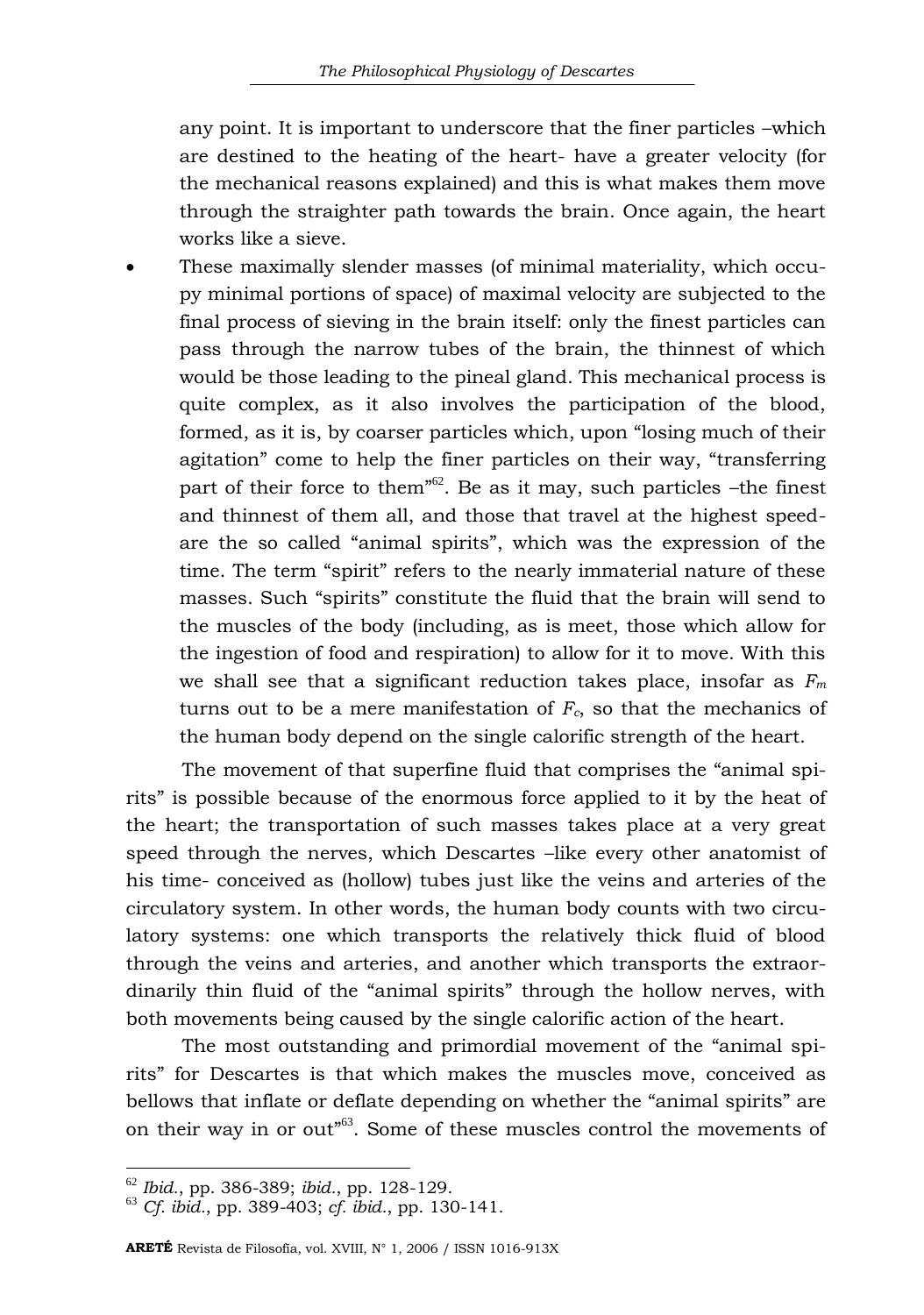the body, that is to say, its movements in space (including the introduction of food into the mouth); others control internal movements, especially deglution, respiration and ocular movements (as well as yawning, sneezing, coughing or excretion). For each of these explanations, we are met with a active mechanism that is far more realistic than that of most contemporary mechanicist's, whose models of men do not appear to eat, breathe or move (in the best of cases they are allowed to see, and even when it comes to visual perception, they do not seem to do so with eyes such as those described by Descartes: rather, they are manned by muscles in different ways) $^{64}$ . In this sense, the Cartesian mechanicism seems to me to be the philosophically superior one by far, even when its anatomical and physiological details have been surpassed by later biological and medical research.

For want of space, I shall not stop in the profuse and complex mechanical explanation that Descartes affords us of visual perception, nor on the simpler and curter details of the perception of the other organs of the senses, of the emotions and feelings. On the other hand, I should like to say something about his mechanical explanation of the imagination and memory, as these are faculties which, together with the senses, aid the understanding in its "search for truth". With Descartes considering the extreme minuteness of the nervous conduits, he reasons that even the smallest stimulation of the sense organs stirs up mechanical stretches and tensions leading to the brain and, ultimately, to that great recipient of animal spirits filtered from the blood: the famous gland H of the *Treaty on Man*, the pineal gland. But it is important to distinguish between the "figures" that are printed in the back of the eyes from those which are "traced on the spirits on the surface" of the pineal gland, "where the seat of the imagination and the common sense" are found. It is only these last "figures" that deserve the designation of "ideas" (let us recall that, in the *Regulae,* Descartes used both terms as synonyms). Such ideas, forms or images are those which the

 $64$  A remarkable –indeed, almost grotesque- case of this is found in Patricia Churchland, who thanks Larry Jordan –in her doubtlessly very important first book– for having taught her neurophysiology and laboratory techniques, but above all for "convincing me that it is essential to think how organisms *move*" (Churchland, Patricia, *Neurophilosophy: Toward a Unified Science of the Mind/Brain*, Cambridge, Mass.: MIT Press, 1986, p. x). And I call it grotesque because the human organism that is described in her book does not appear to move a great deal. In her most recent work, and even as we must admit that it contains a chapter dedicated to "sensomotor integration", the latter comprises a small fragment of the book, appearing towards the end and failing to consider many movements (*cf.* Churchland, Patricia and Terence Sejnowski, *o.c.*, capítulo 6).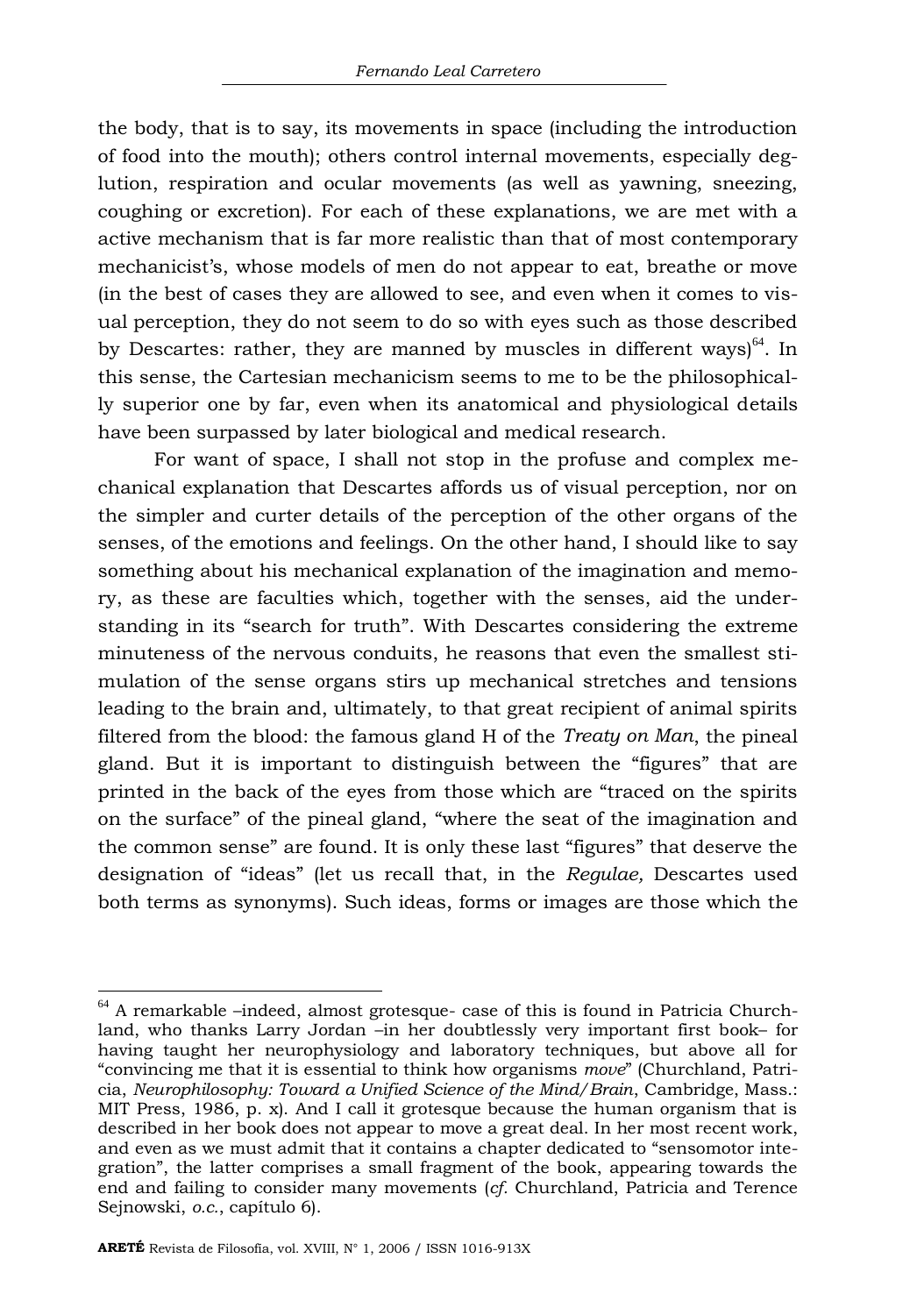"rational soul shall consider immediately when, being bound to this machine, it comes to imagine or feel some object"<sup>65</sup>.

Come this point, Descartes must insist on the "imagine *or* feel", because the rational soul not only concerns itself with the images mechanically formed from the sense organs, but also with those produced by the imagination<sup>66</sup>. In fact, when the "animal spirits", upon having received the impression of some idea in the pineal gland, exit it, they pass through certain tubes of the brain, broadening them in different (always small) proportions, in such a way that they leave a more or less permanent disposition in said tubes (depending on the time of their passage through them) to widen again in the future. Such a disposition constitutes the corporeal memory of which Descartes had already spoken in the *Regulae<sup>67</sup>*. This "disposition" is illustrated by Descartes through the example of a cloth in which we introduce a slender needle: the hole we have made will close, but the cloth becomes less hardy at that point, and will open easily in the future at that very spot $^{68}$ . It is stunning to observe how with this brilliant idea Descartes came to anticipate the speculative doctrine of Donald Hebb $^{69}$  which served as a basis for all the current efforts to study memory. Indeed, the most recent proposals to apply non-lineal dynamic systems to the study of mental operations remind us yet more clearly of this notion of a disposition in the nervous tissue that would facilitate eventual actions<sup>70</sup>. Be as it may, Descartes completes his mechanical explanation of the imagination and memory by presenting us with his theory of what would later be known as "association" by the English empirical philosophers; namely, that by opening just

<sup>65</sup> Alquié, Ferdinand (ed.), *o.c.*, volume I, p. 450; *AT*, pp. 176-177

 $66$  Come this point, Descartes refers to "the prints of ideas" which pass "through the arteries towards the heart and irradiate in all the blood", as well as to the relation between this and what happens in the mother"s womb. This would be of great interest considering the innate nature of ideas, but Descartes does not develop it here. However, his mention of blood in this context leads us to think that the circulatory system cooperates wit that other circulatory system of the "animal spirits", which might be an anticipation of the modern biomedical version where, for example, the hormones travel through the bloodstream, conforming a slower –albeit equally important –pathway for the the electrochemical relay of the nervous system- communications system. That said, contemporary mechanicists never speak of blood, even if, in my opinion, it remains a very promising philosophical topic.

<sup>67</sup> *Cf. ibid.*, pp. 451-452; *cf. ibid.*, pp. 177-178.

<sup>68</sup> *Cf. ibid.*, pp. 452-453; *cf. ibid.*, p. 178.

<sup>69</sup> *Cf.* Hebb, Donald O., *Organization of Behavior: a Neuropsychological Theory*, New York: Wiley, 1949.

<sup>70</sup> *Cf.* Thelen, Esther and Linda B. Smith, *A Dynamic Systems Approach to the Development of Cognition and Action*, Cambridge, Mass.: MIT Press, 1994; *cf.* Kelso, J.A. Scott, *Dynamic Patterns: the Self Organization of Brain and Behavior*, Cambridge, Mass.: MIT Press, 1995, see subhead.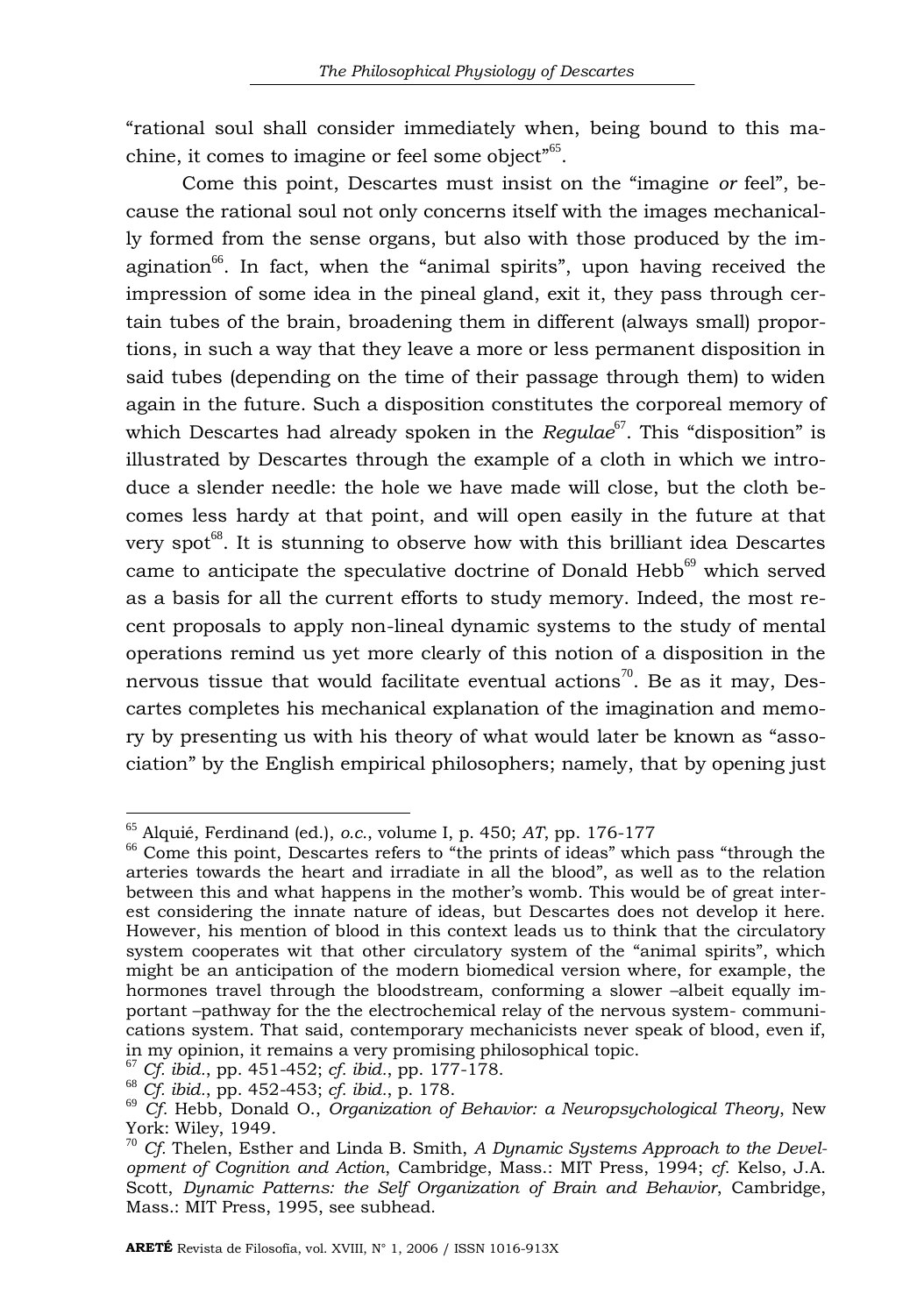a few of these holes, this would "cause others to open", especially if they had widened together to begin with<sup>71</sup>. This is how, upon seeing a nose, I almost immediately visualize the entire face, because I am not accustomed to seeing it alone. We can thus say that the mechanism is complete before our eyes, even as Descartes happens to know full well that only further investigation in the direction so masterly outlined in the *Treaty on Man* could afford us with more details on the matter. And this is exactly what has happened, albeit not –regrettably--- at the hands of philosophers, but at those of doctors and biologists, whose heroic work has yet to be rewarded with the attention it deserves on philosophy's behalf.

With this I should be bringing my brief considerations on the philosphical physiology of Descartes to a close, if I did not think that it might be worth speculating about the interesting fact that Descartes seems to have been satisfied only with his mechanistic theory of visual perception, which he presented time and time again in other works. Did he think his mechanistic theory of the imagination and the memory required further development, to be featured in his *Description du corps humain*? Yet more importantly: did he write his *Passions de l'âme* because he came to believe that without a consideration of the effect of the passions on the operations of the understanding, the critical task inaugurated with the *Regulae* would be incomplete? This must be left to a future reading of the last works of Descartes, but it is interesting to probe that, if this were the case, then Descartes anticipated even his most recent critics, who accuse him of an antiemotional intellectualism which does not allow us to see that reason cannot exist without the emotions and that these –together with the imagination, memory and the senses– are indispensable aids to the understanding, to such an extent that the loss of the emotional faculties brings with it a fundamental loss in the ability to think<sup>72</sup>. I must now focus on recalling two important facts which seem to acknowledge that the passions would, in principle, be not just an impediment but also and eventually an aid to the understanding. The first is that Descartes considers the passions as a kind of "imagination" or "perception"<sup>73</sup>; the second, that our author explicitly

 $71$  Descartes' theory has been recently criticized as not being truly mechanistic; because the "patterns" formed do not correspond to the level of the impacts (the law "mass x velocity") and of "simple machines" (*cf.* Grosholz, Emily R., *Cartesian Method and the Problem of Reduction*, Oxford: Clarendon Press, 1991). As serious as this critique is, it cannot be discussed here.

<sup>72</sup> *Cf.* Damasio, Antonio R., *Descartes' Error: Emotion, Reason, and the Human Brain*, New York: Putnam, 1994.

<sup>73</sup> *Cf.* Alquié, Ferdinand (ed.), *o.c.*, volume III, pp. 967-975; *cf. AT*, pp. 343-350 (articles 19-29 of the *Passions of the Soul*).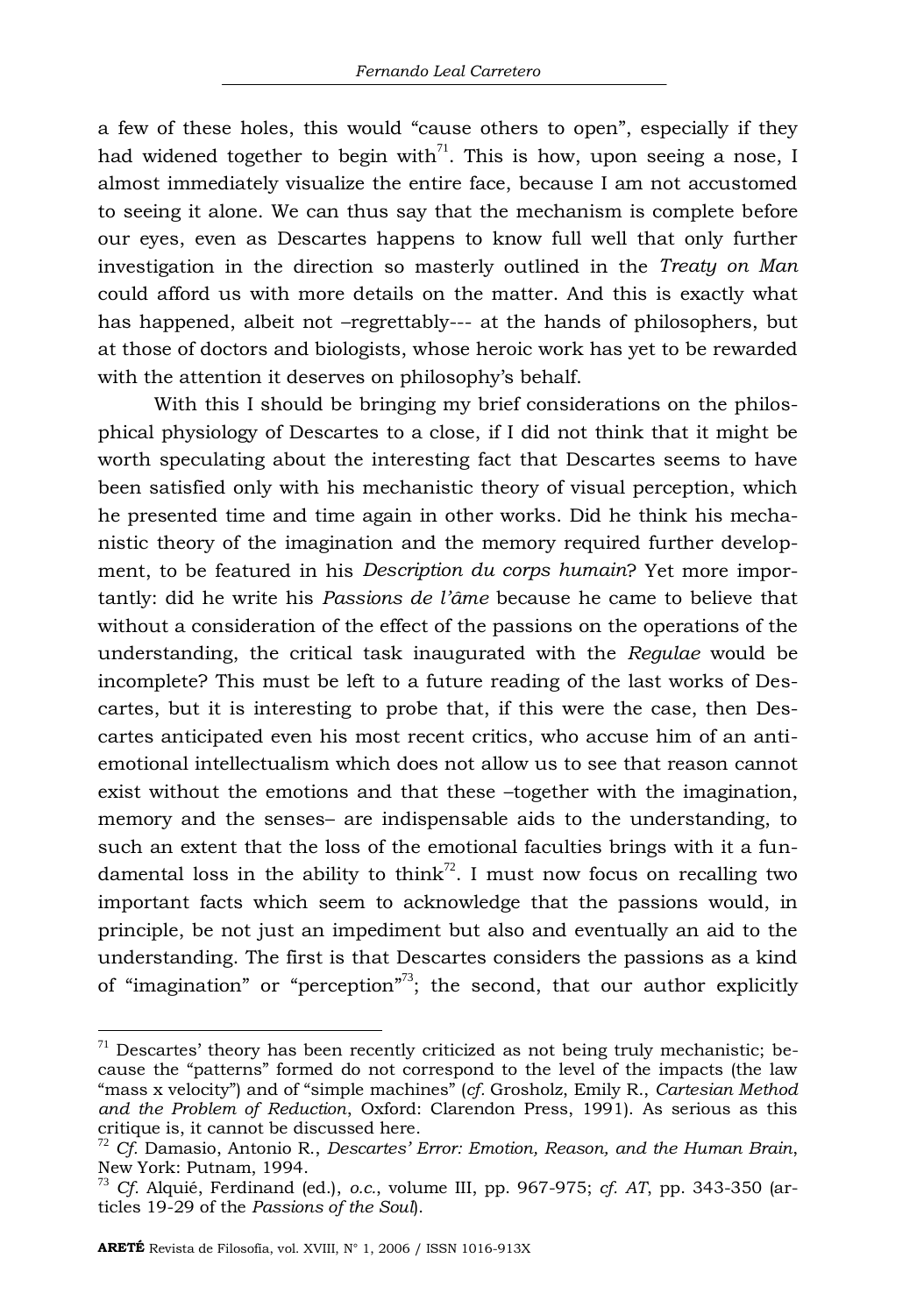declares that "all the passions are good by nature" and that "all the good and evil in our lives depends on them $^{7/4}$ . The critical endeavour of the future must, because of this, consider the study of the imagination, the senses, memory, the emotions and action, together with their cooperation with the understanding, in order to attain knowledge $^{75}.$ 

*That There Is Only One God in the Original Design: By the Manner of a Conclusion*

> *Eo me fateor natum esse ingenio, ut summam studiorum voluptatem non in audiendis aliorum rationibus, sed in iisdem propria industria inveniendis semper posuerim; quod me unum cum juvenem adhuc ad scientias addiscendas allexisset, quoties novum inventum aliquis liber pollicebatur in titulo, antequam ulterius legerem, experiebar utrum forte aliquid simile per ingenitam quandam sagacitatem assequerer, cavebamque exacte, ne mihi hanc oblectationem innocuam festina lectio praeriperet. Quod toties successit, ut tandem animadverterim, me non amplius, ut caeteri solent, per vagas et caecas disquisitiones, fortunae auxilio potius quam artis, ad rerum veritatem pervenire, sed certas regulas, quae ad hoc non parum juvant, longa experientia percepisse.* Descartes*, Regulae,* X, 1; AT, p. 403

The most famous combination of dualism and mechanicism to be featured in the writings of Descartes is doubtlessly that which opposes a rational, intelligent and thinking soul (*res cogitans*) to an extended, moveable, sentient and imaginative body (*res extensa*): said opposition is constitutive of his philosphical physiology, which is practically complete –and even detailed– in the *Regulae ad directionem ingenii*. However, but a few years later, in *Le monde*, Descartes sets out the lineaments for this primordial opposition, to which he adds a new one, namely, that which counters a creating God to a created world: "Je considère qu"il y a une infinité de divers mouvements qui durent perpétuellement dans le Monde... Je ne m"arrête pas à chercher la cause de leurs mouvements, car il me suffit de penser qu"elles ont commencé a se mouvoir aussitôt que le Monde a commencé d"être. Et, cela étant, je trouve par mes raisons qu"il est impossible que leurs mouvements cessent jamais, ni même qu"ils changent autrement que

<sup>74</sup> *Ibid.*, pp. 1100-1103; *ibid.*, pp. 485-488 (articles 211-212 of the *Passions of the Soul*).

<sup>75</sup> *Cf*. Thelen, Esther and Linda B. Smith, *o.c.*, Chapter 11 especially, for a sample of what this future enterprise could be.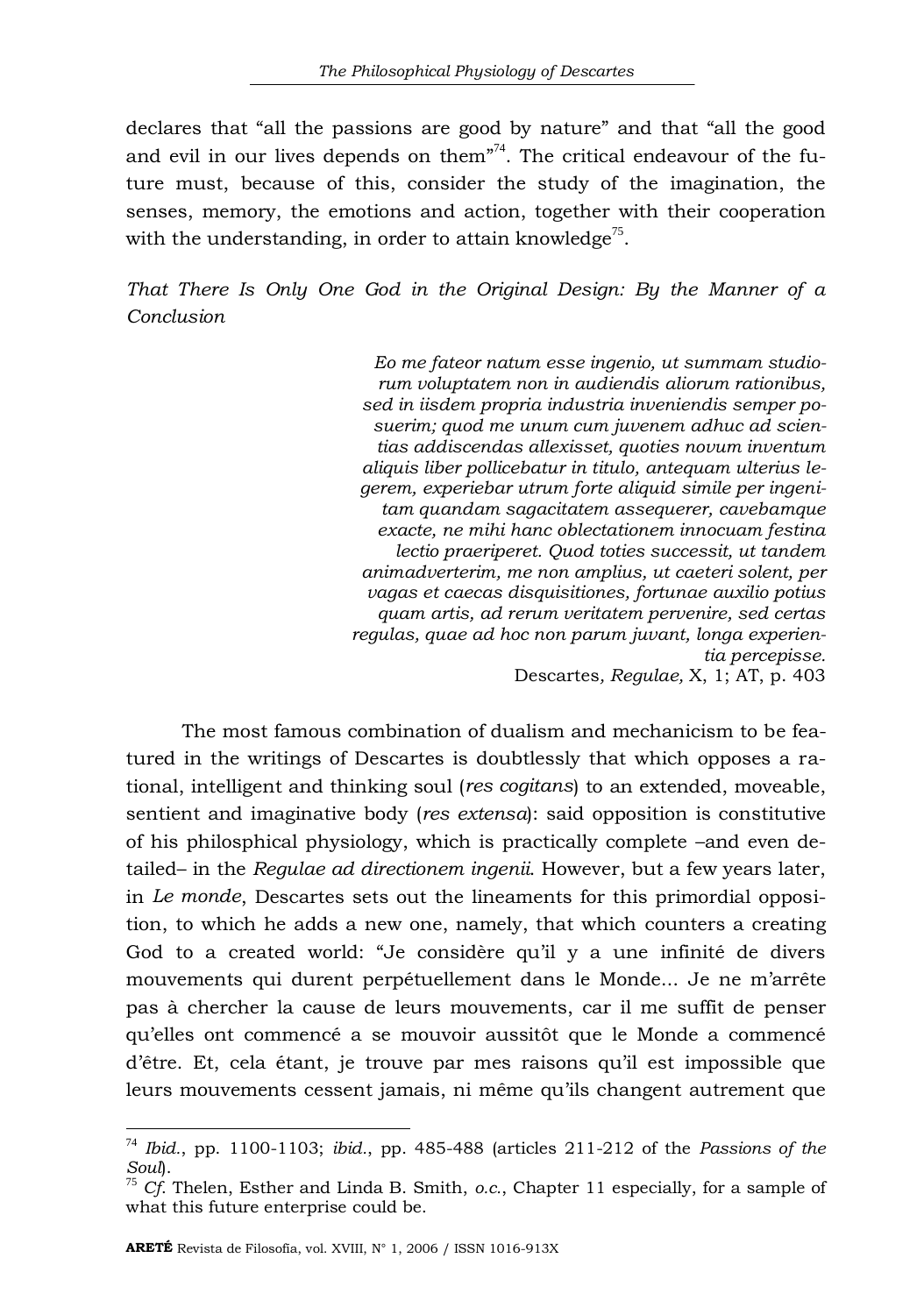de sujet. C"est-à-dire que la vertu ou la puissance de se mouvoir soi-même, qui se rencontre dans un corps, peut bien passer toute ou partie dans un autre et ainsi n"être plus dans le premier, mais qu"elle ne peut pas n"être plus du tout dans le Monde. Mes raisons, dis-je, me satisfont assez làdessus; mais je n"ai pas encore occasion de vous les dire. Et cependant vous pouvez imaginer, si bon vous semble, ainsi que font la plupart des Doctes, qu"il y a *quelque premier mobile* qui roulant autour du Monde avec une vitesse incompréhensible est l"origine et la source de tous les autres mouvements qui s'y rencontrent<sup> $n^{76}$ </sup> [Note from the translator : «I consider that there is an infinity of diverse motions that endure perpetually in the world...I do not stop to seek the cause of their motion, for it is enough for me to think that they began to move as soon as the world began to exist. And that being the case, I find by my reasoning that it is impossible that their motions should ever cease or even that those motions should change in any way other than with regard to the subject in which they are present. That is to say, the virtue or power in a body to move itself can well pass wholly or partially to another body and thus no longer be in the first; but it cannot no longer exist in the world. My arguments, I say, are enough to satisfy me above, but I have not yet had occasion to relate them to you. In the meantime, you can imagine if you choose, as do most of the learned, that there is some prime mover which, rolling about the world at an incomprehensible speed, is the origin and source of all the other motions found therein»].

This God, that is so cautiously introduced here, will be confirmed as the prime mover and author of the three laws of movement later<sup>77</sup>, in the frame of the fiction of a new world<sup>78</sup>. We might say, then, that in a first instance, the Cartesian dualism-mechanicism is physiological and psychophysiological; that in a second instance, it is physical and cosmological; and that, even if, in principle, the one partakes of the other (as the rational soul is also, and itself, a creature), in practice they function in parallel: God creates the world and sets it into motion, the rational soul acts in the world, that is to say, it moves in it and moves the things in it. In a recent conference, Laura Benítez invited us to reflect on the fact that the physicocosmological dualism has a second and compelling parallel: that which opposes an infinitely good and wise God (undeceiving as he is undeceived) to a rational soul that is capable of knowledge. The parallel is all the more

<sup>76</sup> Alquié, Ferdinand (ed.), *o.c.*, volume I, pp. 324-325; *AT*, p. 11 (Chapter III of the *Traité de la lumière*); emphasis has been added to the original.

Cf. *ibid.*, chapter VII.

<sup>78</sup> *Cf. ibid.*, chapter VI.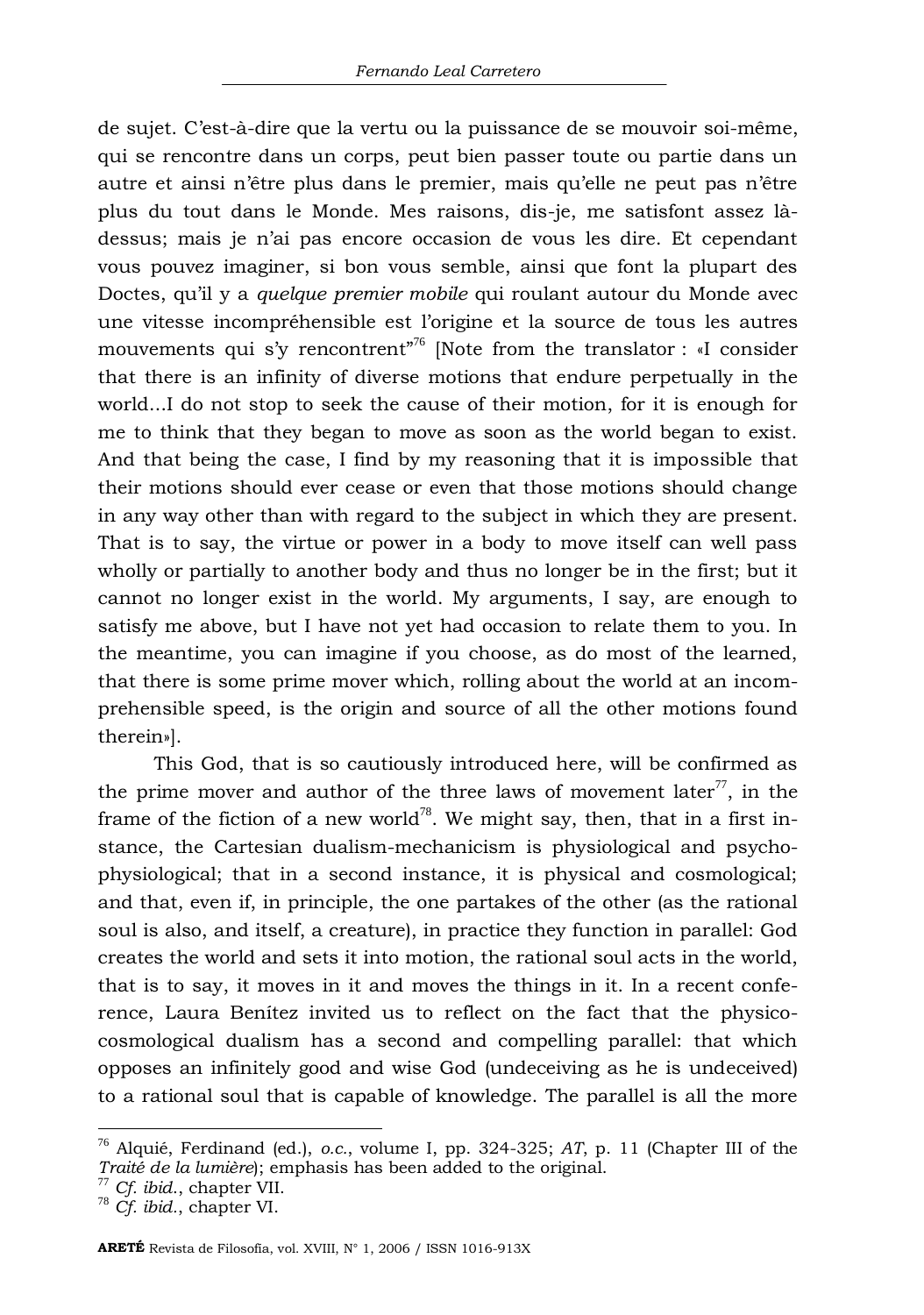interesting –the author tells us– in that the world is a moveable plenum in which the movement started by God cannot be stopped, in *a similar way* to how the rational soul receives the clear and distinct ideas that are capable of achieveing an "intellectual plenum" (the phrase is Laura Benitez"s) from God, in the form of the true philosophical system that Descartes strives to create: a plenum in which knowledge itself cannot cease, but in which it will progressively increase, for as long as we know how to curb our will and not settle for anything but the appropriate concatenation of clear and distinct ideas. A mechanical God (in the sense of the *nomen agentis*, that is, not *un Dieu méchanique* but, rather, *un Dieu méchanicien*) initiates the perpetual movement of the world and an epistemologist God initiates perpetual knowledge in the rational soul. Laura Benitez's suggestion is not just a fascinating one: to some degree, it establishes a link between the cosmological dualism-mechanicism and the physiological one. This is why I believe that this suggestion demands further exploration, and I should only like to make three warnings so that it might not falsify history.

The first is perhaps the most obvious and important one. The epistemological dualism that makes its first appearance in the *Discours* is emphatically *not* a case of combining dualism with mechanicism: both substances which come into opposition here –God and the rational soul– are both examples of *res cogitans*. In this sense, there is, strictly speaking, no metaphysical or ontological dualism in this new development, and this is why the epistemological dualism seems to me to be not just new, but also, and to some extent, alien to original Cartesian thought.

Which in turn leads us to our second observation: the epistemological dualism which appears in the *Discours* is a late development in Descartes" thinking. It is quite clear that the French philsopher does not initiate his career as an epistemologist, but rather –and strictly– as a *working mathematician*, or better yet, as a *géomètre* (in the double sense of a mathematician and physicist that the French expression would convey for a long time, before and after Descartes" time) preoccupied with concrete problems. But from that very moment onwards, his mind begins to generate a system that is both consistent and complete (a sort of "intellectual plenum", to repeat Laura Benitez"s brilliant phrase). What matters here is keeping in mind that this systematizing tendency does not mean to say that Descartes already had epistemological concerns (what we, today, would call –more accurately and anachronically at once– a philosopher of science); that is to say, that he believed or thought that science (la *géométrie*) should be a consistent and complete system. It is much more plausible to think *that his mind worked*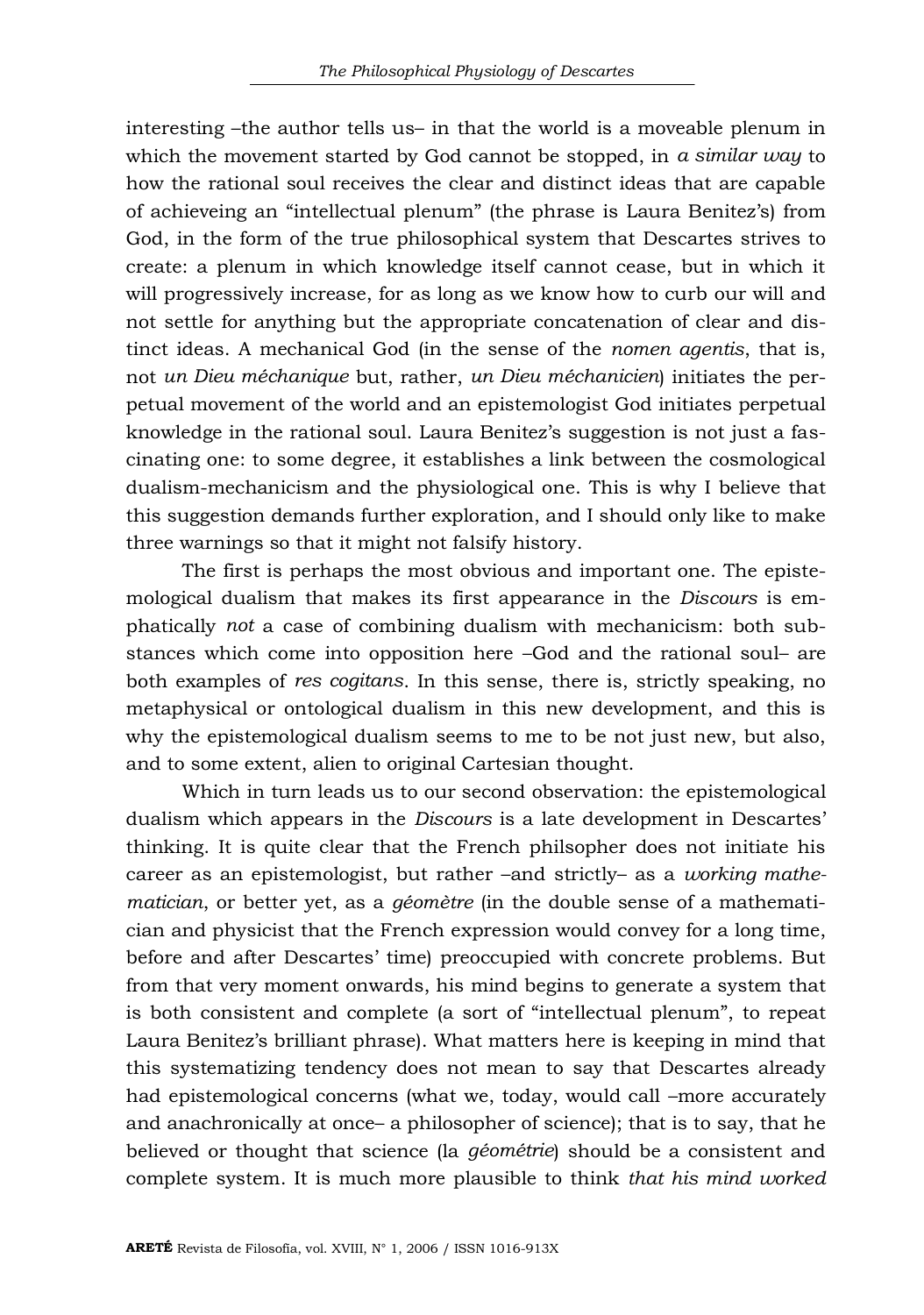*that way.* There are, I think, different types of intellect, and one of them (which we shall term "synthetic intellect"), operates "all of a sudden", as it were, spanning large areas of "mental space" and establishing connections between multiple figments of information. Descartes was, to some extent, aware of the way his mind worked, as is witnessed by the passage of the *Regulae* in which he declares that it is sufficient for him to read the first pages of a book on geometry to imagine the rest (see subhead); and if my memory does not fail me, there are other fragments of his juvenilia that pinpoint in the same direction<sup>79</sup>.

We reach our third consideration: the appearance of epistemological dualism. At the precise moment in which it does show up (in the *Discours*), it is probably not a necessary –nay, *not even a predictable–* development in Descartes' thinking. The best way to underline this is by noting the enormous gap that separates endeavours such as the *Regulae* and *Le monde* from texts such as the *Discours*<sup>80</sup>. The first of these works, even if unfinished, bears the unmistakeable seal of an *ars* in the classical sense, being a prescriptive and normative work; it is nothing like epistemology in the modern sense, that is, a theoretical treatise on the foundations of knowledge, but rather a practical treatise *de ratione intelligendi vel cogitandi*. And even if the project was thwarted, there are sufficient indications in the fragment we possess of it to be sure of the (almost "Ancient") nature of the work. As for *Le monde*, this same frustrated nature might stir up a doubt that is harder to quell. Indeed, and having once applied his mind to the construction of a

 $79$  These are key texts for the understanding of Descartes, at least in my opinion, which is based, like the previous idea on the "synthetic intellect", on my own intellectual experience (even if my mind most probably has not a millionth Descartes' caliber, it works similarly). Let us thus say briefly that Descartes" mind was an intellectual plenum and that his theoretical constructions tended to be intellectual plena. This is not equivalent to saying that Descartes" possessed an epistemology; just like a carpenter knows how to do many things (and even has a peculiar way of going about it) without having an epistemology of that knowledge. And it would be abusive, in each case, to say that Descartes or that the carpenter have an "implicit" epistemology. However, the products they both create have a certain structure and to some extent embody that form or style of working. The original antipathy that Descartes felt for Galileo was an antipathy pertaining to intellectual temperaments, quite like that we witnessed, almost three centuries later, between Cantor and Kronecker. (And in many other cases, it does not quite reach antipathy but just a difference in style, as was the case amongst such intuitive mathematicians as Poincaré and Thom, and deductive mathematicians like von Neumann, or more generally between geometers and analytics). It was not, thus, an antipathy based on a prior epistemological conception, even if such a conception came to find expression later, in terms such as "he does not build theory as it should be" (a critique that's not exclusive to Descartes and which many a researcher has made to another, as in the case of Russell when referring to the later Wittgenstein, to some extent).

<sup>80</sup> *Cf.* Gäbe, Lüder, *o.c.*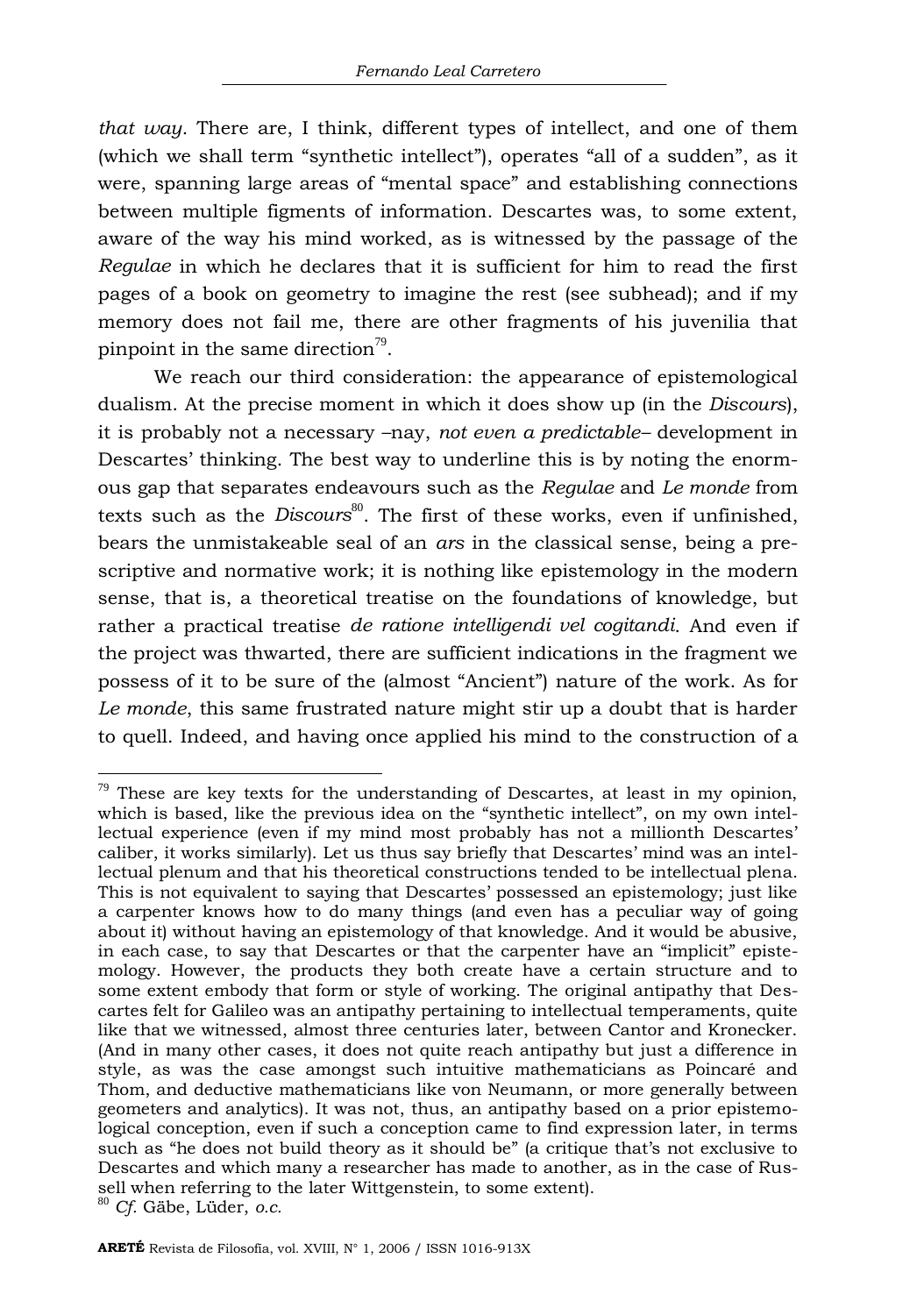physics (which requires divine perfection) and a physiology (which necessitates a soul), Descartes now planned to explain his conception of the soul. But there is nothing to indicate that this conception of the soul should have taken the form of an epistemology. We can certainly not extrapolate from the epistemology that he begins to draw out in the *Discours* –acquiring solidity, for better and for worse, in the *Meditations*, to achieve the preeminent niche it comes to occupy in the *Principia*– to the project of the *Traité de l'âme* which would bring this sort of trilogy that was *Le monde* to a close*.*  There is no trace of this epistemology in what Descartes had written until then, and even as we do not know it for a fact, it seems unlikely that it was about to reach concretion in the *Traité de l'âme*. I am prone to thinking that this treatise was to be a metaphysical speculation more appropriate to the *Regulae*, that is, a speculation destined to describe the peculiarties of the human mind, and most especially of reason. But, it could be said, if it does not necessarily follow the thread of Cartesian thinking, then why did this particular development take place? After all, this is what is usually deemed to be characteristic of Descartes, and foundational of modern philosophy. The explanation is quite probably historical, and related to a publicity hazard. According to Gaukroger ${}^{81}$ , the epistemological endeavour (Descartes' legacy to the thinking we consider "modern") is a *post hoc* one, conceived by Descartes in reply to Galileo´s condemnation by the Inquisition. And certainly, one of Gaukroger"s most compelling arguments is the philological one, which refers to the radical change in terminologies which can be found in the *Discours* and yet more thoroughly in the *Meditations*.

But then, what would have been the contents of the*Traité de l'âme*? The clues left by Descartes in the *Regulae*, coupled with the terse text of his first two letters to Elisabeth allow us, I believe, to speculate it would have contained a metaphysical theory of the connections between the sense, the imagination and the intellect (or mind, depending on whether we prefer the Latin or the French term), with the purpose of establishing what was most profoundly peculiar to it. The sense and the imagination (including memory) have a purely physical –that is to say, mechanical- explanation that is in agreement with the three principles of movement advanced in the *Traité de la lumière*, but the operations of the intellect by far surpass, Descartes believes, this kind of explanation. Even as it has become habitual to pitch Hobbes against Descartes, I am of the opinion that the French philosopher could very well have accepted his British counterpart"s description of intel-

<sup>81</sup> *Cf.* Gaukroger, Stephen, *Descartes: an Intellectual Autobiography*, Oxford: Clarendon Press, 1995.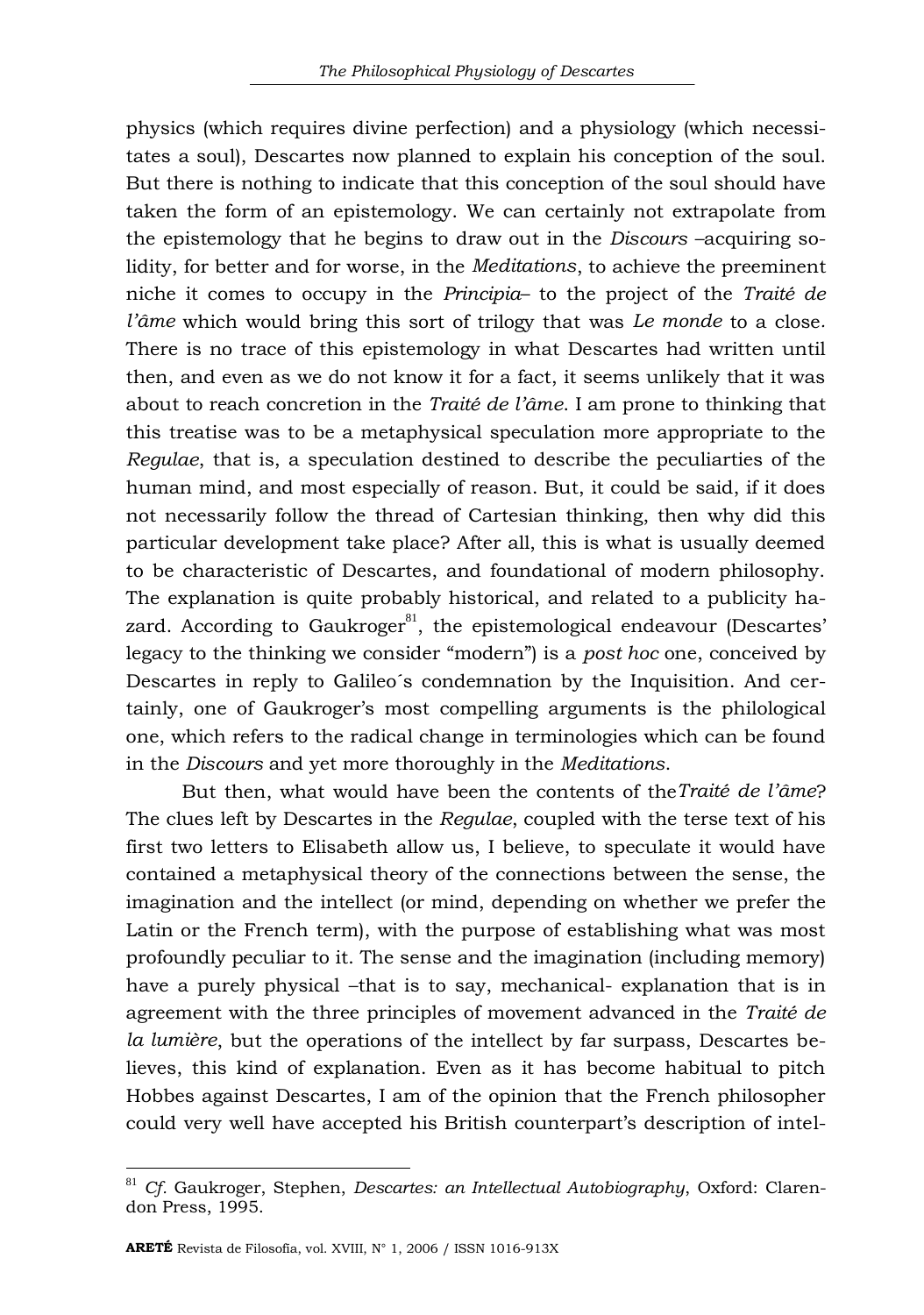lectual operations such as *reckoning*, but I also think that he would never have accepted that this reckoning was a corporeal operation; in fact, he likely would have challenged Hobbes to give a mechanical explanation of it, which he would have been unable to do for want of Descartes' anatomical expertise, among other things. It has been only in recent years (and due in great part to artificial intelligence) that we have been able to imagine a mechanism capable of reckoning, and in this Hobbesian sense (even as I insist it could be termed Cartesian, just the same) a mechanism capable of thought: a rational machine.<sup>82</sup>. Faced with artificial intelligence, Descartes would probably have questioned his peculiar dualism-mechanicism and strived to find the structures and processes (the movements) capable of performing these calculations at the anatomical level $^{83}.$ 

In brief: Cartesian physics, for which the world is *machina ex Deo*, requires a God, but not an epistemological one –such as the one that appears for the first time in the *Discours*– but *méchanicien*. Likewise, the Cartesian physiology demands a rational soul, but not a soul that doubts mechanically, but a soul that proceeds according to the precepts established by the *Regulae* (that is, a soul which reckons and which reckons well, serving itself

 $82$  The main difficulty here is that internal (or corporeal) manipulations be "semantically coherent", that is, that they preserve the truth through the transformations of the symbols and representations. A mathematical demonstration of the possibility of this preservation and coherence was given in our century by the mathematician Alan Turing, and it is the basis for artificial intelligence specifically, and for the cognitive sciences generally. For a philosophical discussion which, for this same reason, finds Turing to be the second most important thinker –after Descartes- for the exploration of the mind, refer to the works of Jerry Fodor (he himself has collected them in his recent contribution to Guttenplan, Samuel (ed.), *A Companion to the Philosophy of Mind*, Oxford: Basil Blackwell, 1994).

 $83$  Which was, in any case, what the first enthusiasts of artificial intelligence  $-$ Descartes" heirs- actually did. There is, however, something of a mystery here. It is known that Pascal was the first to invent a calculating machine and that Descartes came to know of it in 1647 (*cf.* Lafuma, Louis (ed.), *Œuvres complètes de Pascal*, Paris: Seuil, 1963, p. 187). Even if he had (and with good reason) opposed whoever said that this *machine d'arithmétique* thought, the notion of it was certainly quite more conceivable now that the calculations seemed to have a more corporeal basis. As a matter of fact, I suspect that the system of harmony preestablished by Leibniz (who also devised a calculating artifact) can be seen as a version of the Cartesian dualism that took these new possibilities into account. In any case, we cannot know, for fact, what effect Pascal"s machine might have had on Descartes, as he did not write anything on the relationship between throught, in the strict sense of the term, and bodily physiology, after 1647. On the other hand, the irony in the fact that the forte of the actual machines is calculation (the inequivocally intellectual province of Cartesian thought) might be worth noting, especially if we consider that their weak point tends to fall precisely on the side of the senses and the imagination, that is, on what to Descartes was clearly mechanical. (And when I refer to "failure" I mean to say they "fail for now", even as recent advances within the conexionist investigation appear to be promising [*cf*. Churchland, Paul, *o.c.*])